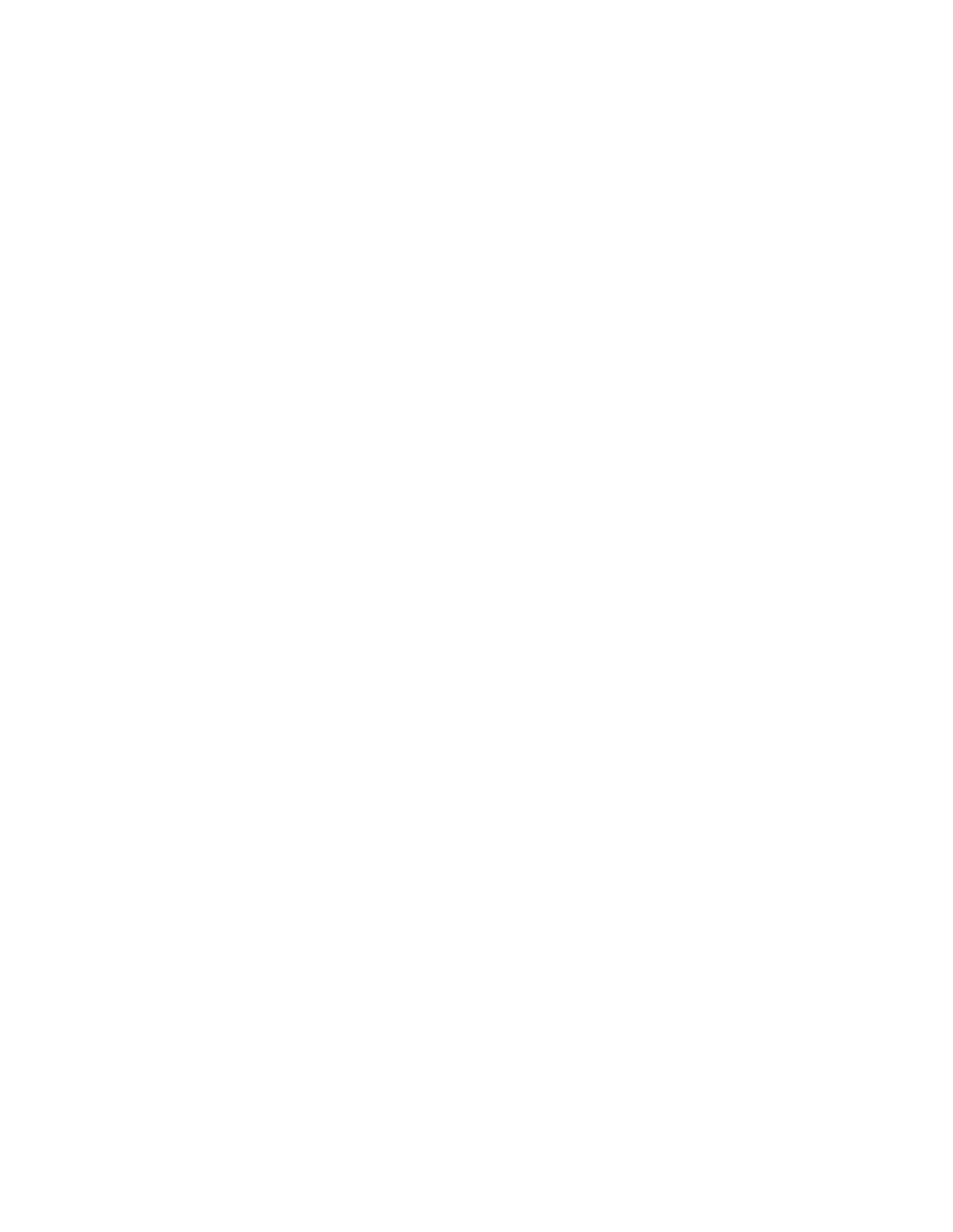

**International Center for Public Policy Working Paper 21-16**

# **Evidence on Economies of Scale in Local Public Service Provision: A Meta-Analysis**

**Juan Luis Gómez-Reino Santiago Lago-Peñas Jorge Martinez-Vazquez November 2021**

International Center for Public Policy Andrew Young School of Policy Studies Georgia State University Atlanta, Georgia 30303 United States of America

Phone: (404) 413-0235 Fax: (404) 651-4449 Email: paulbenson@gsu.edu Website: http://icepp.gsu.edu/

Copyright 2021, the Andrew Young School of Policy Studies, Georgia State University. No part of the material protected by this copyright notice may be reproduced or utilized in any form or by any means without prior written permission from the copyright owner.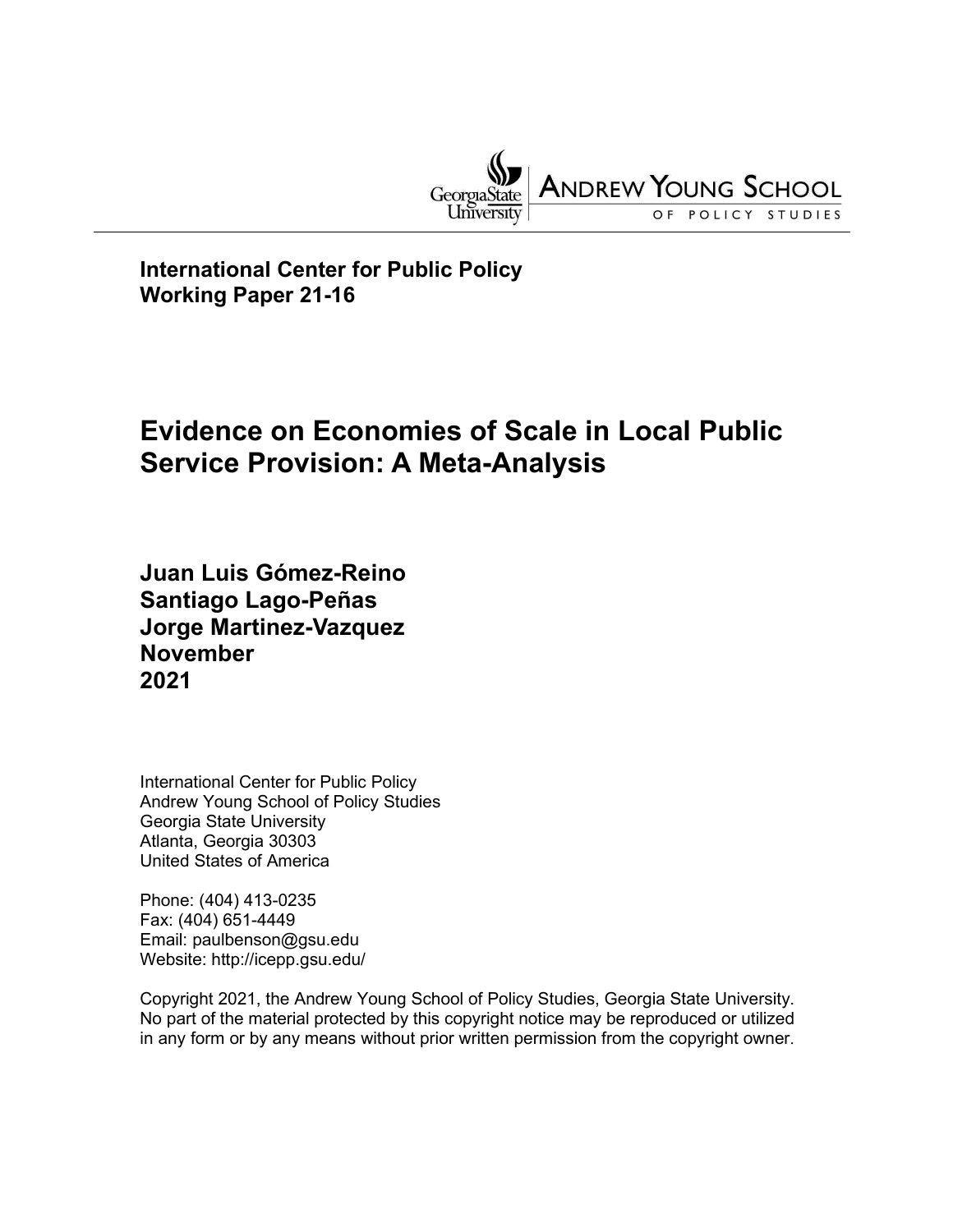

## **International Center for Public Policy Andrew Young School of Policy Studies**

The Andrew Young School of Policy Studies was established at Georgia State University with the objective of promoting excellence in the design, implementation, and evaluation of public policy. In addition to two academic departments (economics and public administration), the Andrew Young School houses seven leading research centers and policy programs, including the International Center for Public Policy.

The mission of the International Center for Public Policy (ICePP) at the Andrew Young School of Policy Studies is to provide academic and professional training, applied research, and technical assistance in support of sound public policy and sustainable economic growth in developing and transitional economies.

ICePP is recognized worldwide for its efforts in support of economic and public policy reforms through technical assistance and training around the world. This reputation has been built serving a diverse client base, including the World Bank, the U.S. Agency for International Development (USAID), the United Nations Development Programme (UNDP), finance ministries, government organizations, legislative bodies, and private sector institutions.

The success of ICePP reflects the breadth and depth of its in-house technical expertise. The Andrew Young School's faculty are leading experts in economics and public policy and have authored books, published in major academic and technical journals, and have extensive experience in designing and implementing technical assistance and training programs. Andrew Young School faculty have been active in policy reform in over 40 countries around the world. Our technical assistance strategy is not merely to provide technical prescriptions for policy reform, but to engage in a collaborative effort with host governments and donor agencies to identify and analyze the issues at hand, arrive at policy solutions, and implement reforms.

ICePP specializes in four broad policy areas:

- **Fiscal policy (e.g., tax reforms, public expenditure reviews)**
- Fiscal decentralization (e.g., reform, intergovernmental transfer systems, urban finance)
- Budgeting and fiscal management (e.g., local, performance-based, capital, and multiyear budgeting)
- Economic analysis and revenue forecasting (e.g., micro-simulation, time series forecasting)

*For more information about our technical assistance activities and training programs, please visit our website at http://icepp.gsu.edu or contact us by email at paulbenson@gsu.edu.*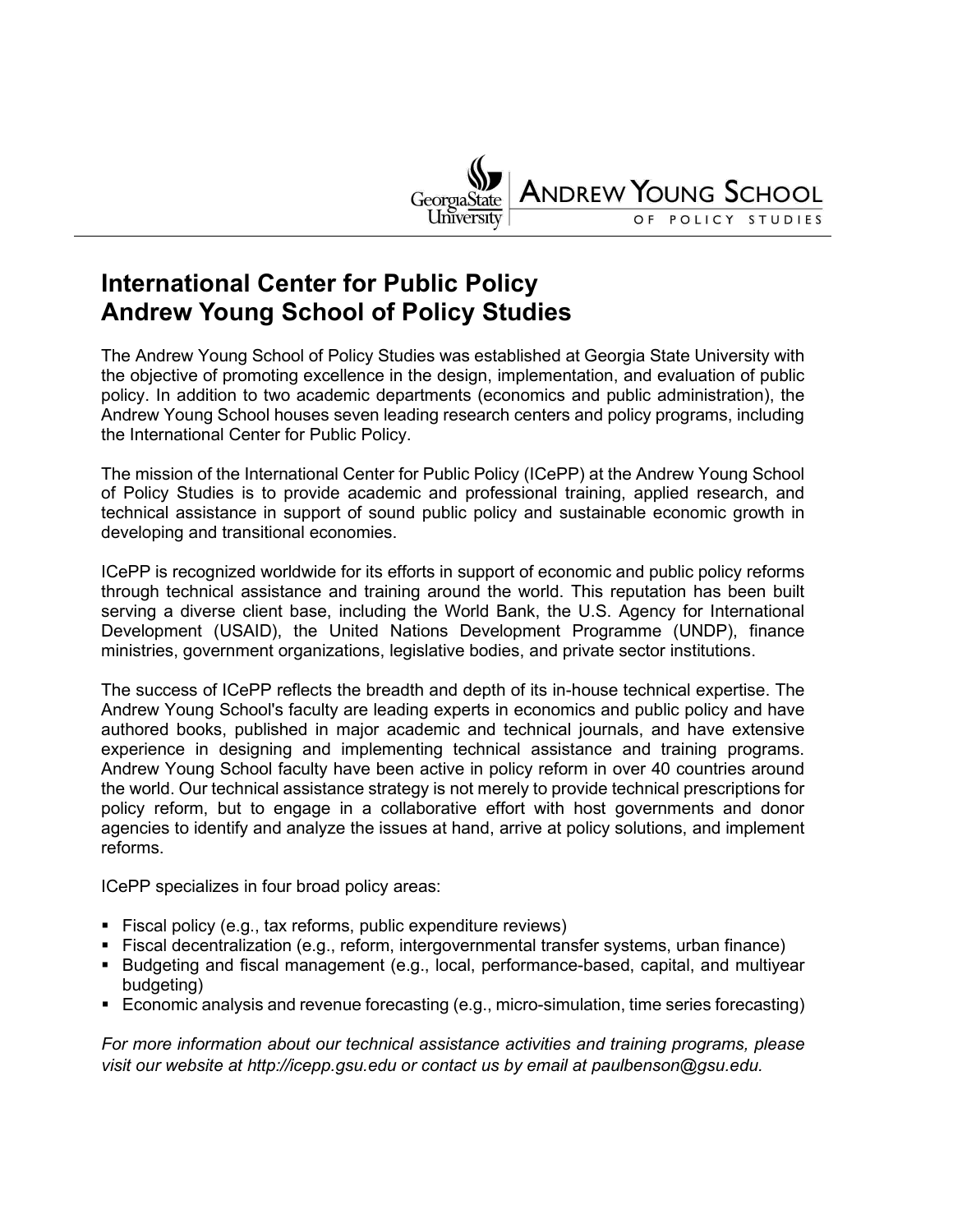## **Evidence on Economies of Scale in Local Public Service Provision: A Meta-Analysis\***

Juan Luis Gómez-Reino<sup>a</sup>, Santiago Lago-Peñas<sup>b</sup> and Jorge Martinez-Vazquez<sup>e</sup>

November 2021

#### **Abstract**

The standard theory of optimal jurisdictional size hinges on the existence of economies of scale in the provision of local public goods and services. However, despite its relevance for forced local amalgamation programs and related policies, the empirical evidence on the existence of such economies of scale remains elusive. The main goal of this paper is to produce an updated and comprehensive quantitative review of the existence of economies of scale in the provision of local public goods using a meta-analysis approach to systematize the wide range of empirical approaches and modeling frameworks found in the previous literature. Our analysis confirms the presence of moderately increasing to constant returns to scale in the provision of local services across traditional local service sectors such as education, water and sanitation, and garbage collection. We identify best practices for future empirical research in this area, which should rely on physical output as the metric of activity, production cost data as the measure of input expense, and a translog specification function for the modeling of cost functions. Finally, we find evidence that the determinants of output cost elasticity include bidirectional publication bias and population density but do *not* include the presence or absence of modern "lean" production technologies or the (perceived) capital intensity of the sector, contrary to conventional wisdom. These findings have significant policy implications for countries considering jurisdictional consolidation programs.

**Keywords:** Economies of scale, local public service provision; meta-analysis

**JEL Classification:** H11; H40; H73

<sup>∗</sup> We gratefully acknowledge superb research assistance by Alejandro Dominguez, very helpful comments from Chris Thayer, and financial support by the Spanish Ministry of Science, Innovation and Universities [grant number CSO2017-85024-C2-2-P (AEI/FEDER)].

<sup>&</sup>lt;sup>a</sup> Corresponding Author. Inter-American Development Bank; E-mail: [jgomezreino@IADB.org](mailto:jgomezreino@IADB.org) Website: https://www.researchgate.net/profile/Juan Gomez150

<sup>&</sup>lt;sup>b</sup> Governance and Economics research Network (GEN). University of Vigo (Spain); E-mail: [slagop@uvigo.es](mailto:slagop@uvigo.es) Website: [http://slagop.webs.uvigo.es](http://slagop.webs.uvigo.es/)

 $c$  International Center for Public Policy (Georgia State University, USA) & (GEN); E-mail: [jorge.martinez@gsu.edu](mailto:jorge.martinez@gsu.edu) Website:<https://aysps.gsu.edu/profile/jorge-martinez-vazquez>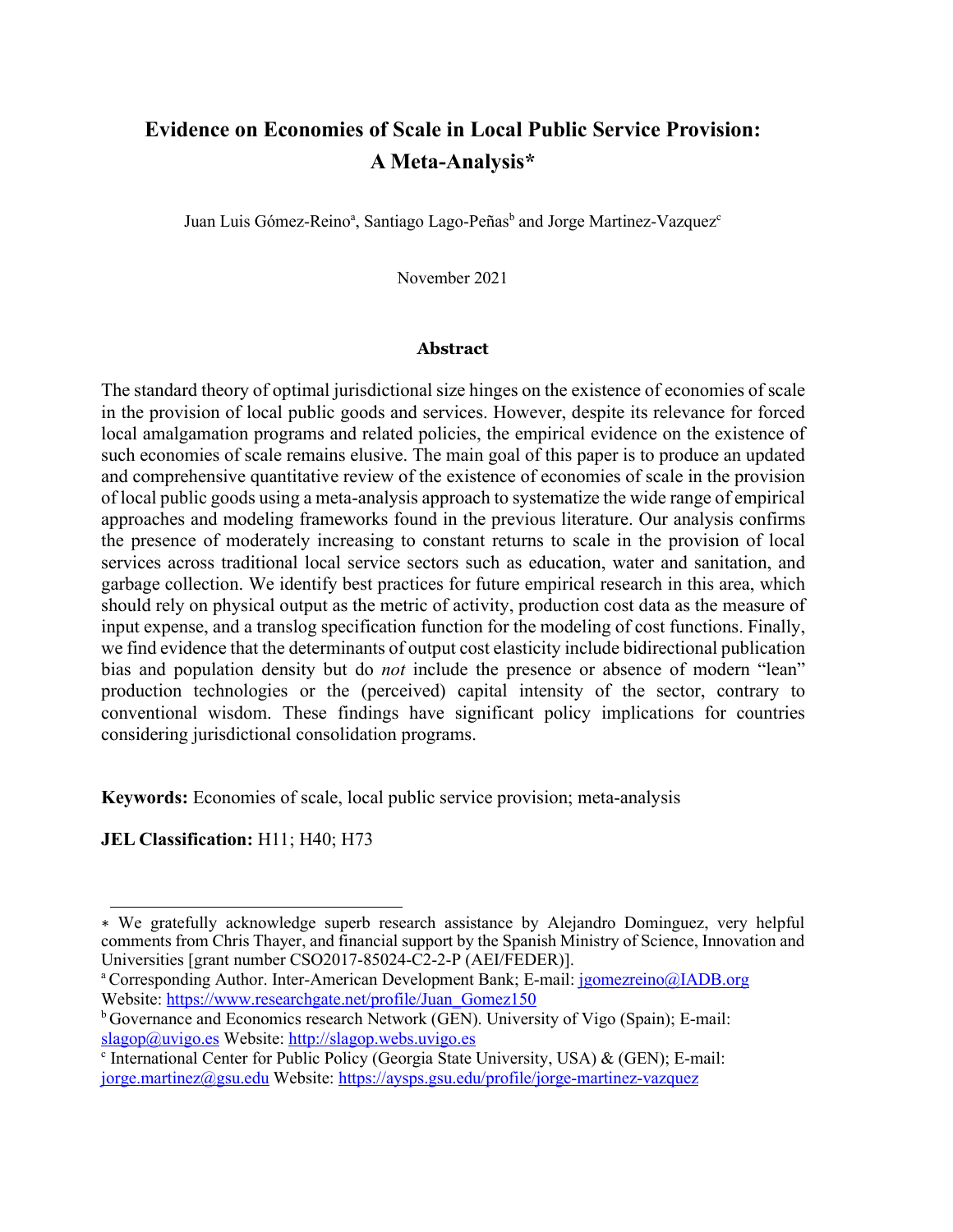#### **1. Introduction**

The standard theory of optimal jurisdictional size developed by Oates (1972) and extended later on by other authors (e.g., Alesina & Spolaore, 2003) hinges on the existence of economies of scale in the provision of local public goods and services. However, the empirical evidence on the existence of such economies of scale remains elusive. Obtaining sound evidence on this issue is as relevant as ever for efficient decentralization policy design. Many countries have embarked over the years on forced jurisdictional consolidation or amalgamation programs based on the supposedly insufficient economies of scale in the delivery of local public services among their existing, and allegedly small, local governments. However, the evidence for such moves is far from conclusive, as Gendzwill et al. (2020) show after reviewing 31 studies for 14 countries implementing territorial reforms in recent times. Hence, this issue calls for a systematic and in-depth quantitative analysis that summarizes and evaluates the evidence available. The main goal of this paper is to produce an updated and comprehensive quantitative review of this important issue using a meta-analysis approach.

The rest of the paper is organized as follows: in section two, we review the definitions and different interpretations in the literature concerning economies of scale in the delivery of public services. Section three provides a summary of the stylized facts on economies of scale in the public economics literature. Section four offers a systematic quantitative review of the literature as the initial step to conducting the meta-analysis. Section five shows the results from the meta-analysis' regressions. Section six concludes.

#### **2. On Alternative Definitions of Economies of Scale**

In its classical definition, a production process is characterized by economies of scale if: "when all inputs are increased by a certain factor  $\lambda$ , output increases by a factor larger than that λ" (Panzar & Willig, 1977). Alternatively, economies of scale exist when we can increase the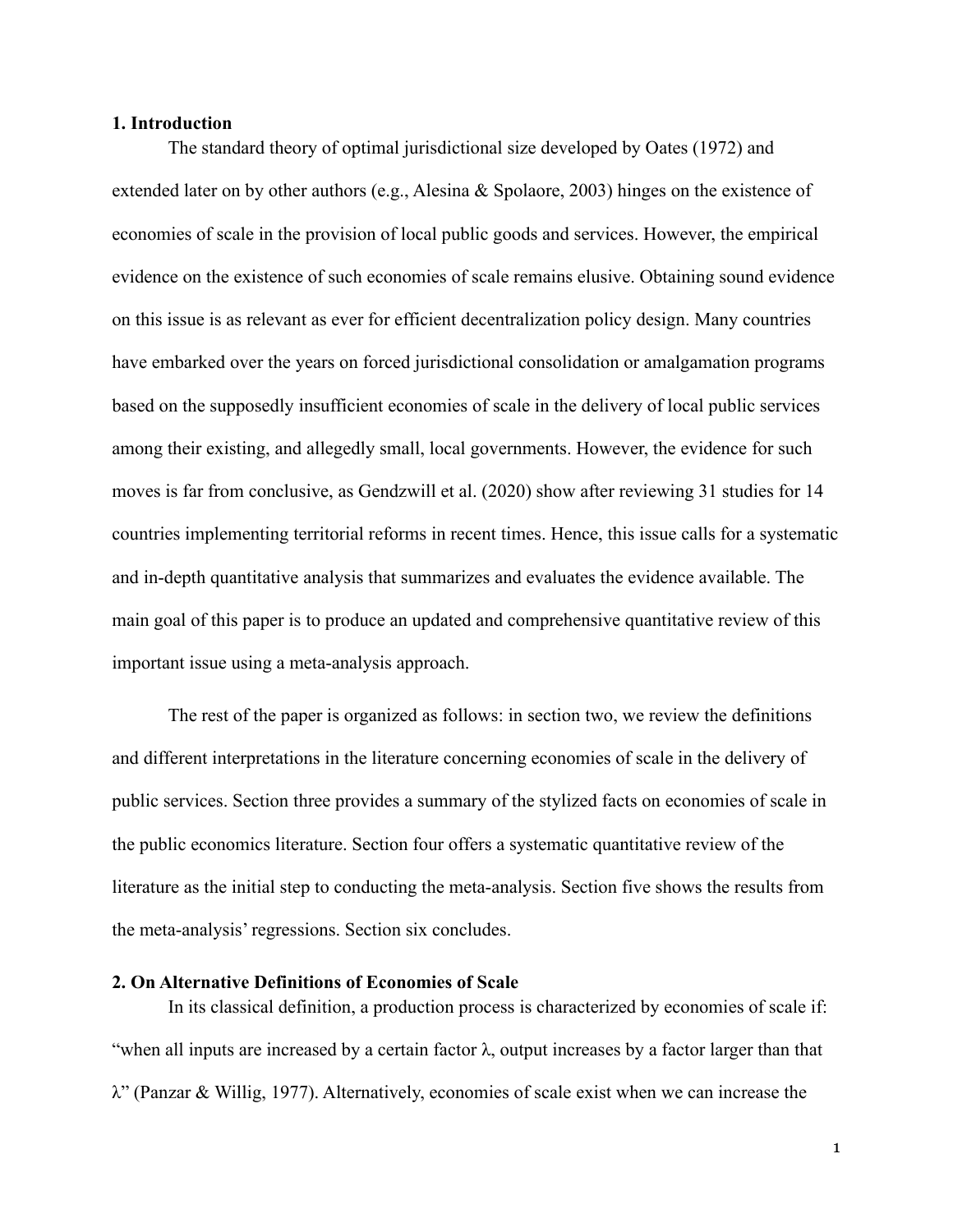production of a good or service without increasing productions costs in the same proportion. The sources of such economies of scale are varied. They could be derived from the specialization of the production process (which may only be viable for larger levels of output); they may originate from increased bargaining power with suppliers once production increases (leading to lower or discounted prices for inputs); or they may be related to the spread of fixed costs across larger production levels (thus reducing average prices).

The most commonly used mathematical formulation of economies of scale is owed to Baumol et al. (1988):  $S = \frac{C(q)}{q \frac{\partial C}{\partial q}}$ дq  $=\frac{1}{\partial \ln(C)}$  $\partial ln(q)$  $=\frac{1}{\varepsilon_y}$ . Economies of scale (S) or increasing returns to scale (used interchangeably here forth) exist when  $S > 1$ ; that is, when the marginal cost of production is below the average cost. Constant or decreasing returns to scale exist when S is equal or less than unity, respectively. In elasticity terms, economies of scale exist when the cost elasticity of output is smaller than unity  $(\varepsilon_y < 1)^{11}$  $(\varepsilon_y < 1)^{11}$  $(\varepsilon_y < 1)^{11}$ .

The literature has predominantly used this definition of economies of scale, although other contributions have also merited attention. In particular, Caves et al. (1984), in their analysis of scale economies of local service airlines' costs, include a measure of network length (or points served) for the calculation of economies of scale. In their interpretation, short-term economies of scale are defined as  $RTS = \frac{1}{\epsilon_y + \epsilon_N}$  where  $\epsilon_N$  is the cost elasticity of the network length. As in Baumol et al, returns to scale exist when RTS >1. In addition, Caves et al. (1984) argue that the estimation of long-term economies of scale needs to take into account the quasi-fixed production

<span id="page-6-0"></span><sup>&</sup>lt;sup>1</sup> The definition implies that the cost elasticity of output cannot be zero, as that would lead to infinite economies of scale.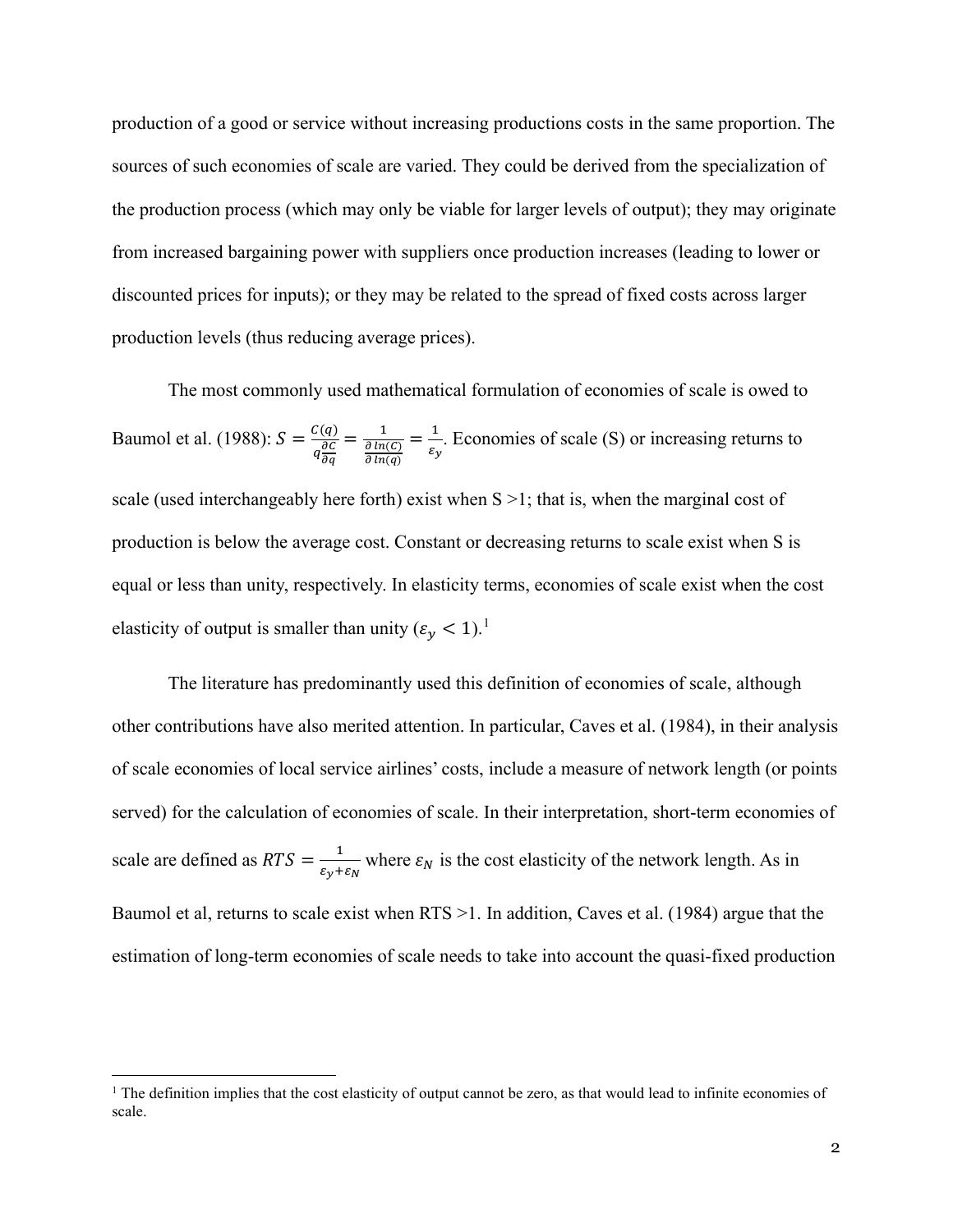inputs (Z) and thus  $RTS = \frac{1-\epsilon_Z}{\epsilon_y+\epsilon_N}$ , with  $\epsilon_Z$  as the cost elasticity of quasi-fixed production inputs.<sup>[2](#page-7-0)</sup>

The empirical literature on the existence of economies of scale in the production of public services has concentrated on the estimation of the cost elasticity of output, using a variety of modeling frameworks. However, important contributions to the literature have adopted the interpretation of economies of scale proposed by Caves et al. (1984), such as in Mizutani and Urakami (2001), Aubert and Reynaud (2005), or Filippini and Prioni (2003).

#### **3. Stylized Facts in the Literature**

An initial review of the literature unveils a series of stylized facts which help shape our quantitative analysis below.[3](#page-7-1)

#### *3.1 Capital vs. labor-intensive services*

From production theory, it would be reasonable to assume that economies of scale are more likely to be found in capital-intensive goods or services, where the investment in capital goods (i.e., fixed costs) can be spread across more units of output (Dollery & Fleming, 2006; Bel, 2013). As we see below, this conjecture is only partially fulfilled.

In Chile, Albala-Bertrand and Mamatzakis (2004) find economies of scale in the provision of transport, sewerage, and power grid services. Bel (2005) and Alvarez et al. (2003) show (for Spain) that solid waste collection and processing offers important savings in production costs derived from larger client populations. This is a finding shared both by Callan and Thomas (2001) in their study of 110 municipalities in the Massachusetts area and by McDavid (2000), who studies cost patterns for 327 local governments of less than 1000 citizens

<span id="page-7-0"></span> $2$  By quasi-fixed production inputs, the authors refer to the fact that, although in the long-run all inputs are traditionally assumed to be variable, some of them, including capital and labor for instance, can be partially adjustable.

<span id="page-7-1"></span><sup>&</sup>lt;sup>3</sup> This section benefits from earlier reviews including Boyne (1995) and Andrews et al. (2002) in the area of education, Byrnes and Dollery (2002) for Australian local governments, and Bel (2009) for selected sectors.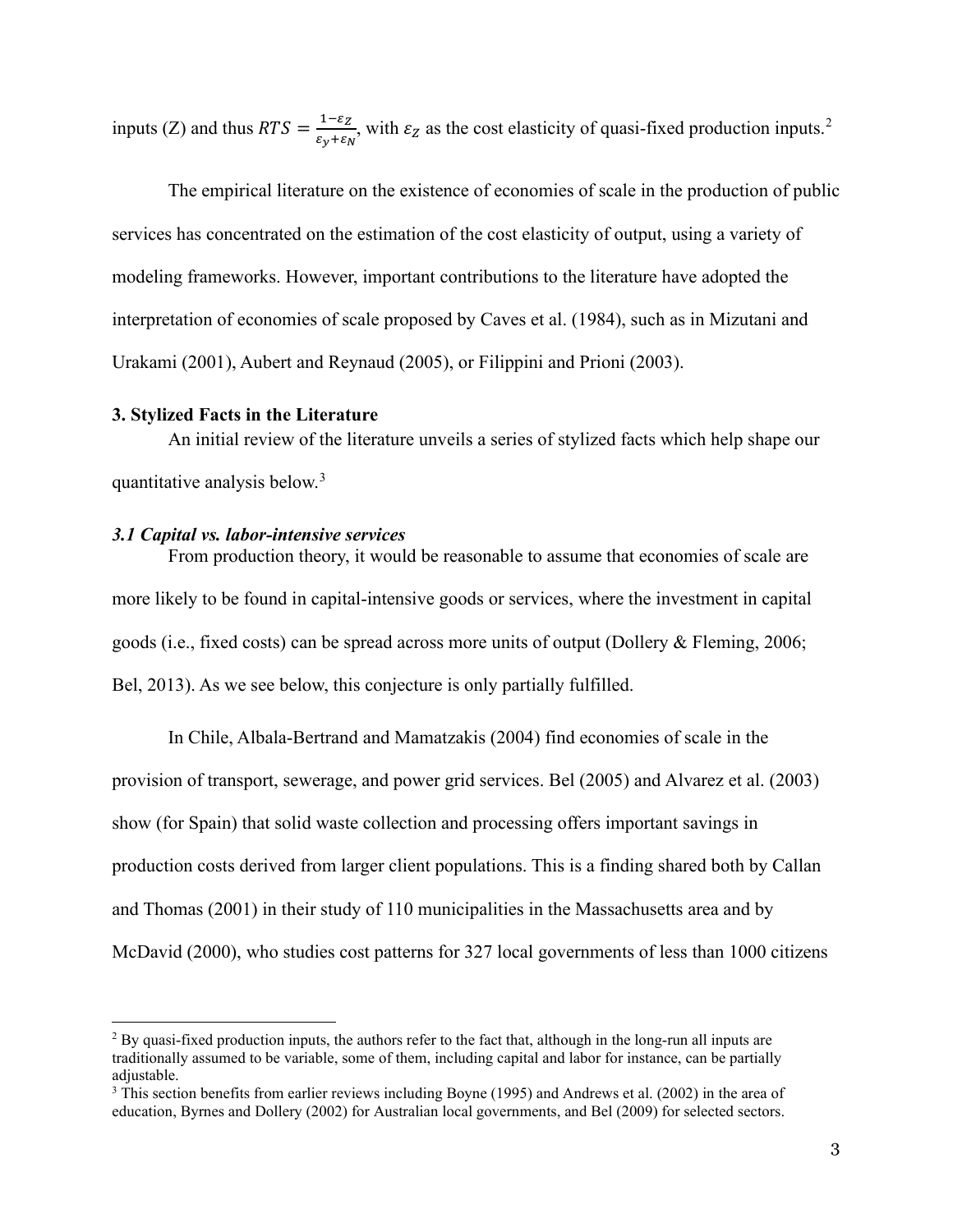in Canada. Conversely, Bel and Mur (2009) do not find scale economies on solid waste services in small rural municipalities in the region of Aragon (Spain), insofar as most of them rely upon intermunicipal cooperation or outsourcing. This conclusion is reinforced by the empirical analysis of Hortas-Rico and Salinas (2014). Supra-municipal aggregation of services would fade scale economies.

Concerning the water sector, Cunha Marques and De Witte (2011) found significant economies of scale, with an optimal scale of the utilities located between 160,000 and 180,000 inhabitants, well over the average Portuguese municipality (their study population). These figures are close to those estimated by Turley et al. (2018) for Ireland, where economies of scale are found to exist up to 140,000 inhabitants. For Spain, Prieto et al. (2015) also find significant economies of scale for water supply, sewerage, and water cleansing; this effect would be reinforced by population density.

In the area of urban transport, seemingly contradictory results are found depending on the sample used for the analysis. For example, Berechman (1983) finds economies of scale in the operation of buses in Israel but constant returns to scale are found by Matas and Raymond (1998) for Spain and by Filippini and Prioni (2003) for Switzerland. However, moderate increasing returns to scale are found by Farsi et al. (2007) for Swiss urban transport. More recently, Avenali et al. (2016), using data for Italy, show the existence of weak economies of scale and only for small size services. There may be additional factors specific to transportation modes and geographic conditions that influence transportation scale economies and that do not have the same, or as strong an, effect on other sectors' economies of scale.

More conclusive is the evidence obtained in the area of garbage collection, where solid evidence of economies of scale is generally found (Bel, 2009). However, in his survey of the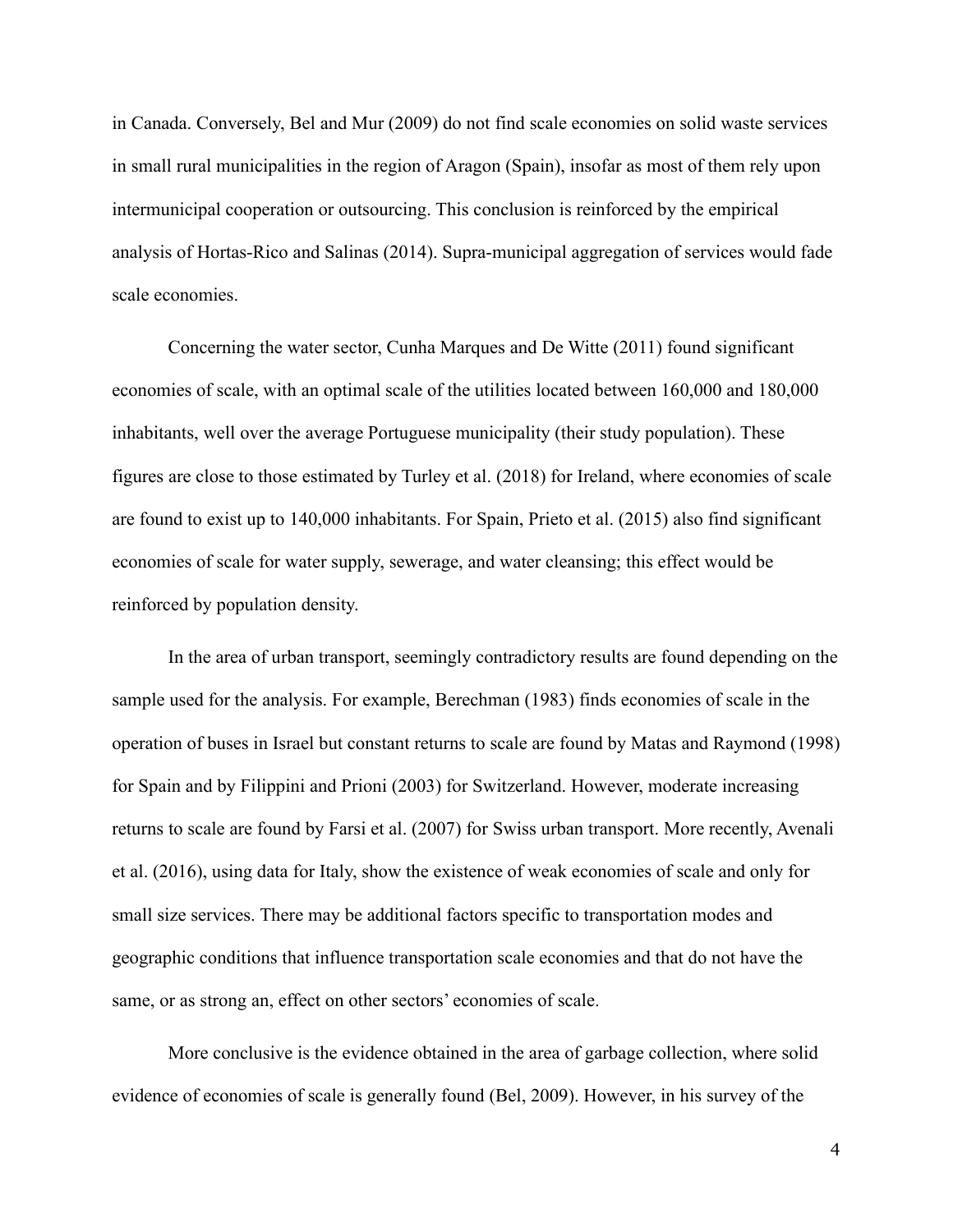literature, Bel (2013) also concludes that this effect is diluted when jurisdiction population is over a threshold of between 20,000 and 50,000 inhabitants. Hence, increasing returns would be stronger in countries where the average size of municipalities is smaller.

A corollary of the above proposition, based on production and cost theory, is that laborintensive local services should offer less potential for economies of scale. A pioneering reference from this perspective is the work of Hirsch (1959) for police services in U.S. municipalities, who found no evidence of economies of scale. Analogously, Ahlbrandt (1973) examined 44 cities and districts of Seattle's metropolitan area and found no evidence of economies of scale in the provision of firefighting services. Similar conclusions are reached by Alt (1971) and Boaden (1971) and Danzinger (1978) in the cases of England and Wales. Furthermore, Ostrom and Parks (1973), Dilorenzo (1981), and Gyimah-Brempong (1987) find evidence of higher production costs for firefighting and police services with the greater population size of the jurisdiction in the United States. However, this early literature was not totally void of positive evidence on economies of scale. For example, Bodkin and Conklin (1971) report declining average costs of production with higher population size for police and fire services in local governments in the United States. The study, however, is substantially old and there has been considerable technological change in the provision of policing that could substantially change the scale economies estimate.

In the case of the provision of public schooling, evidence of economies of scale is found by Chambers (1978), Butler and Monk (1985), Callan and Santerre (1990), Duncombe et al. (1995), Jimenez (1986), Reschovsky and Imazeki (1997, 1999), and Andrews (2013). On the other hand, Gyimah-Brempong and Gyapong (1991) find decreasing returns to scale in the production of education in Michigan school districts. A general conclusion of practically all these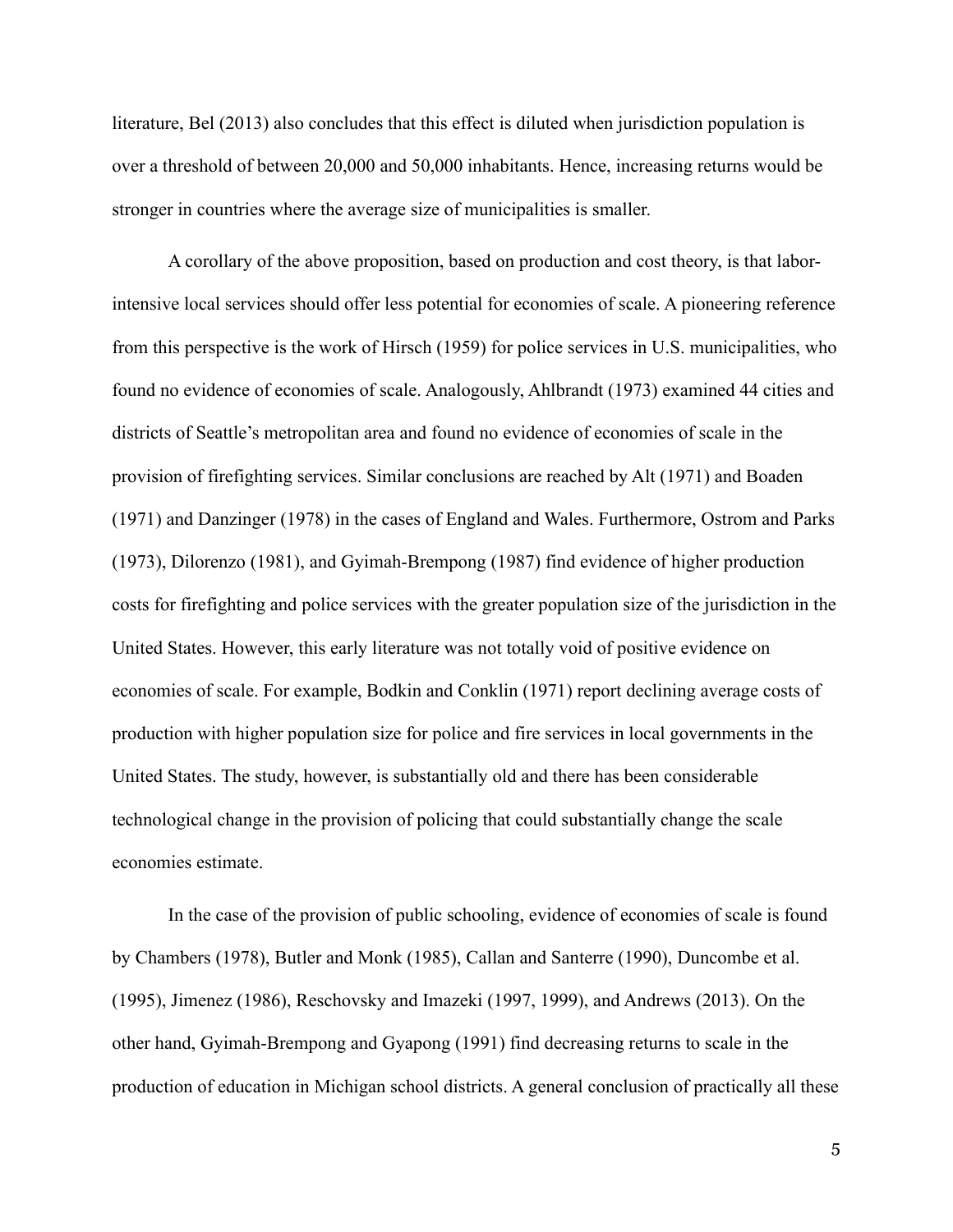studies on education services has been that scale economies vanish at relatively low levels of student enrollment. In this same vein, Duncombe et al. (1995) show that the consolidation of school districts in the State of New York may have offered savings in education costs, although the gains were limited to the consolidation of districts with fewer than 500 students. A similar study for Iowa by Edelman & Knudsen (1990) concluded that the gains in terms of economies of scale were found for student populations between 800 and 900. For the state of Maine, Deller and Rudnicki (1992) estimated the optimal size of the education district to be at around 2,000 students. These studies, however, predate widespread use of internet and mobile technologies, which could impact estimates.

Concerning other labor-intensive public services, Hortas-Rico and Salinas (2014) do not find economies of scale in social services in Spanish municipalities. In the case of security (municipal police), scant savings in cost are shown and only up until 500 inhabitants. Moreover, they only find evidence of significant economies of scale in the case of general administration for up to 20,000 inhabitants.

#### *3.2 Measurement, measurement, measurement*

The mixed evidence on economies of scale gathered from the empirical literature may well be due, at least partially, to critical differences in the measures of output and production costs used in the different analyses. In their review of previous works on the existence of economies of scale in Australian local governments, Byrnes and Dollery (2002) conclude that, even when homogeneous goods are analyzed, the evidence as to whether economies of scale exist in their production is inconclusive. They argue that inaccurate measures of output/production and costs are partly to blame for the variety of results found in the literature.

This general critique to the body of empirical contributions on the existence of economies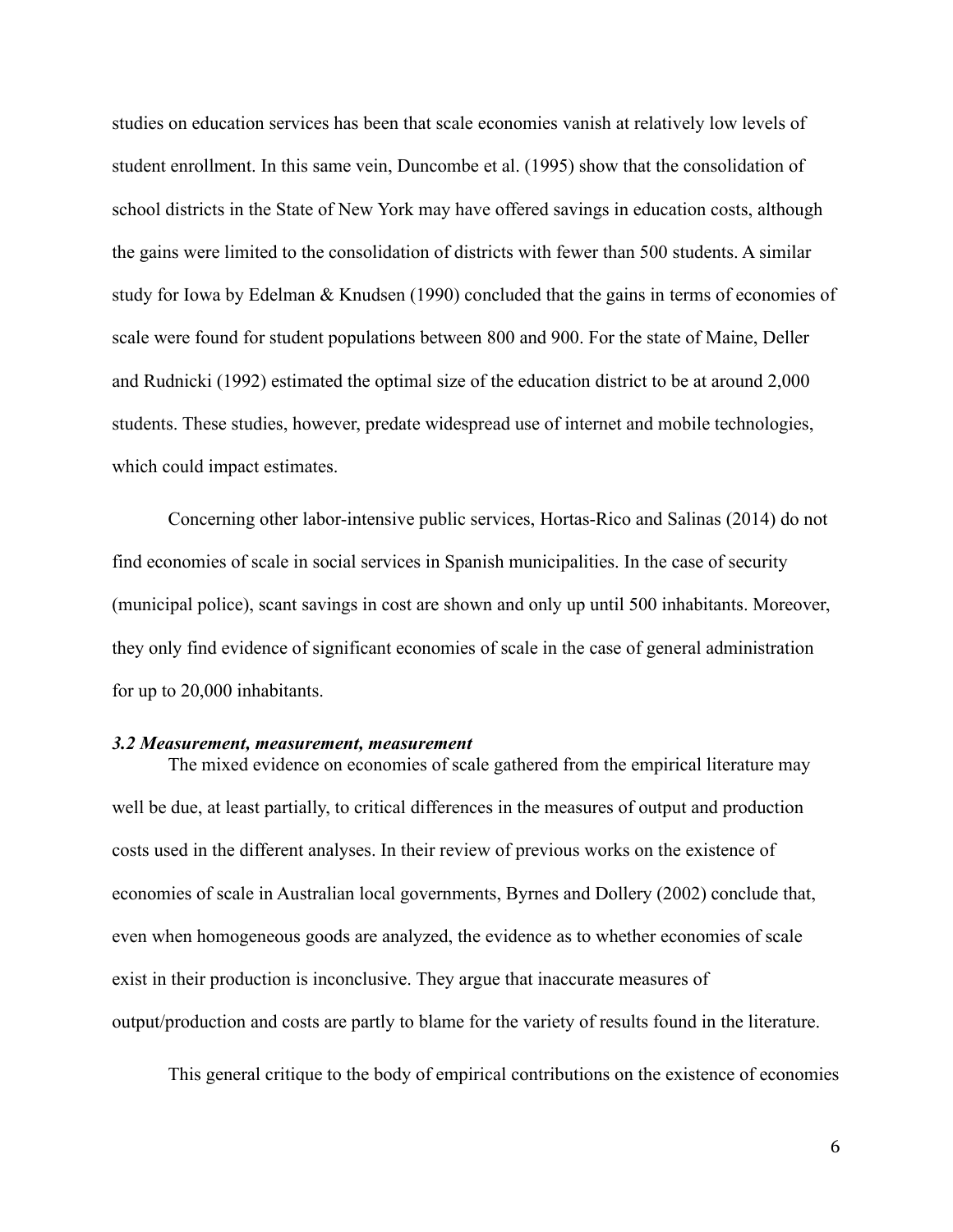of scale in public service delivery is in fact an old one. Tiebout (1960) criticized Hirsch's (1959) seminal contributions to the literature for his use of population as a proxy for public service output. Tiebout (1960; p. 444) argued that "there is no necessary relationship between population and either the output or quality of the good." In fact, larger population may lead, Tiebout argued, to larger per capita expenditures, implying no economies of scale. Studies using population as a proxy for output levels are rare nowadays, although they represented a substantial share of early works in this empirical area.

The use of expenditure data as a substitute or instead of cost data for the estimation of cost functions has also been criticized for obvious reasons. Changes in per capita expenditures in a public service may be due to reasons other than production costs; including administrative inefficiencies (Tiebout, 1960; Breton, 1965; Duncombe & Yinger, 2007). As cost data have been made increasingly available, empirical works have favored their use and the number of academic contributions using per capita expenditure as a proxy for average cost has declined over time.

There is also substantial evidence in the literature that the size of economies of scale is largely affected by the measure of output selected, even when the measures refer to the same service. In their study of cost of bus services provision in Switzerland, Filippini and Prioni (2003) find larger economies of scale when the output measure is the number of bus stops as opposed to bus-kilometers. This finding corroborates the results from Berechman and Giuliano (1984), who document diseconomies of scale in bus operation in the United States if bus-miles are used as the output measure, and instead economies of scale were found if revenue per passenger is used. Unfortunately, in most cases, there may not be a clear superior choice of output measure. Therefore, we need to be aware that evidence on the existence of economies of scale in the delivery of public services may be dependent on the output measure selected for the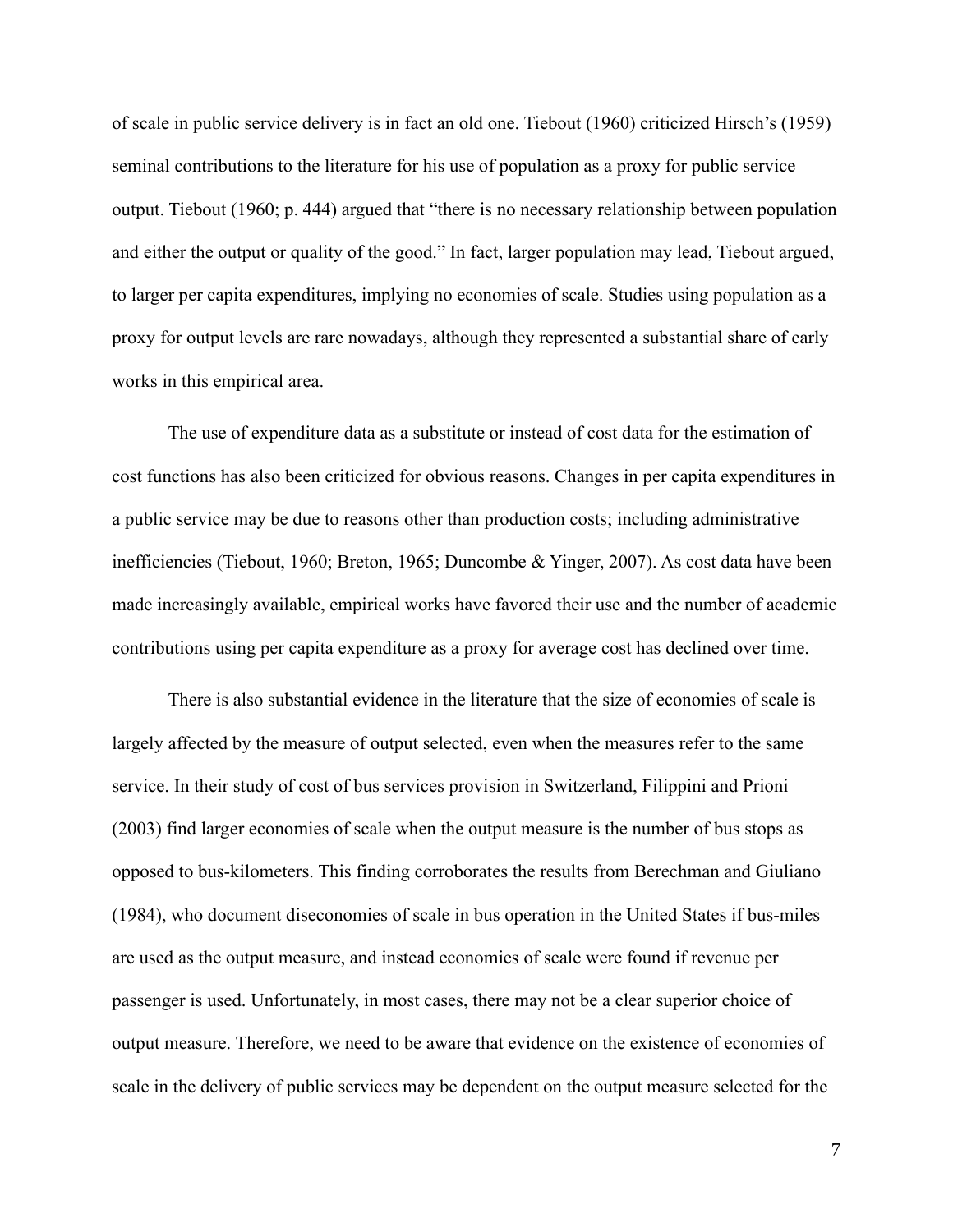analysis.

Finally, Tran et al. (2018) outline the relevance of controlling for population density when analyzing the extent of scale economies attached to involved population size. Given the strong correlation between both variables, omitting the first one upwardly biases the effect of the second. Using data for 68 Australian municipalities, they show that local government expenditure is characterized by significant economies of scale. However, once municipalities are stratified by population density, the evidence for scale economies largely disappears. In contrast, evidence for Brazilian municipalities reported by Bernardelli et al. (2020) shows that economies of scale remain when the analysis controls for the effect of population density.

#### *3.3 A U-shaped average cost function*

A third salient finding in the literature is the concentration of economies of scale in smaller (population-wise) jurisdictions in studies using jurisdictions (as opposed to production units) as the focus of their analysis. This would appear to signal the expected U-shape of the long-term average cost curve for public service production. The seminal Hirsch (1959) study reports evidence of economies of scale in firefighting services in municipalities of less than 100,000 people and increasing average costs over that population size. In the same vein, Bodkin & Conklin (1971) find evidence of declining average costs in police and firefighting services for localities of between 5,000 and 10,000 people. Additionally, Gyimah-Brempong (1987), in his analysis of the Florida case, estimated that diseconomies of scale in the provision of police services start at population levels of around 50,000 residents. Sole-Olle & Bosch (2005) find substantial economies of scale for provision of local government services in Spanish municipalities with a population below 5,000 citizens but growing unit costs of provision until the population is over or about 50,000. Using more sophisticated spatial econometric tools, the recent contribution by Hortas-Rico and Rios (2019) corroborate the existence of a U-shape curve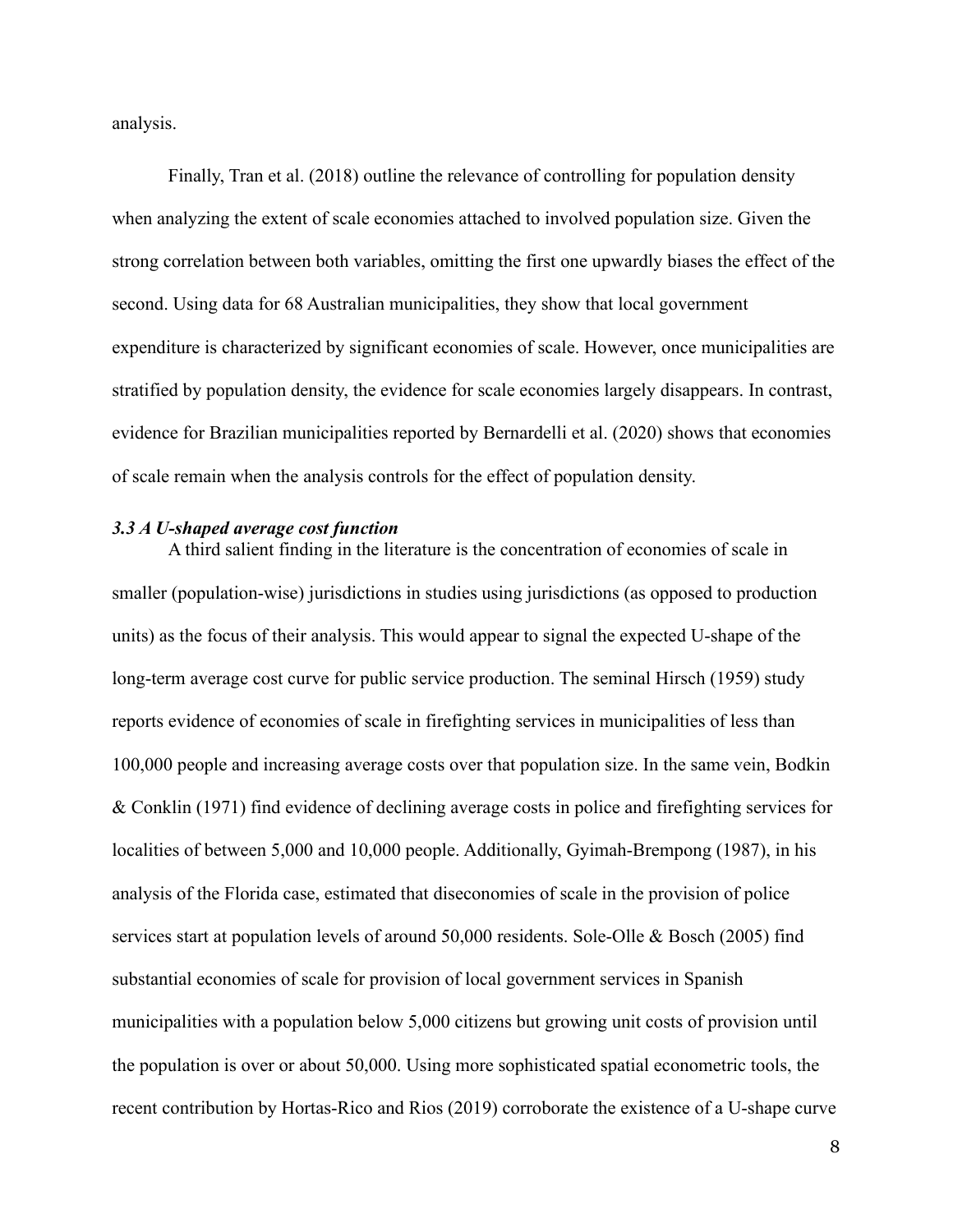for Spanish municipalities over the period 2003-2011. Total current spending decreases with population and increases with the square of population, suggesting optimal size would be slightly over 10,000 inhabitants. Again, for Spain, the recent contribution by Piñero et al. (2021) shows a U-shape with the minimum attained for population sizes in the bracket 5,000-10,000. However, this result is not based on econometric estimates, but on careful descriptive analysis of data.

Using a sample of Catalonian (Spanish) municipalities, Bel & Fagueda (2009) show evidence of substantial economies of scale in solid waste collection (attained by inter-municipal cooperation in the provision of this service) for municipalities below 20,000 citizens, but no gains in unit costs for municipalities over that population. In Sweden, Nelson (1992) shows that savings in the production of local services derived from municipal consolidation seem limited to municipalities of very small population size (below 2,000 citizens after the consolidation). In light of these and other contributions, Bish (2001; p.14) concludes that approximately 80 percent of local government activities do not possess economies of scale beyond relatively small municipalities with populations of 10,000 to 20,000.

The review of the previous empirical literature also shows different within-country results in terms of whether economies of scale are present, depending on the sample of jurisdictions and databases used. This result is more apparent in a third group of studies which analyze overall expenditure patterns before and after processes of jurisdictional consolidation or inter-municipal cooperation. This may be a result of aggregating all local expenditures on public goods and services. The evidence on economies of scale would become even more inconclusive after aggregating both capital- and labor-intensive services, with different potential in the reduction of average production costs due to larger volume. For example, in a series of studies in the early 1970s, Davies et al. (1971) and Davies and McMillan (1972) report increasing costs of provision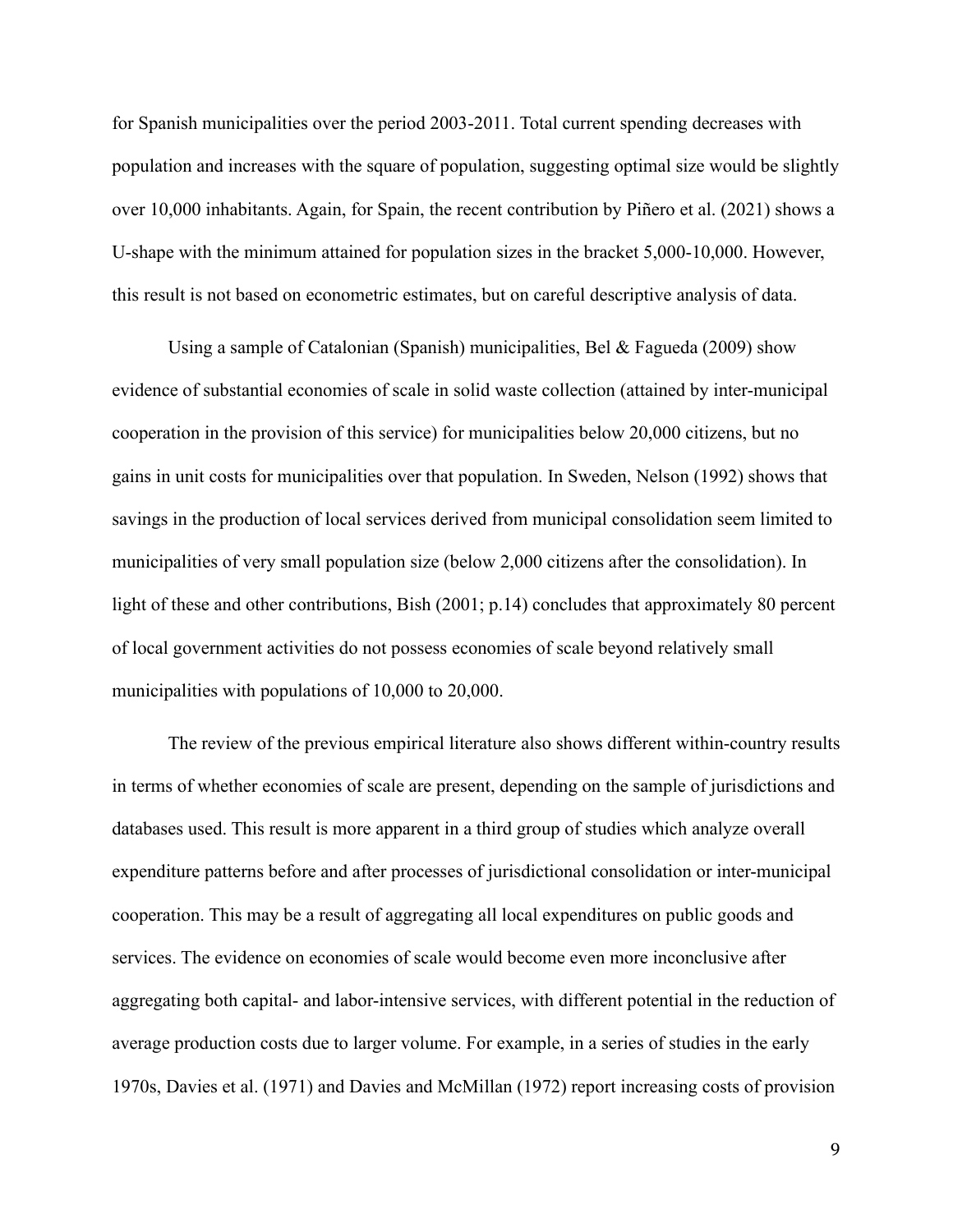(measured as total local public expenditure, excluding social services) with higher population size in the U.K., a result also partially confirmed by Mehay (1981). Byrnes and Dollery (2002) review a good number of studies with similar but also contradictory findings following the local government consolidation process that took place in Australia during the 1990s. More recently, Miyazaki (2018) analyzes the relationship between municipal consolidation in Japan, discovering that per capita current expenditure does increase after consolidation, but subsequently they gradually fall. The author suggest that this result could be explained by factors such as internalization of spillovers in local public good provision, increased heterogeneity of preferences in consolidated municipalities, and/or less competitiveness among municipalities. Blom-Hansen et al. (2016) also conclude with a pessimistic view on the net gains of amalgamations. Using a differences-in-differences approach on mergers in Denmark, they conclude that cost savings in some areas are offset by deterioration in others, while for most public services, jurisdiction size did not matter at all. Moreover, the analysis by Blesse and Baskaran (2016) on Germany add two suggestive results. First, reductions in administrative expenditures are limited to compulsory (not voluntary) mergers. Second, reductions in costs are more relevant in the case of mergers with a larger number of participants and when there is a dominant partner in the merger (annexations).

### *3.4 Modeling frameworks for the cost function*

The empirical literature on economies of scale in local public service delivery has seen three somewhat overlapping but otherwise well-differentiated stages in the modeling of the cost functions of the production process. Early works in this area used a linear function, quadratic in the measure of output, to establish the existence of U-shaped cost curves (Hirsch 1959, 1965; Bodkin & Conklin, 1971; Knapp, 1982; Kumar, 1983, among others). The reporting standards of the early contributions are arguably weaker than those of more recent works. For example, many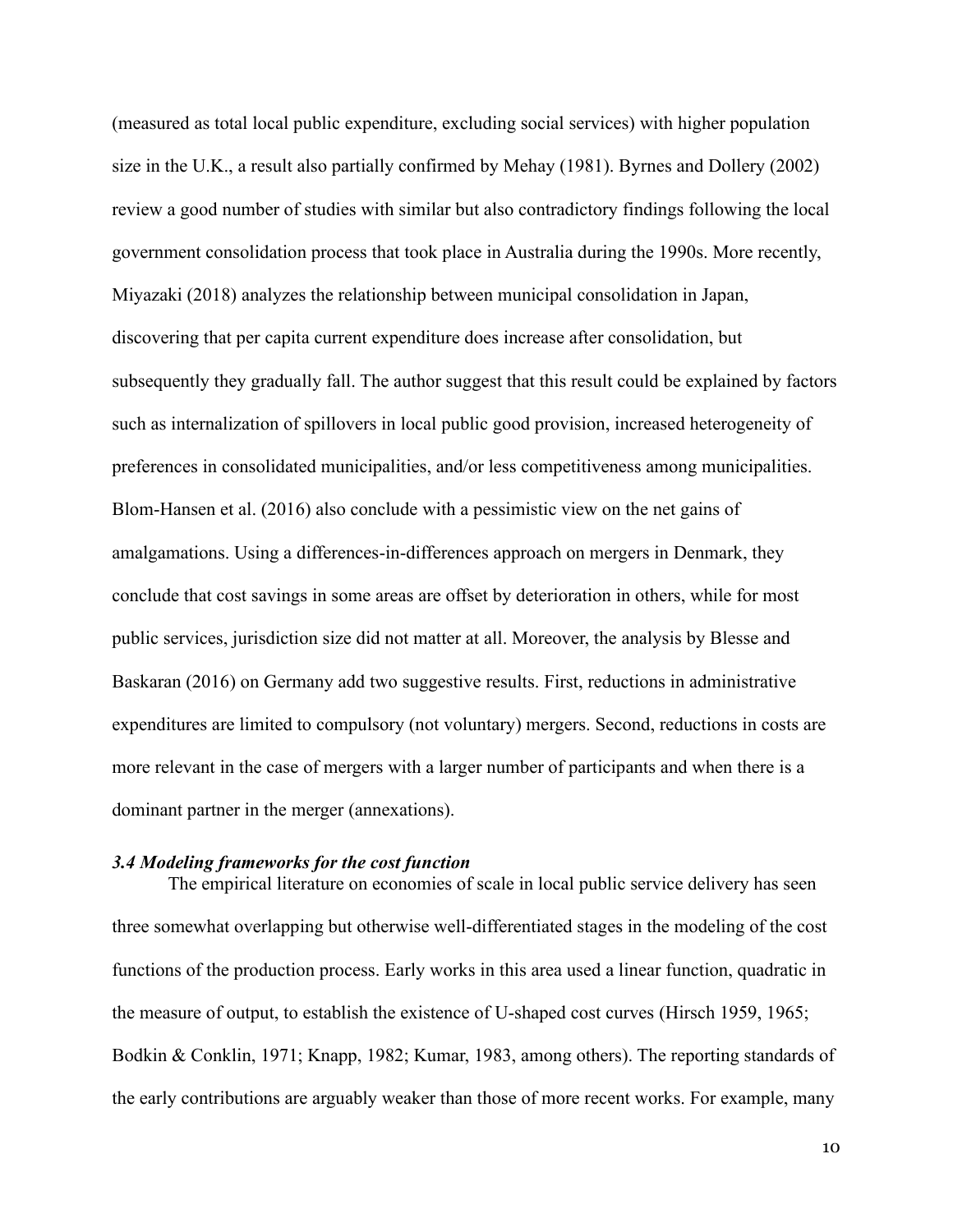of the articles reviewed from this early stage do not provide descriptive statistics of the variables used, naturally making the calculation of the elasticities difficult. The sample of observations for the meta-analysis below suffers therefore from a bias towards more recent articles.

A second wave of contributions to the analysis of economies of scale in local service delivery incorporates logarithmic cost functions that allow the direct estimation of the cost elasticity of production. This sub-sample of works assumes a Cobb-Douglas production function, a modeling framework that still incorporates important limitations in the analysis of economies of scale, such as the assumed constant elasticity of substitution of factors of production and returns to scale and the homotheticity of the production function (Gyimah-Brempong, 1987). The largest number of available works has used this modeling framework, including the seminal contributions from Stevens (1978) in the sector of refuse collection, Duncombe et al. (1995) in education, and Christoffersen et al. (2007) in the cleaning of schools in Denmark.

The third and more recent wave of empirical works in this area have heavily favored the use of the translogarithmic cost functions as a modeling framework. In contrast to the Cobb-Douglas function, the multi-product translog cost function places fewer restrictions on the parameters (e.g., does not assume constant elasticity of substitution of factors of production), and allows for the analysis of multi-product production processes that are common in certain sectors (e.g., primary and secondary education for instance). An early contribution in the area of bus transport that uses the translog modeling framework is that of Berechman (1983), but the framework has been applied to every possible service including Drake and Simper (2002) in the area of police, Prieto et al. (2015) in sewerage, paving and lighting, Fabbri and Fraquelli (2000) and Prieto et al. (2015) in water supply, and Jimenez (1986) in education. The more sophisticated modeling framework offered by the translog function signals the potentially more accurate and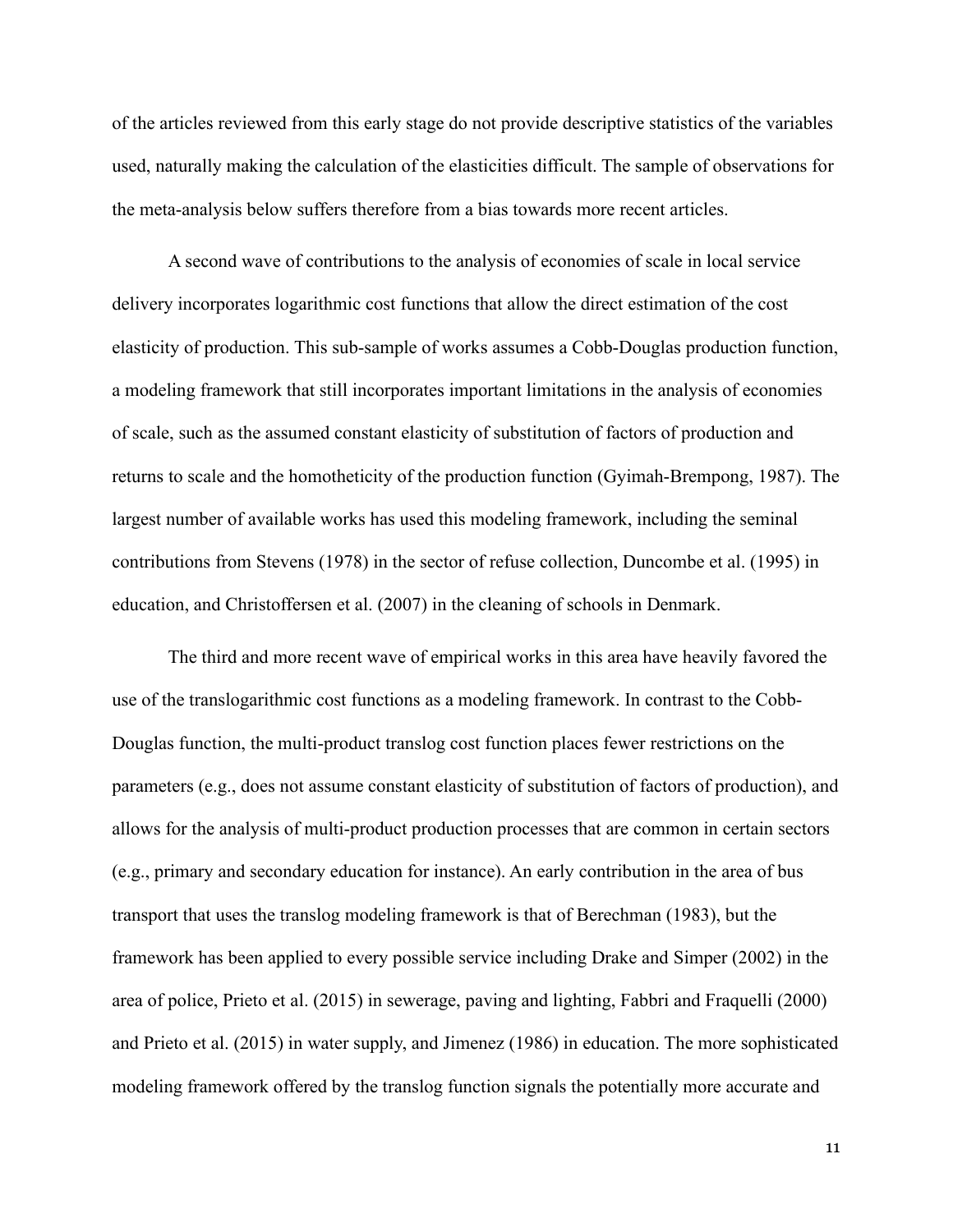solid estimates of economies of scale, so any quantitative analysis of the literature must control for this important development. However, more recent contributions explore the possibility of relying upon even more flexible functional forms. For instance, Bikker and Van der Linde (2016) compare results for administrative costs using the translog cost function with up to three alternatives to analyze local public administration expenditure in Netherlands.

In conclusion, evidence of economies of scale for local public good provision that would justify Oates' (1972) theoretical argument for larger governmental units can be found but needs to be adequately contextualized. To the significant empirical limitations related to the measurement of output and cost of service production, we must add the complications generated by different (and coexisting) technologies and the specificities of geographical areas. Our initial review of the literature leads us to conclude that economies of scale, when found, are sector specific, population bound, and perhaps even temporary in their range and size, depending on the available technologies of production of the particular time period. Economies of scale arising from larger size jurisdictions may only exist for a small number of locally provided services. We next turn to our attempt to produce more precise information on these issues.

#### **4. Meta-analysis: A Systematic Quantitative Literature Review**

Following Stanley (2001) our meta-analysis is structured in four stages.

#### *4.1 Identifying all relevant studies and choosing a common metric*

The first stage is to identify as complete a sample of studies in the area of interest as possible. We reviewed 115 empirical studies in total from a variety of sources and journals on economies of scale in local public service delivery, including several PhD dissertations and unpublished papers.

The scope of our meta-analysis includes all published or unpublished empirical papers in the area, published in English or Spanish. Our search included two standard databases (EconLit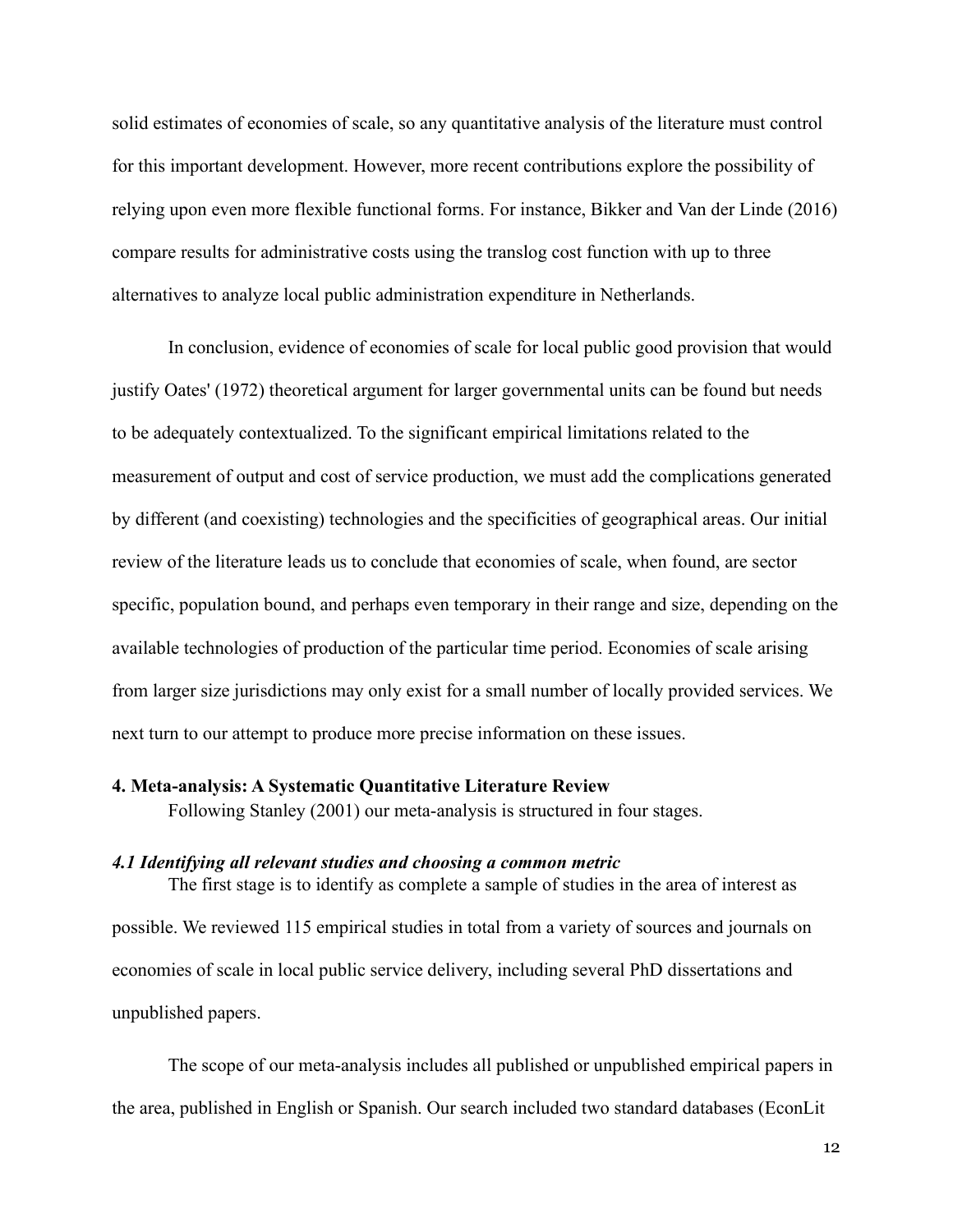and Dissertation abstracts) and the Google Scholar, Google, and Bing standard search engines, without any time-period restriction. We also contacted several authors for unpublished papers, dissertations, and government reports, but only with mixed success. In addition, the bibliographies of all papers reviewed were scanned for additional studies, applying a "snowball" approach to study identification.

Having obtained 115 papers overall on the topic, the selection of pieces to be included in the meta-analysis used the following criteria: First, we selected only papers that referred to local government-provided services. There exist substantial contributions on the economies of scale of some public services that are not local in nature, such as power generation or regional transportation services. These non-local studies were excluded from the analysis. Second, we eliminated from our pool of papers those which did not use regression analysis as the main estimation methodology for economies of scale. This may have biased the sample towards more recent contributions, which are more prone to use regressions as opposed to other methodologies, such as simple correlation coefficients.

Third, the review of the literature unveiled a series of studies using the production function approach to the analysis of local public service provision. None of these studies can be incorporated into the dataset as they do not truly test for economies of scale but rather for the impact of financing levels on critical performance indicators. In these studies, the left-hand side variable is traditionally a measure of service quality (i.e., average value of standardized tests in education, etc.), not the production costs. Thus, they offer complementary evidence which cannot be incorporated into our quantitative review.

Fourth, the selection of our variable of interest introduced additional limitations to the papers that could be used in the analysis. The proposition we want to test in this meta-analysis is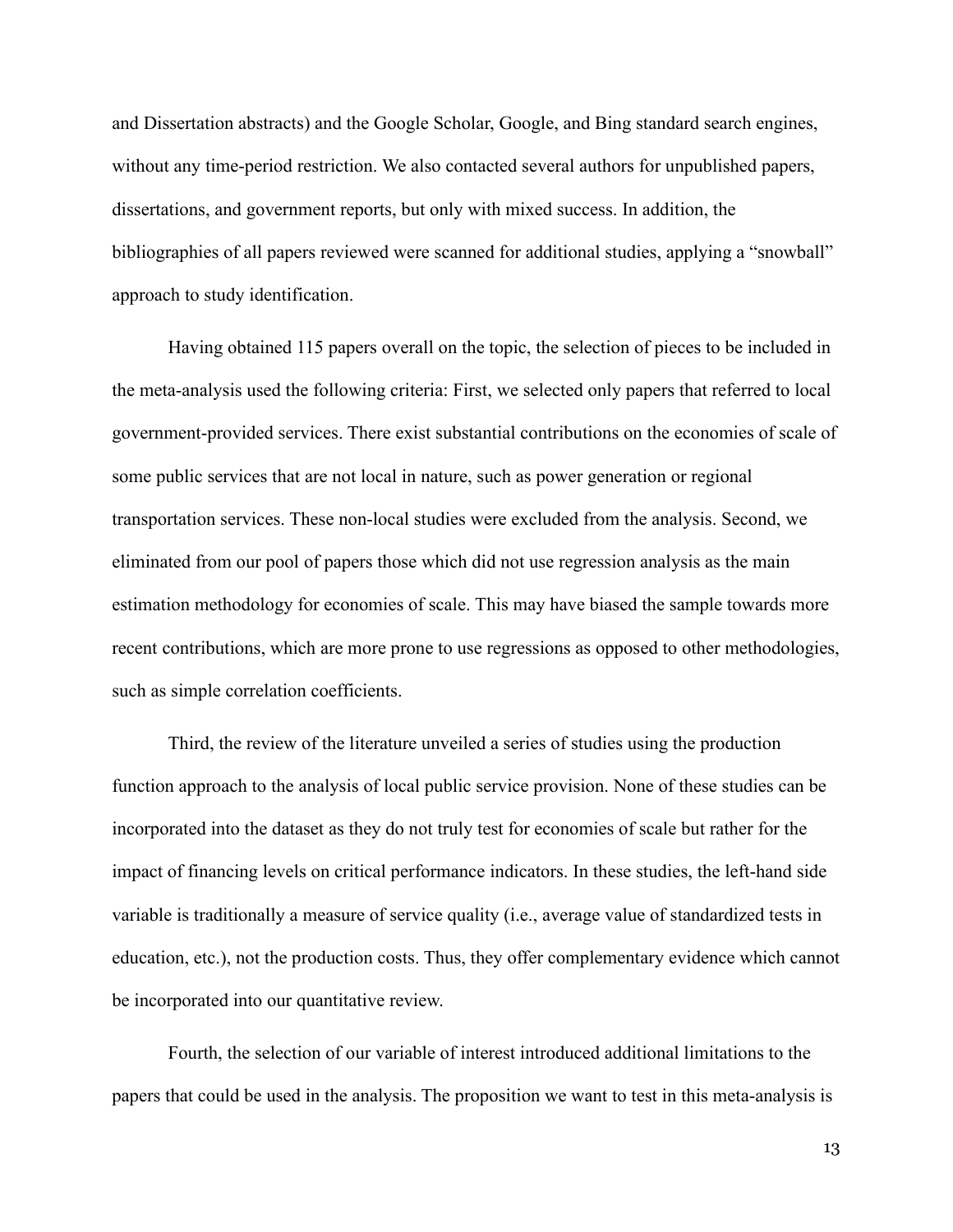that *economies of scale exist in the production of local public services*. Note that we bundle all local services. We do so because, with very few exceptions, local governments are expected to take on the delivery of a standard of all local services and not just a selection of them. Asymmetric assignments of functional responsibilities across local governments are rare in the international experience. Thus, for example, in most countries jurisdictional consolidation is sought for and requires the delivery of *all* services to a larger population, as opposed to a small or selective set of public services.[4](#page-18-0)

Given the theoretical framework discussed and the proposition we want to test, the natural variable of interest for our meta-analysis is the cost elasticity of output. This statistic best summarizes the empirical results in the previous literature.<sup>[5](#page-18-1)</sup> The use of the cost elasticity of output as our measure of economies of scale immediately imposes additional restrictions on our sample of studies. Papers where the statistic is not reported or from which it cannot be calculated were discarded. As discussed, several of the early contributions in this area use a linear (and quadratic) cost functional form. When descriptive statistics are provided, we can calculate the attached elasticity and thus the paper is added to the dataset. In many cases, however, such information was not available and the paper was discarded.

The selection process outlined above left us eventually with 56 studies that reported 76 values of the cost elasticity of output for different services. Of those 76 observations, 55 reported their attached standard errors and 21 did not. The availability of standard errors is crucial as the meta-analysis essentially weights the observations by their variance. In their absence, other

<span id="page-18-0"></span><sup>4</sup> If special districts exist for the delivery of separate services, as is the case in the U.S. with school districts, etc., then it can make sense to conduct the study for unbundled services. In this case, the number of observations available to conduct reliable statistical analysis can become the challenge.

<span id="page-18-1"></span><sup>&</sup>lt;sup>5</sup> Earlier contributions in the literature used the total cost of production (in monetary terms) as the dependent variable. We rejected this option as it did not offer a realistic or theoretically sound alternative.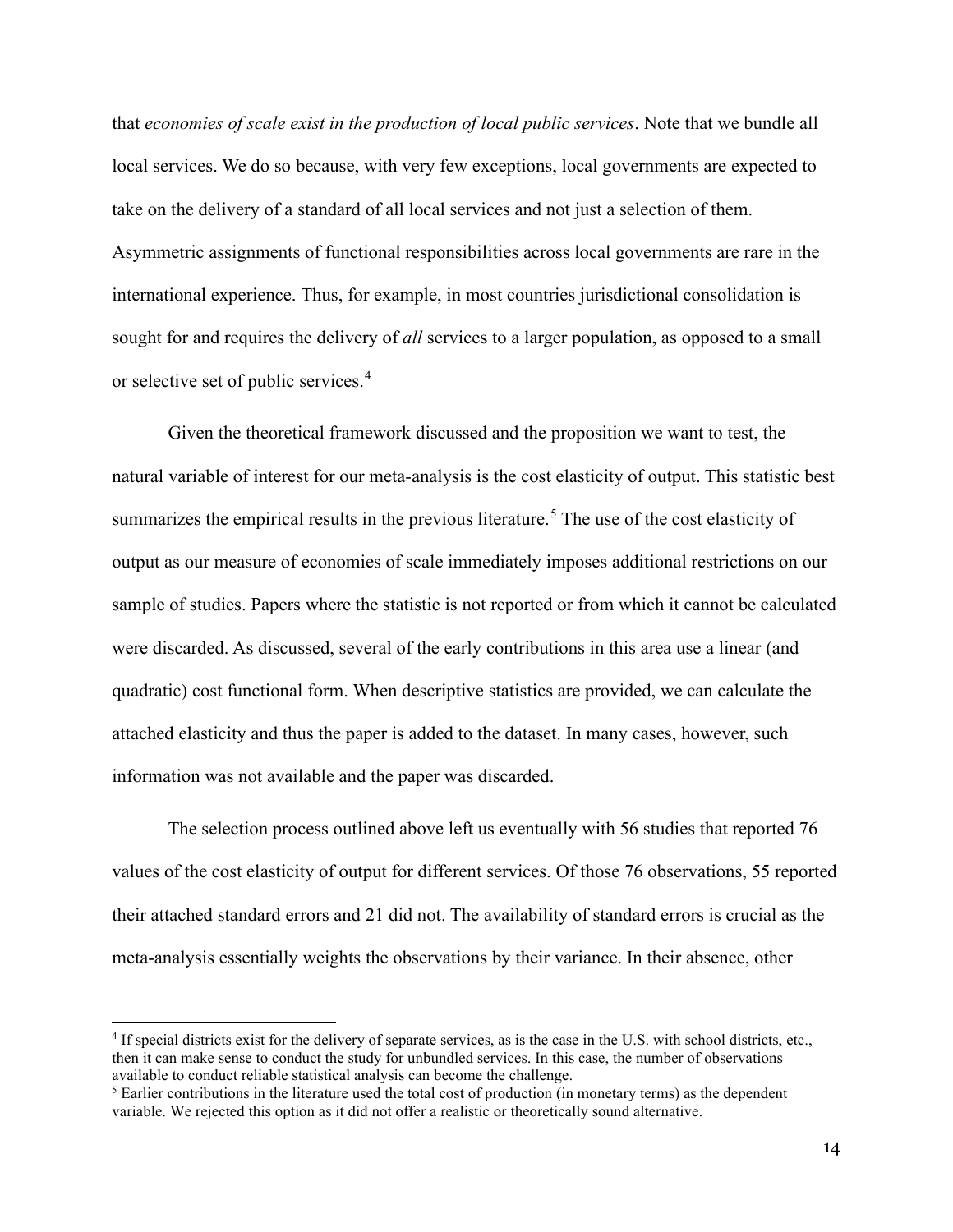measures of study size can be used, such as the inverse of the degrees of freedom of the study, but generally they are less satisfactory. Our empirical work will include estimates of the average "true" value of economies of scale for those observations for which standard errors are reported and for the whole sample of observations (76) using a different measure of study size.

The data set includes studies from 1978 to 2020. As discussed already, several studies offer more than one observation, and we include all of them in the dataset. Observations for a total of 8 services and 22 countries are included. As is traditionally the case with cross sections, the data set of studies suffers from unobserved heterogeneity, as not all relevant moderators or control variables may have been coded.

The inclusion of studies that used translog cost functions also required calculating the individual statistic where the estimate of economies of scale, as opposed to the cost elasticity of output, was reported. When the study estimated both the Cobb-Douglas and translog functional forms of the cost function, the translog estimate of cost elasticity of output was selected for consistency, unless the Cobb-Douglas estimate was the preferred estimate of the author.

The alternative use of the Caves et al. (1984) measure of economies of scale and the Baumol et al. (1988) measure introduces a certain level of heterogeneity in the value of the dependent variable. The former, as we discussed earlier, includes in the estimation of economies of scale a measure of network length. As it was not possible to completely homogenize the statistics from the different studies, our meta-regression accordingly controls for this fact with a variable (*baumol*) which takes a value of one for the studies using the Baumol et al. (1988) measure of economies of scale and a value of zero otherwise.

Sample dependency in meta-analysis is a common risk that can manifest itself in a variety of forms. First, it may be that many observations are obtained from the same study (and thus the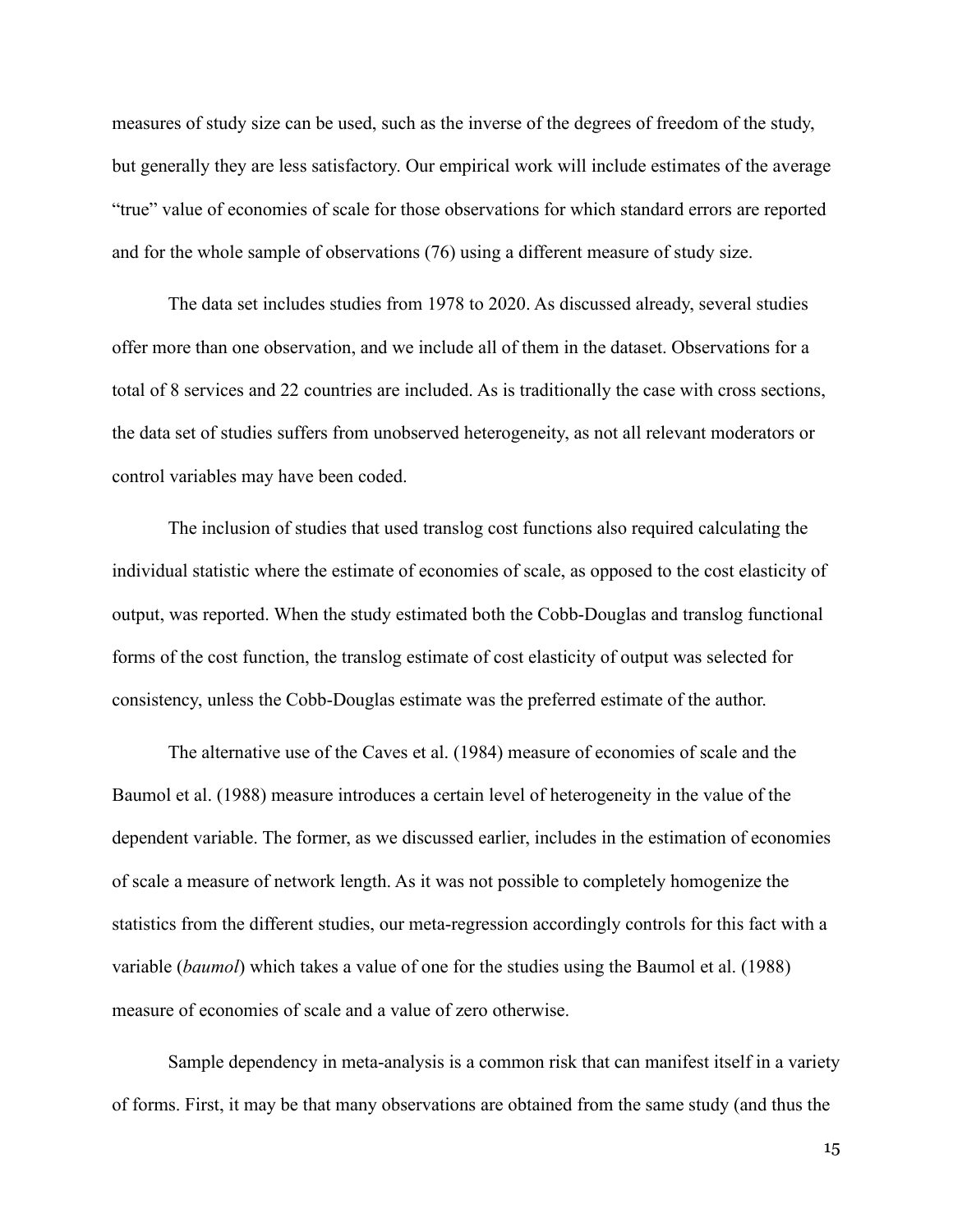same sample). This may include observations obtained from different estimation methods over the same sample or the use of the same data sample by many different researchers. Fortunately, all of the studies included in our dataset use different samples. This limits sample dependency to the greatest possible extent, making our observations virtually fully independent. In our dataset, we also include the author's preferred model specification or estimation in the cases where more than one regression is run on the same sample. However, it is the case that several studies present estimations over different samples. In some cases, the samples are independent from each other, and their inclusion as separate observations does not present further problems. In other cases, several estimations are obtained from different sub-sets of the same sample. We also include them as separate observations, but control in our meta-regression with a dummy variable for studies from which we obtain more than one data point.

A different type of dependency is that caused by errors in the specifications of the econometric model that are reproduced in other studies. In our sample, this would include, for instance, the need to control for the possibility of joint public and private provision of the service being analyzed, or the possibility of multi-product functions. We define moderators in our righthand side of the equation to control for such occurrences.

#### *4.2 Meta-regression*

As discussed, the studies analyzed differ in many critical dimensions, including the functional form of the cost equation, the estimation method, and even the measure of production. The presence of this significant "between-study heterogeneity" requires the application of metaregression techniques that allow for random-effects estimation rather than the fixed-effect metaanalysis commonly employed for highly homogenous sets of studies. With the meta-regression we can investigate "the extent to which statistical heterogeneity between results of multiple studies can be related to one or more characteristics of the studies" (Hardbord & Higgings, 2008,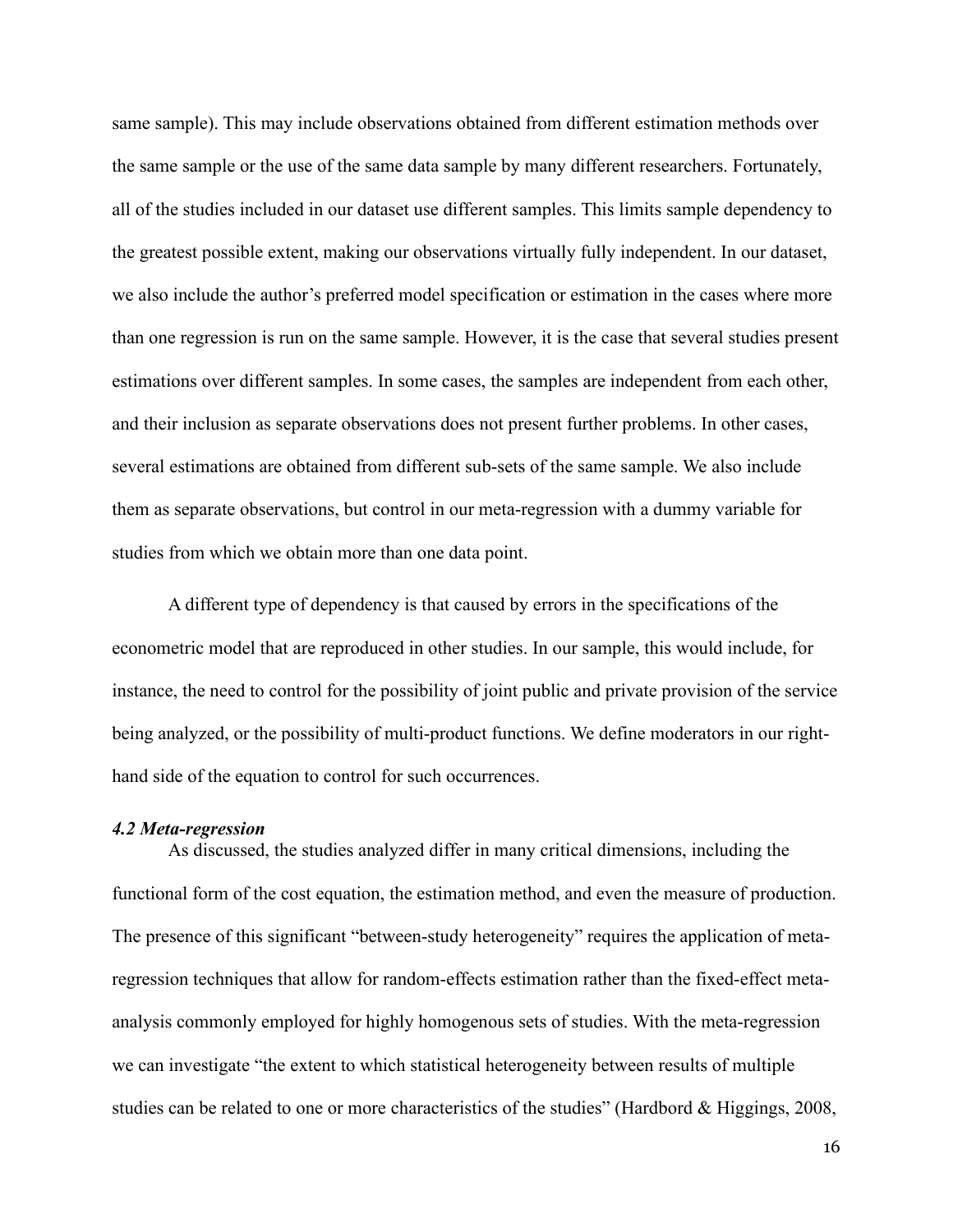p. 493).

In a random-effects meta-regression, the individual study estimates of the variable of interest y are assumed to be distributed normally around a mean effect  $\theta$  and with a betweenstudy variance  $\tau^2$  and a standard error of each study denoted as  $\sigma_i$ . More specifically, we assume, following Harbord and Higgings (2008) that:  $y_i | \theta_i \sim N(\theta_i, \sigma_i^2)$  where  $\theta_i \sim N(\theta, \tau^2)$ : so  $y_i \sim$  $N(\theta, \sigma_i^2 + \tau^2)$ . Or equivalently:  $y_i = \theta + \mu_i + \varepsilon_i$ ; where  $\mu_i \sim N(0, \tau^2)$  and  $\varepsilon_i \sim N(0, \sigma_i^2)$ 

Our dependent variable (y) for the meta-analysis is the cost elasticity of output. Regressors include the moderators identified during the process of coding and discussed above. We perform variance-Weighted Least Squares (WLS) regression analysis to attach more weight to estimations with lower standard error and thus believed to be more accurate.<sup>[6](#page-21-0)</sup> We aim to estimate the average (true) cost elasticity of output for local public service delivery. The algorithm used for the estimation calculates first the between study variance ( $\tau^2$ ) and later the  $\beta$ coefficients using as weights  $\frac{1}{\sigma^2 + \tau^2}$ .

The unconditional (average) cost elasticity of output in our sample of 76 observations is 0.597: if service output increases by 1 percent, the cost of provision increases by 0.6 percent, signaling some substantial economies of scale. The results of the meta-regression are presented in the next section below.

An additional issue we need to address in our analysis is that of potential publication bias in our data sample. As indicated above, publication bias may be present because of the higher likelihood that a study is published if it reports statistically significant results. Thus, following Bom and Ligthart (2009) we assume that:  $\hat{\theta}_i = \theta_i + g (se(\hat{\theta}_i)) + \mu_i$ ; where  $\hat{\theta}_i$  represents the

<span id="page-21-0"></span><sup>6</sup> Specifically, we use the *metareg* command of Stata.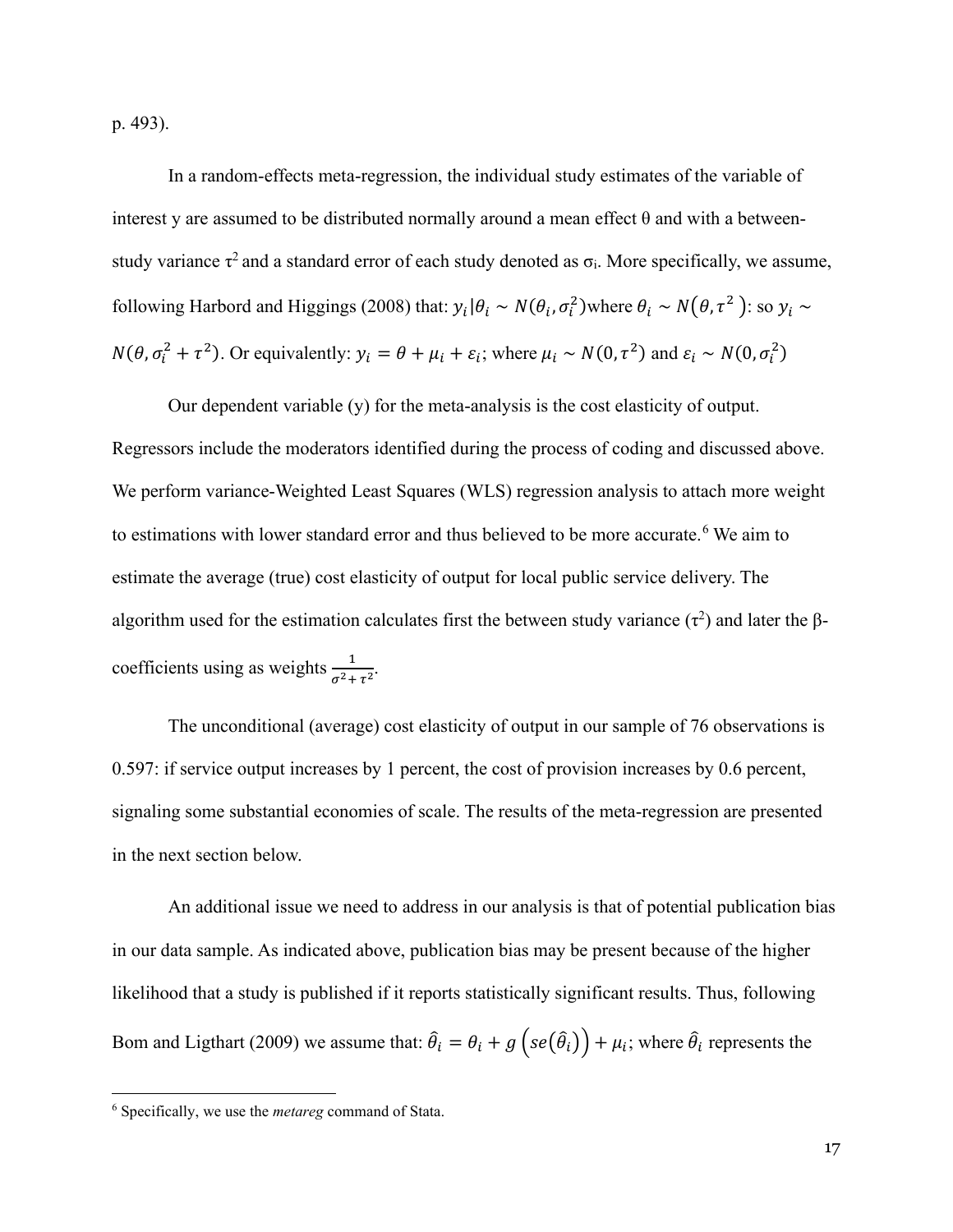observed estimates,  $\theta_i$  is the population parameter and  $\mu$  is the sampling error.

So, if there is publication bias, the insertion of the standard errors in the meta-regression should yield statistically significant coefficients for that variable. Previous studies have assumed publication bias is linear (Card & Krueger, 1995), whereas others (Stanley & Doucouliagos, 2007) argue the relationship between the estimate and its standard error is more likely to be nonlinear and propose a quadratic approximation. In their study of the output elasticity of public capital, Bom and Ligthart (2009) present a comprehensive analysis of publication bias and we follow their methodology in our analysis. Our analysis will allow for identifying the direction of the bias and select the appropriate control for our meta-regression including all relevant moderators.

Again following Bom and Ligthart (2009), we estimate the equation:

$$
\hat{\theta}_i = \theta_0 + \sum_{j=1}^N \beta_j x_{ij} + \alpha_p s e(\hat{\theta}_i)^b D_{pi} + \alpha_n s e(\hat{\theta}_i)^b D_{ni} + \mu_i \tag{1}
$$

where, as discussed,  $\hat{\theta}_i$  represents the observed cost elasticity estimates,  $\theta_i$  is the population parameter and  $\mu$  is the sampling error. The term  $\sum_{j=1}^{N} \beta_j x_{ij}$  represents the moderator variables coded in our meta-analysis, whereas  $D_{pi}(D_{ni})$  are dummy variables coded 1 if  $\hat{\theta}_i$  is positive (negative) and zero otherwise. They are interacted with the standard errors of  $\hat{\theta}_i$ . The structure of the equation allows us to test for different versions of publication bias.

If the term  $\sum_{j=1}^{N} \beta_j x_{ij}$  is eliminated, we can test for publication bias in the (assumed) absence of heterogeneity between studies. If both terms:  $\alpha_p se(\hat{\theta}_i)^n D_{pi}$  and  $\alpha_n se(\hat{\theta}_i)^n D_{ni}$  are included in the regression as moderators, we are able to test for bidirectional publication bias. Lastly, if we include solely the standard error as one term in the regression (that is,  $D_p = D_n$ *h* = 1), we are able to test for unidirectional publication bias. The superscript *h* allows us to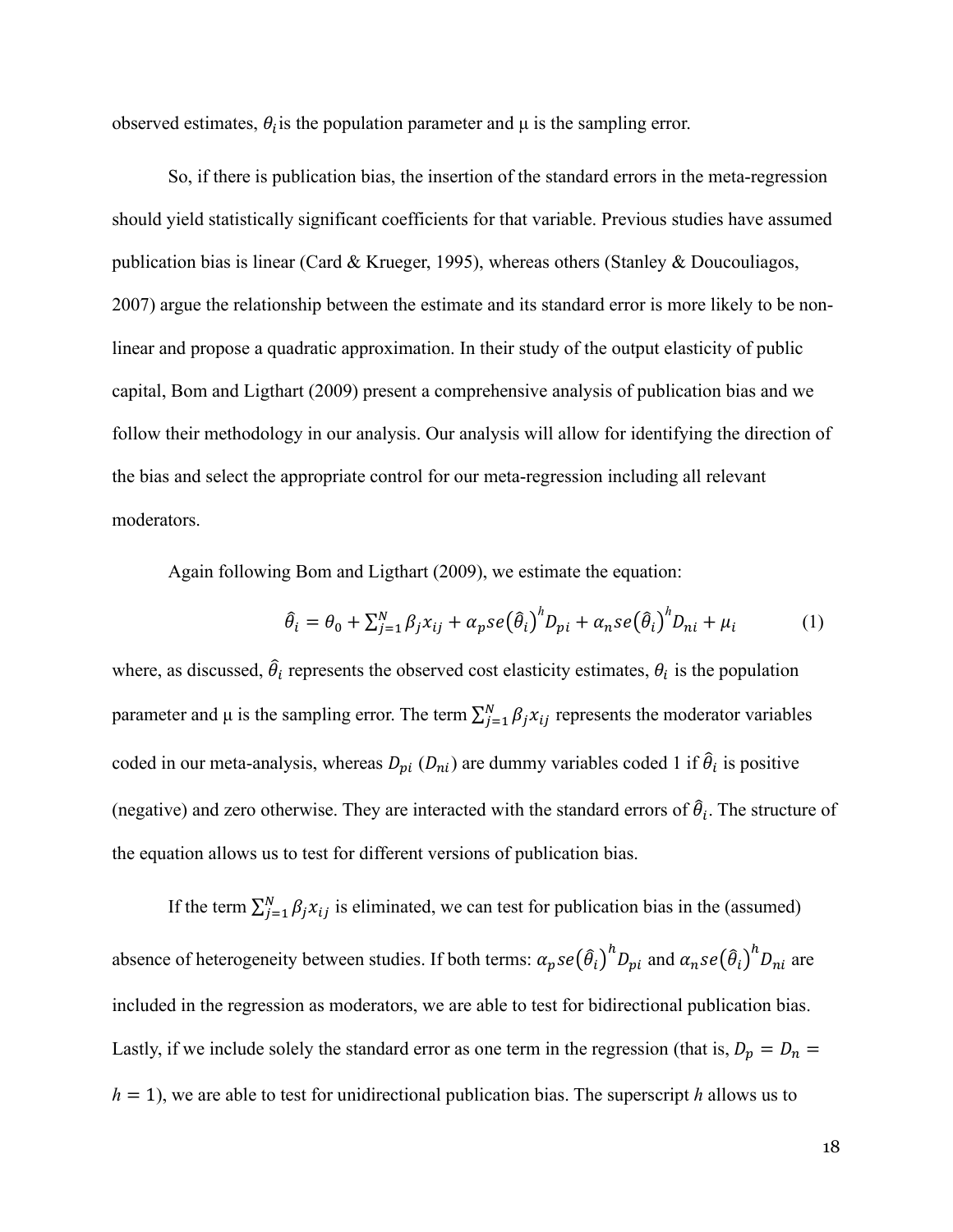introduce the non-linear publication bias test. Thus, if h=1, we test for linear publication bias, but if h=2, we assume a quadratic, non-linear relation between the estimates and their standard errors.

### *4.3 Identifying moderator variables: The coding process and related hypotheses*

During the process of coding the empirical papers identified, we uncovered a number of features that may have influenced the overall results found in the previous empirical literature. Accordingly, dummy variables were created to control for them. A complete list of variables is provided in Table 1. Not all of these potential moderators were used in the regression analysis. Those that lacked statistical significance were eventually dropped in the analysis. Here we discuss the main issues addressed.

| <b>Dimension</b> | Variable             | <b>Definition</b>                                                                | Obs.                     |  |  |
|------------------|----------------------|----------------------------------------------------------------------------------|--------------------------|--|--|
| Year of          | 1970s                | Value 1 if survey year from that decade, 0 otherwise.                            | 18                       |  |  |
| Survey           | 1980s                | Value 1 if survey year from that decade, 0 otherwise.                            | 6                        |  |  |
|                  | 1990s                | Value 1 if survey year from that decade, 0 otherwise.                            | 21                       |  |  |
|                  | 2000s                | Value 1 if survey year from that decade, 0 otherwise.                            |                          |  |  |
|                  | 2010                 | Value 1 if survey year from that decade, 0 otherwise.                            |                          |  |  |
| Data Years       | YearsData            | Value 1 if more than one year, 0 otherwise.                                      | 29                       |  |  |
| Sector           | Education            | Value 1 if it focuses on Education, 0 otherwise.                                 | 15                       |  |  |
|                  |                      | Water and Sanitation Value 1 if it focuses on Water and Sanitation, 0 otherwise. | 18                       |  |  |
|                  | Garbage Collection   | Value 1 if it focuses on Garbage collection, 0 otherwise.                        | 20                       |  |  |
|                  |                      | Urban Transportation Value 1 if it focuses on Urban transportation, 0 otherwise. | 10                       |  |  |
|                  | Other Services       | Value 1 if it focuses on a sector not specified before, 0 otherwise.             | 13                       |  |  |
| Country          | <b>USA</b>           | Value 1 if the data is from USA, 0 otherwise                                     |                          |  |  |
|                  | Spain                | Value 1 if the data is from Spain, 0 otherwise                                   | 16                       |  |  |
|                  | <b>UK</b>            | Value 1 if the data is from UK, 0 otherwise                                      | $\overline{4}$           |  |  |
|                  | Other countries      | Value 1 if the data is from a country not listed before, 0 otherwise.            | 28                       |  |  |
| Unit of          | Jurisdictions        | Value 1 if a jurisdictional unit is focus of analysis, 0 if a production unit    | 45                       |  |  |
| Analysis         |                      | (municipal firm, etc.)                                                           |                          |  |  |
| Estimation       | <b>OLS</b>           | Value 1 if it uses Ordinary Least Squares, 0 otherwise.                          | 35                       |  |  |
| Methodology      | <b>SUR</b>           | Value 1 if it uses Seemingly Unrelated Regression, 0 otherwise.                  | 22                       |  |  |
|                  | <b>MLE</b>           | Value 1 if it uses Maximum Likelihood Estimation, 0 otherwise.                   | 6                        |  |  |
|                  | 2SLS                 | Value 1 if it uses Two-Stages Least Squares, 0 otherwise.                        | $\overline{\mathcal{L}}$ |  |  |
|                  | FE                   | Value 1 if it uses Fixed Effects, 0 otherwise.                                   | $\overline{\mathcal{L}}$ |  |  |
|                  | <b>GLS</b>           | Value 1 if it uses Generalized Least Squares, 0 otherwise.                       |                          |  |  |
|                  | GMM                  | Value 1 if it uses Generalized Method of Moments, 0 otherwise.                   | $\mathbf{1}$             |  |  |
|                  | <b>BYS</b>           | Value 1 if it uses Spatial Bayesian, 0 otherwise.                                | $\mathbf{1}$             |  |  |
| Dataset          | <b>Cross Section</b> | Value 1 if the structure is a Cross Section, 0 otherwise.                        | 48                       |  |  |
| Structure        | Panel                | Value 1 if the structure is a Panel, 0 otherwise.                                | 22                       |  |  |
|                  | Pooled               | Value 1 if the structure is a Pooled dataset, 0 otherwise.                       | $\overline{4}$           |  |  |

**Table 1: Moderator Variables Coded from the Literature Review**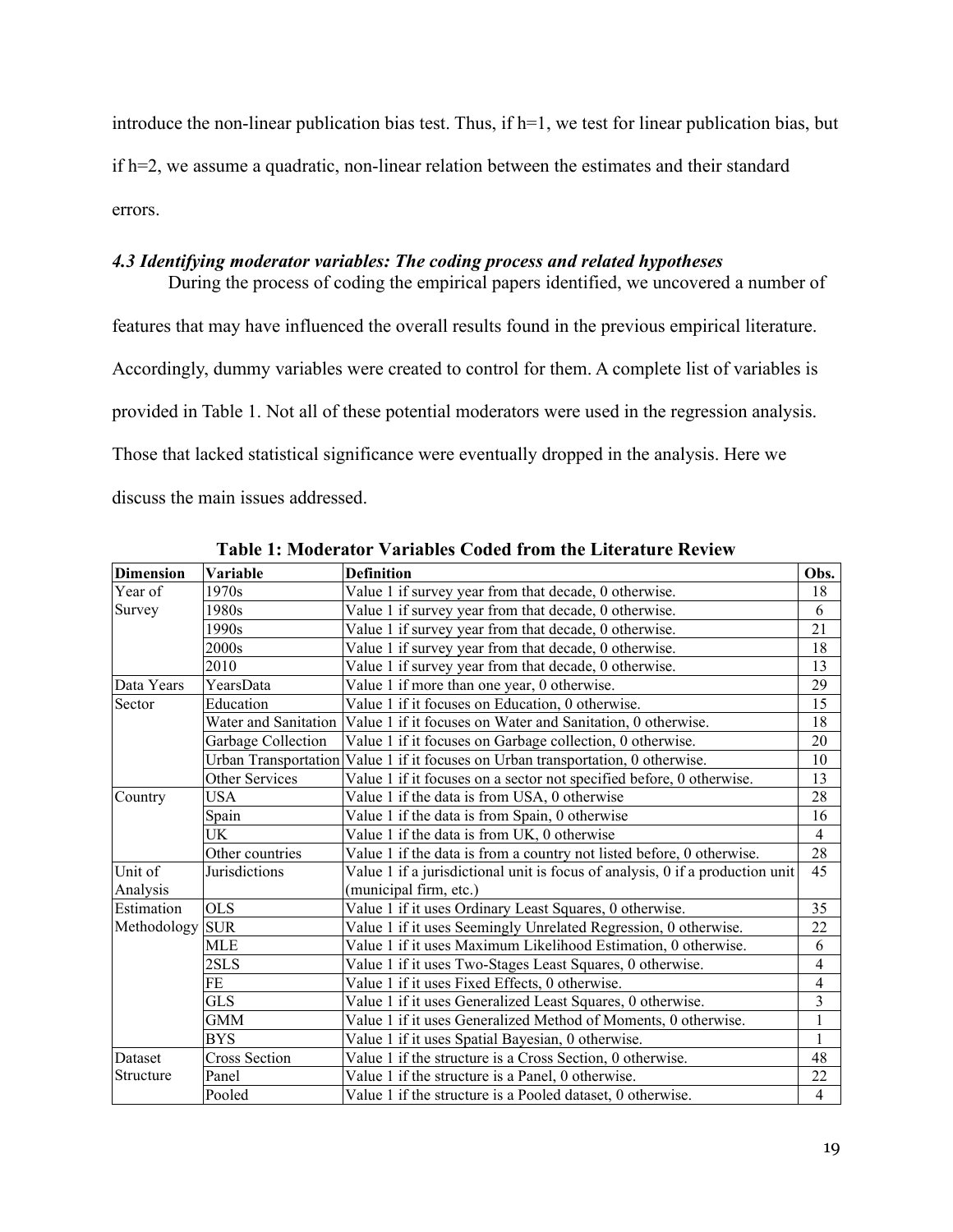|                          | Time series                     | Value 1 if the structure is a Time Series, 0 otherwise.                     | 2  |
|--------------------------|---------------------------------|-----------------------------------------------------------------------------|----|
| Cost function Log linear |                                 | Value 1 if the cost function is Log linear, 0 otherwise.                    | 37 |
| form                     | Linear                          | Value 1 if the cost function is Linear, 0 otherwise.                        | 6  |
|                          | Translog                        | Value 1 if the cost function is a Translog, 0 otherwise.                    | 31 |
|                          | Ouadratic                       | Value 1 if the cost function is Quadratic, 0 otherwise.                     | 2  |
| Expend. Data Expenditure |                                 | Value 1 if expenditure data used for dependent variable, 0 if cost data     | 27 |
|                          | Output Data Physical Output     | Value 1 if a measure of physical output is used, 0 if population used as    | 42 |
|                          |                                 | a proxy for output.                                                         |    |
|                          | Dummies for Positive Elasticity | Value 1 is the cost elasticity observed is $> 0$                            | 60 |
| Elasticity               | Negative Elasticity             | Value 1 if the cost elasticity observed is $\leq 0$                         | 16 |
| Definition of Baumol     |                                 | Value 1 if Baumol et al (1988) definition of EOS, 0 if Caves et al          | 69 |
| EOS                      |                                 | (1984)                                                                      |    |
| Multiple                 |                                 | Multiple Observation   Value 1 if it has multiple observations, 0 otherwise | 33 |
| Observations             |                                 |                                                                             |    |
| Population               | Population Density              | Value 1 if Population Density is used as control variable, 0 otherwise.     | 31 |
| Density                  |                                 |                                                                             |    |

First, our coding process included the creation of a variable for the country in which the study took place. Almost half of the 76 observations eventually considered for the metaregression were from U.S.-based studies (28), but the sample also included several European, Asian, and Latin American countries. The dataset also creates a moderator variable representing whether the unit of analysis for the study was a production unit (e.g., a bus public company) or a jurisdiction (including studies with municipal, district, or city focus). A certain overlap is observed, however, between this variable and the one that denotes whether cost or expenditure data were used as the dependent variable of the analysis, perhaps increasing the risk of multicollinearity if both variables are included at the same time.

In terms of the characteristics of the dataset used in studies reviewed, we created dummies denoting cross-section, panel, or time series data sets. As Berechman and Giuliano (1984) point out, cross sectional data renders biased estimates as it assumes homogeneity of the observations (i.e. jurisdictions, public companies, etc.). However, the direction of this bias is not clear and the answer must be left to the empirical analysis. Equally, we coded the estimation method of the cost function, a variable also closely linked to the dataset structure.

Regarding the modeling framework of the cost function, we created dummy variables for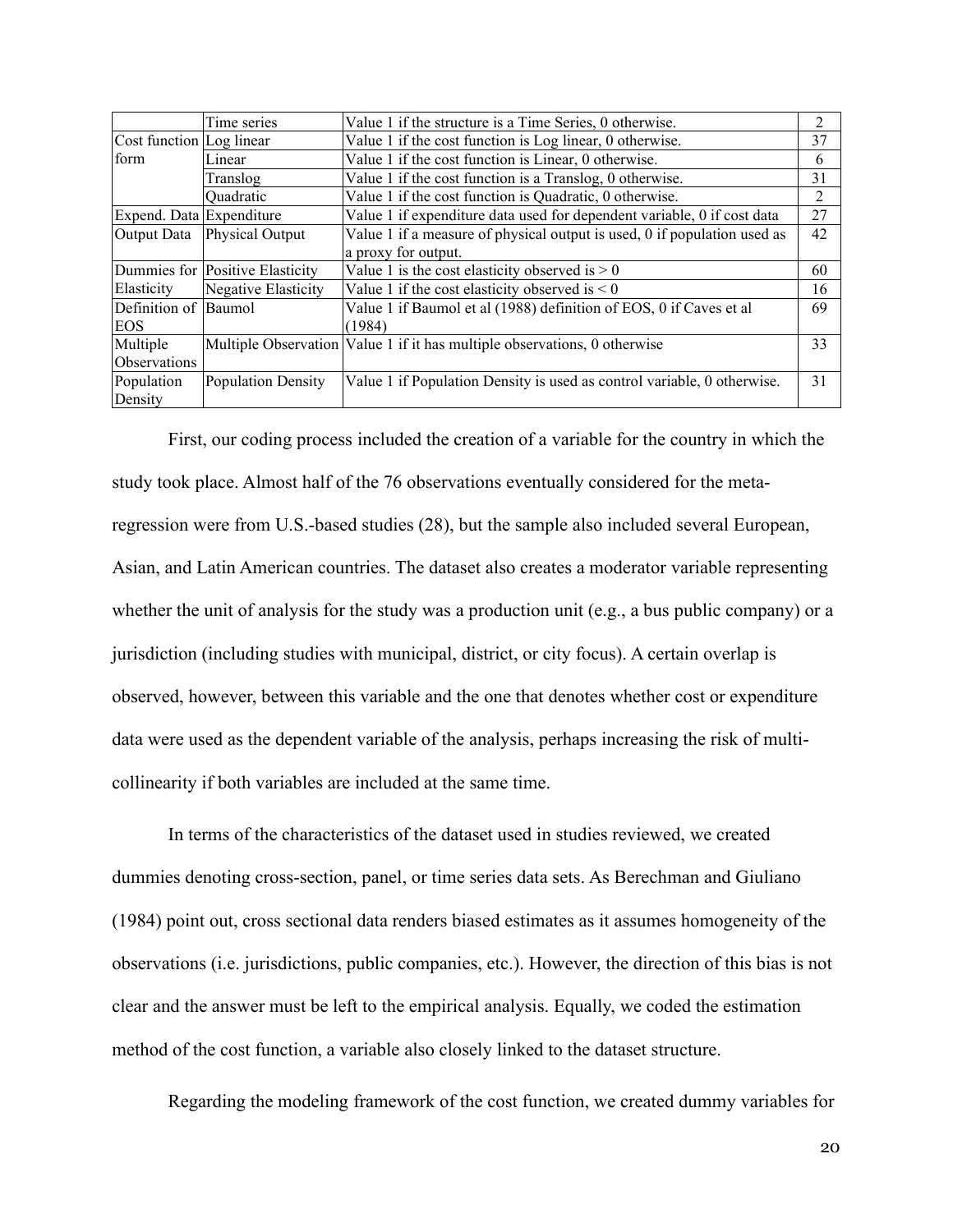studies using linear, log-linear or translog functional forms of the production cost function. As discussed, the translog modeling framework, which reduces the assumptions imposed on the behavior of the dependent variable, is expected to provide more solid estimations results; but here, again, the impact on the estimated coefficient is an empirical issue.

Another dummy variable was created to denote whether expenditure (as opposed to cost) data were (1) or were not (0) used to create the dependent variable in the analysis; the presence of this moderator is expected to bias downwards the estimates of economies of scale. In addition, we created a dummy variable denoting whether the output variable used population as a proxy (0) or used a physical measure of output (1), such as gallons of water or tons of garbage.

Other moderator variables created during the coding process included a variable denoting whether the Baumol et al. (1988) or the Caves et al. (1984) definitions of economies of scale were used in the study. It is to be expected—as already discussed above—that the estimated cost elasticity of output would be lower when the latter measure is used in the analysis. In addition, we created dummies for whether the study controlled for service production alternatives (i.e., private, public, volunteer services), for cases where the analysis was disaggregated by population groups, for cases where more than one observation was obtained from the same study, and for whether the study controlled for population density. Finally, our model included the elasticity's standard errors, the degrees of freedom for each study, the number of years for which data were available in each study, and the total number of observations as size variables and controls for the robustness of results.

The model specification also included moderators that should allow us to control for important econometric considerations. We coded papers by the year of their publication and the year of the survey. These are potentially important moderators that may absorb variations in the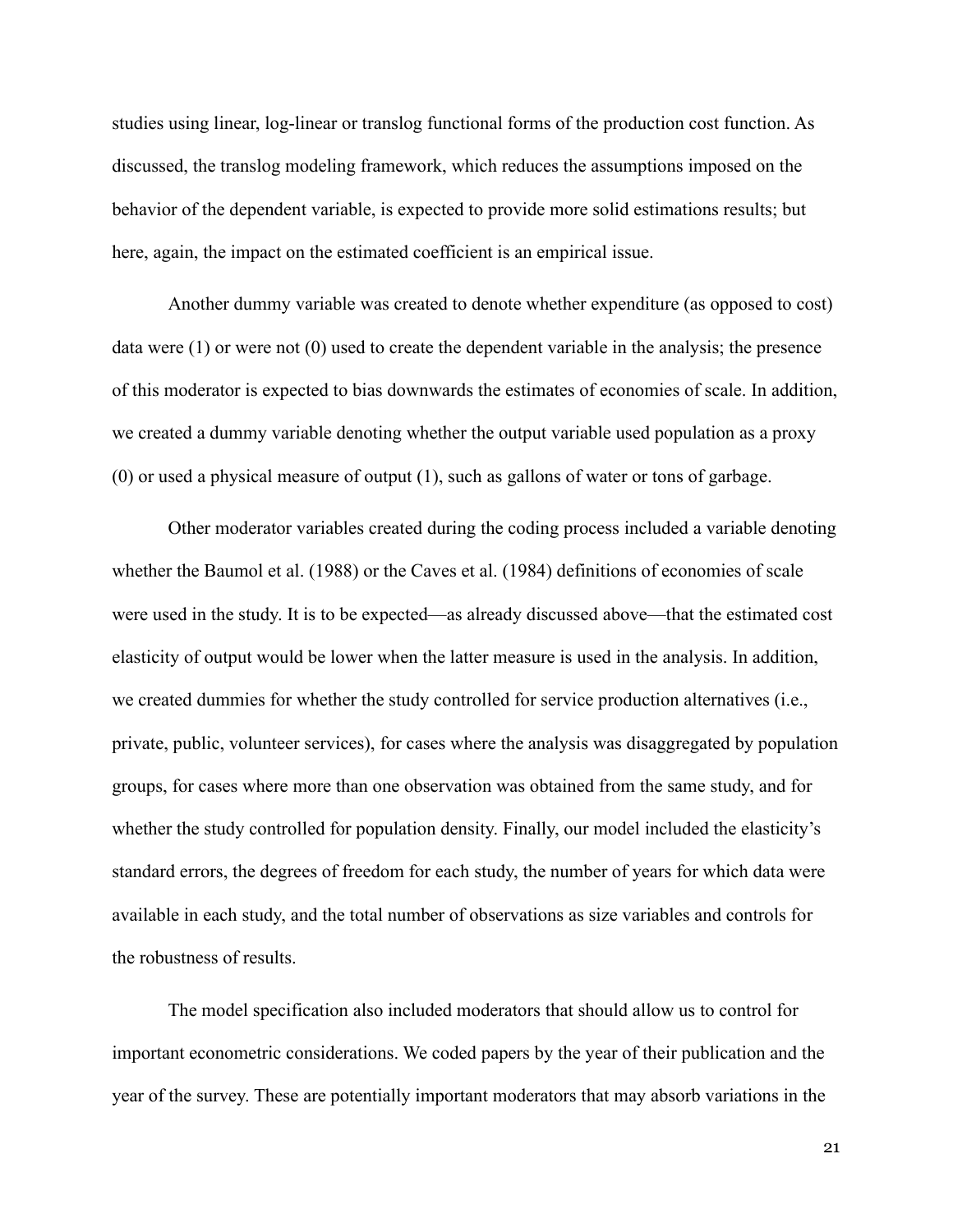values of our dependent variable due to changes in productive technology. In some sectors, technological advances have been offering greater flexibility of production (i.e., possibilities for diversification with relatively lower levels of production) with lower relative fixed capital investment requirements, which may have somewhat reduced the potential for economies of scale if total costs of production are considered. From that point of view, earlier analysis may show greater potential for economies of scale than later ones.

Another important control variable that was coded is the type of public service that was the focus of the study. As discussed in our theoretical framework, we would expect to find greater economies of scale in more capital-intensive services such as urban transportation or water supply and sanitation, where spreading fixed costs among larger clienteles could lead to lower average costs.

Finally, our sample of studies used a great diversity of data sets, which minimizes the presence of data dependency or sample overlap.<sup>[7](#page-26-0)</sup>

Funnel plots are a visual tool for dealing with publication and other bias in meta-analysis (Sterne & Harbord, 2004; p. 127). Publication bias exists when the probability of a study being published is higher if it reports statistically significant results (Bom & Ligthart, 2009). The term funnel plot is drawn from the "inverted funnel" shape that the scatter plot of the variable of interest and the measure of study size take in the absence of publication bias.

In our meta-analysis, each point in the funnel plots presented below depicts a particular study's value of the cost elasticity of production in the horizontal axis, and its standard error (or inverted degrees of freedom when so stated) as the measure of study size in the vertical axis. If

<span id="page-26-0"></span><sup>7</sup> For example, an area where there is potential for dataset dependency is that of comparative fiscal decentralization studies, commonly using the International Monetary Fund's Global Financial Statistics.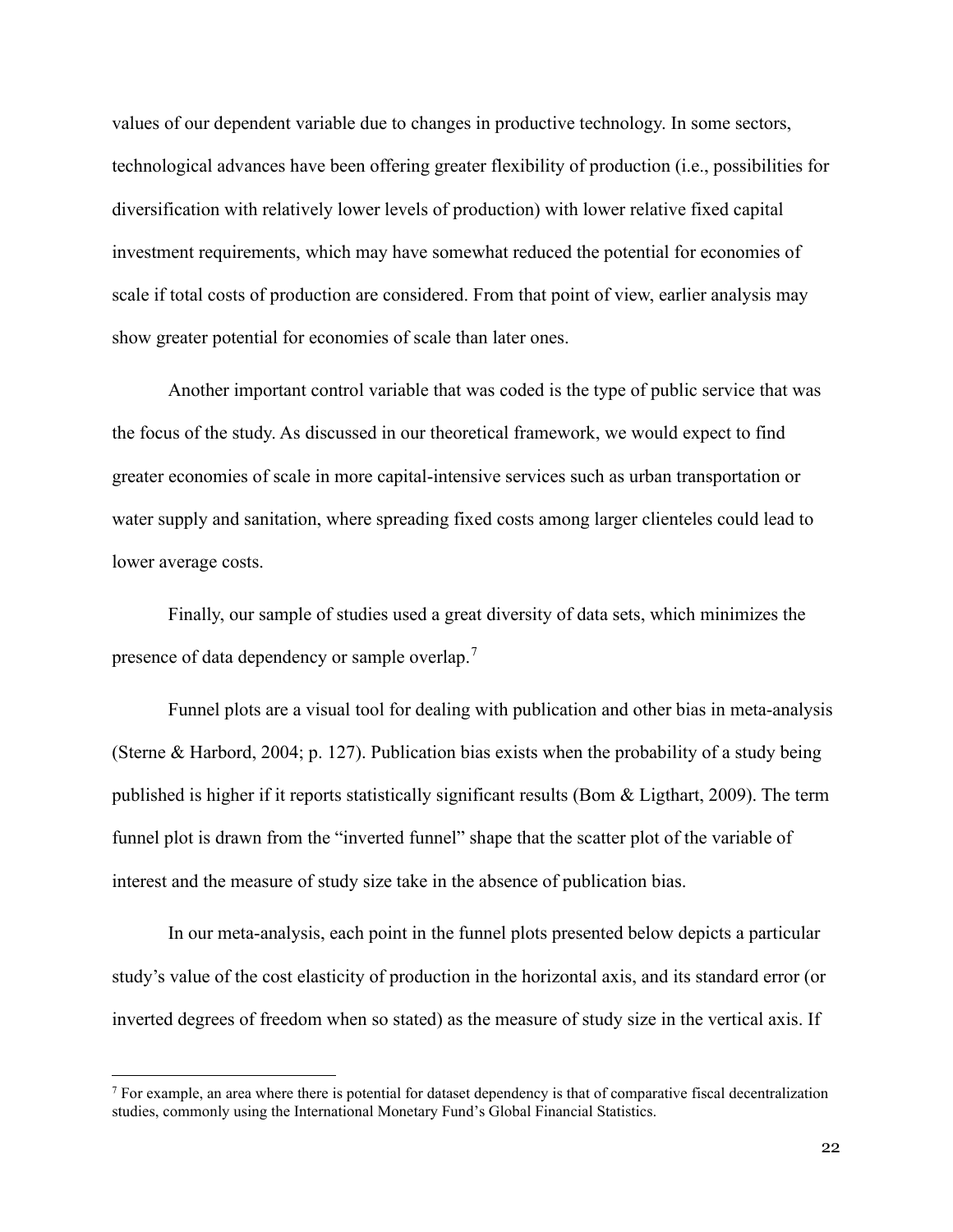the sample of 76 observations (from 56 studies) considered in this meta-analysis were not to display publication bias, we should expect the data points representing the studies of smaller size (larger standard error) to scatter widely at the bottom of the funnel, whereas those studies with the smaller standard error (or lower value of the inverse degrees of freedom) would concentrate at the top around the "true" effect value.



As shown in Table 2, the sample unconditional mean is 0.597, which indicates the

existence of (some) economies of scale, with a minimum value of the cost elasticity of output of -0.947 and a maximum of 1.524. Thus, the observations in the data set range from showing large economies of scale to sizable decreasing returns to scale.

|                      | <b>Observations</b> | Mean  | Std. Dev. | Min      | Max   |
|----------------------|---------------------|-------|-----------|----------|-------|
| All                  | 76                  | 0.597 | 0.515     | $-0.947$ | 1.524 |
| Education            |                     | 0.311 | 0.558     | $-0.632$ | 1.524 |
| Garbage Collection   | 20                  | 0.933 | 0.198     | 0.272    | 1.366 |
| Water and Sanitation | l 8                 | 0.716 | 0.314     | $-0.245$ | 1.086 |

**Table 2: Descriptive Statistics**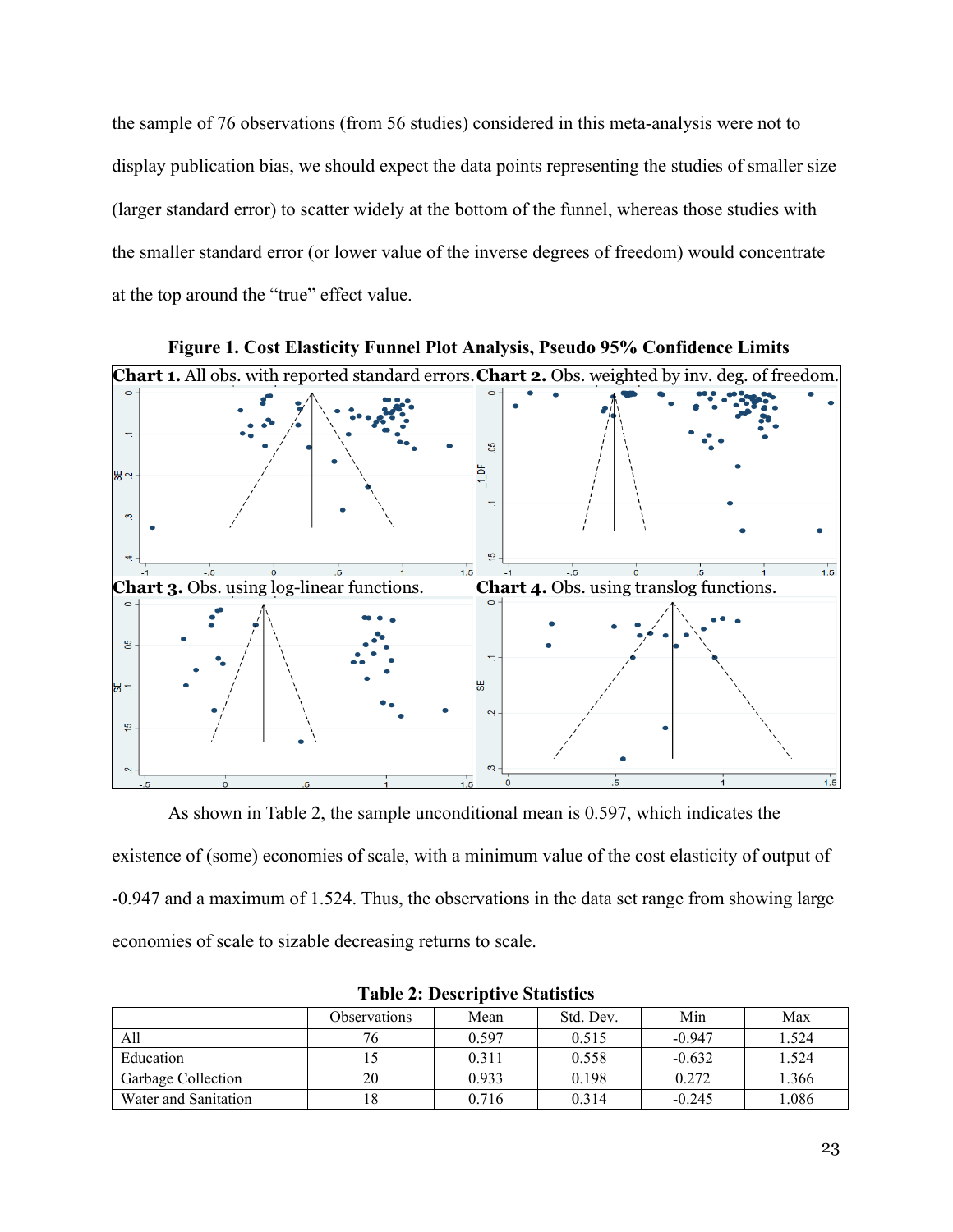Chart 1 in Figure 1 displays the first funnel plot, where all 55 observations for which we have standard errors reported are plotted. It includes observations for most of the public services considered and for all types of functional forms of the cost function being reviewed. The plug-in routine for Stata-generated funnel plots calculates the fixed effects meta-estimate, which determines the position of the solid vertical line of the chart. The dependent variable is the cost elasticity of output and the independent variable the standard error of the coefficient. This is a weighted average where the weights represent the inverse variance of the estimate. The discontinuous lines that form the inverted "funnel" represent the 95% confidence limits around the summary treatment effects. It is important to note that the fixed effects estimate obtained from the funnel plots does not include any of the moderator variables that will be used later on in the meta-regression.

The funnel plot on Chart 1 presents a twin-peak structure that is relatively uncommon in meta-analysis. A first group of studies with relatively low standard errors concentrate around a value of 1 for the cost elasticity of output, signaling from limited returns to scale or slight diseconomies of scale. A second peak is found around the value 0 of cost elasticity of output, signaling relatively large economies of scale with similarly small standard errors. This latter group of studies is considerably smaller in number though. Only 19 observations out of the 55 for which standard errors are available in our sample reported a cost elasticity of output below 0.5. In this group, 8 of those observations corresponded to studies in the education sector, and 12 of them used a log-linear function to model the cost function.

The remaining 36 observations in the sample with standard errors reported included 18 observations on the garbage services sector, 8 in the water supply services and sanitation services and 4 in urban transport services. The studies' unit of analysis is mostly jurisdictional units (23),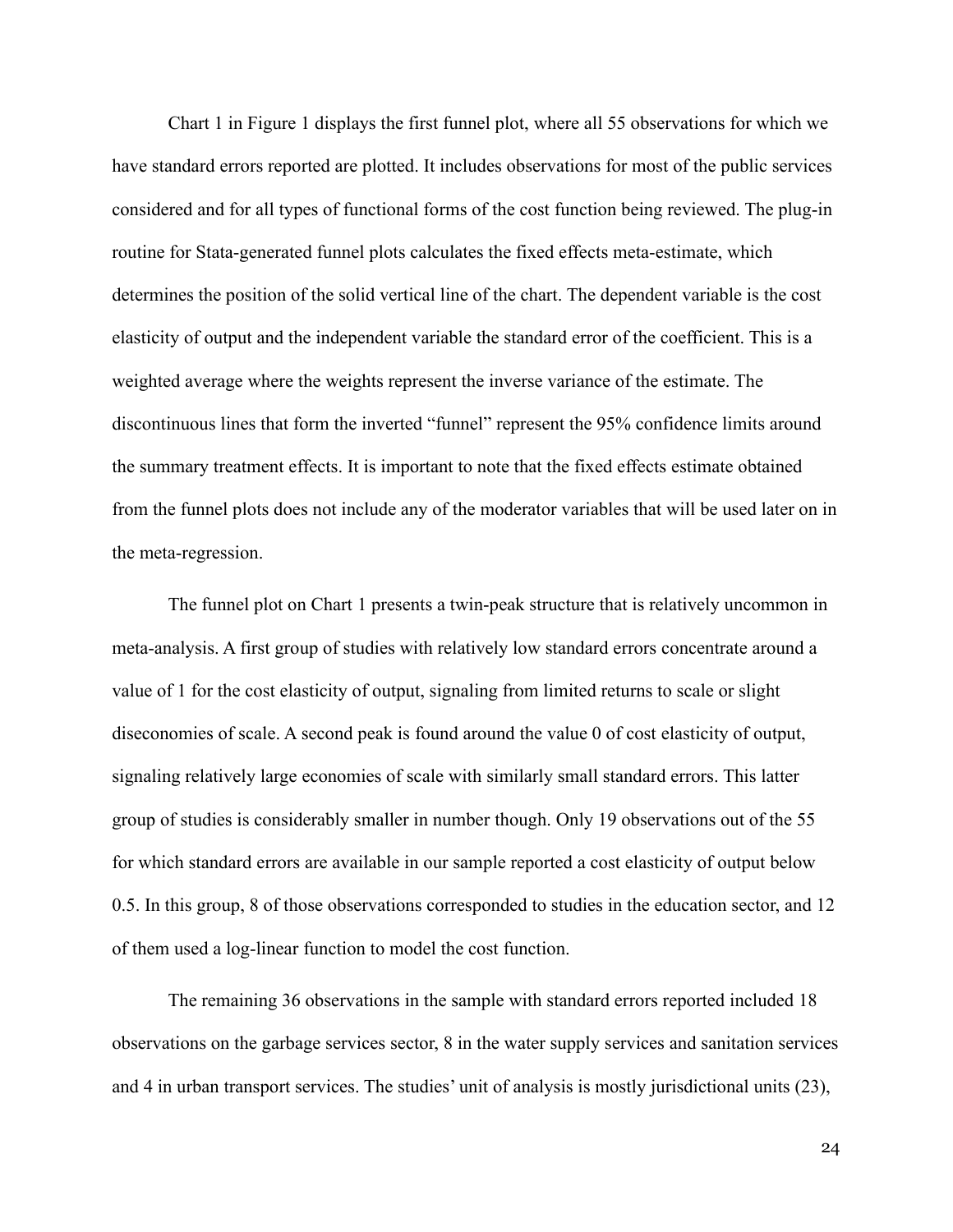24 of them use cross sectional data, 14 assume a translog cost functional form, and 13 of them took place in the USA.

The inclusion in the funnel plot analysis of those observations that do not report standard errors does not significantly change the results (see Chart 2). In this chart, the measure of size used is the inverse of the degrees of freedom, a common alternative to the individual standard errors. The pattern is somewhat less clear, although the two-peak structure is also identifiable around values of the cost elasticity coefficient of 1 and 0. Neither funnel plot (Charts 1 and 2) presents the symmetrical distribution that would signal absence of publication bias. The large heterogeneity among the studies and services analyzed prevents this. The first two funnel plots, in addition, do not allow us to establish the direction of the publication bias, and thus additional quantitative analysis will be undertaken to test for it in the next section.

We can, however, look more closely at the drivers of the "twin peak" distribution obtained from the general funnel plots. As discussed, it would seem to be partially determined by the distribution of studies using a log-linear function as the modeling framework for the estimation of cost elasticities. Chart 3 shows the funnel plot obtained from the representation of just such studies. The two peaks around the 1 and 0 values of the cost elasticity of output dependent variable are clearly identifiable.

This compares with a completely different distribution of studies which use the translog function as the modeling framework for the estimation of production costs. In Chart 4 we can observe that those studies report, in general, very low standard errors and although the funnel shape that would indicate absence of publication bias is also absent, values of the cost elasticity coefficient bunch in the interval 0.5 to 1.

In terms of the sectoral distribution of observations, results from studies on education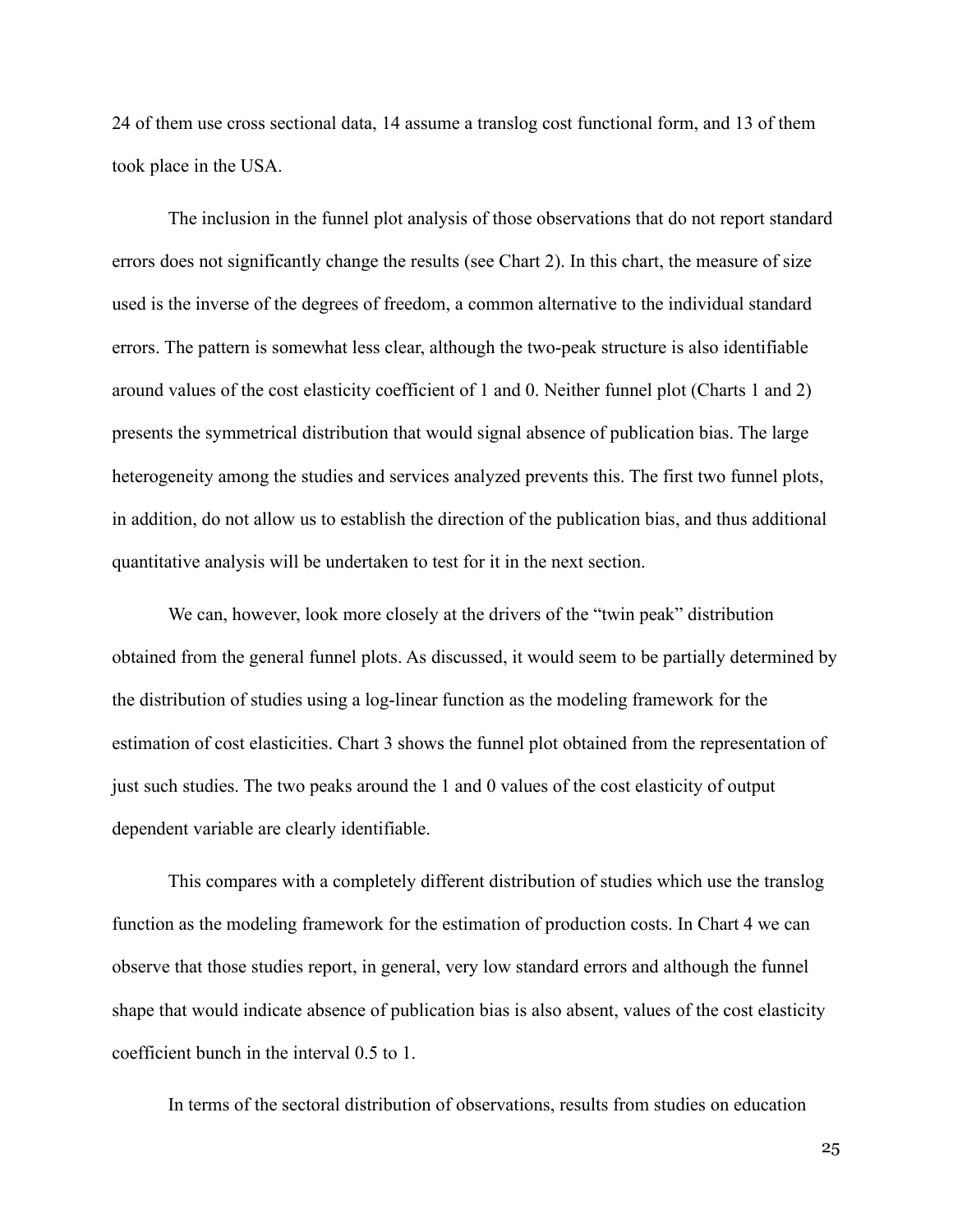services are leading the overall distribution of observations towards the two-peaked structure observed. Figure 2 below depicts the funnel plots for the four sectors that contain the largest numbers of observations, namely education, garbage collection, water supply and sanitation, and urban transportation services. These four sectors account for 59 out of the 76 observations in the sample. As we mentioned, a total of six observations from studies on education reported cost elasticity coefficients lower than 0.5 (Chart 5), while only two observations for water supply and one for garbage collection report those low elasticities.

**Figure 2. Cost Elasticity Funnel Plot Analysis, Pseudo 95% Confidence Limits, Sectoral Distribution**



Chart 6 in Figure 2, depicting the funnel plot for observations on the garbage collection sector, offers the single-peaked, well-behaved funnel plot distribution that presumes absence of publication bias. Most of the observations are within the 95% confidence interval defined by the funnel, and the "true" value of the cost elasticity of output in this sector seems to be defined at around 0.9. The plots for the water supply and urban transportation sector show also a relatively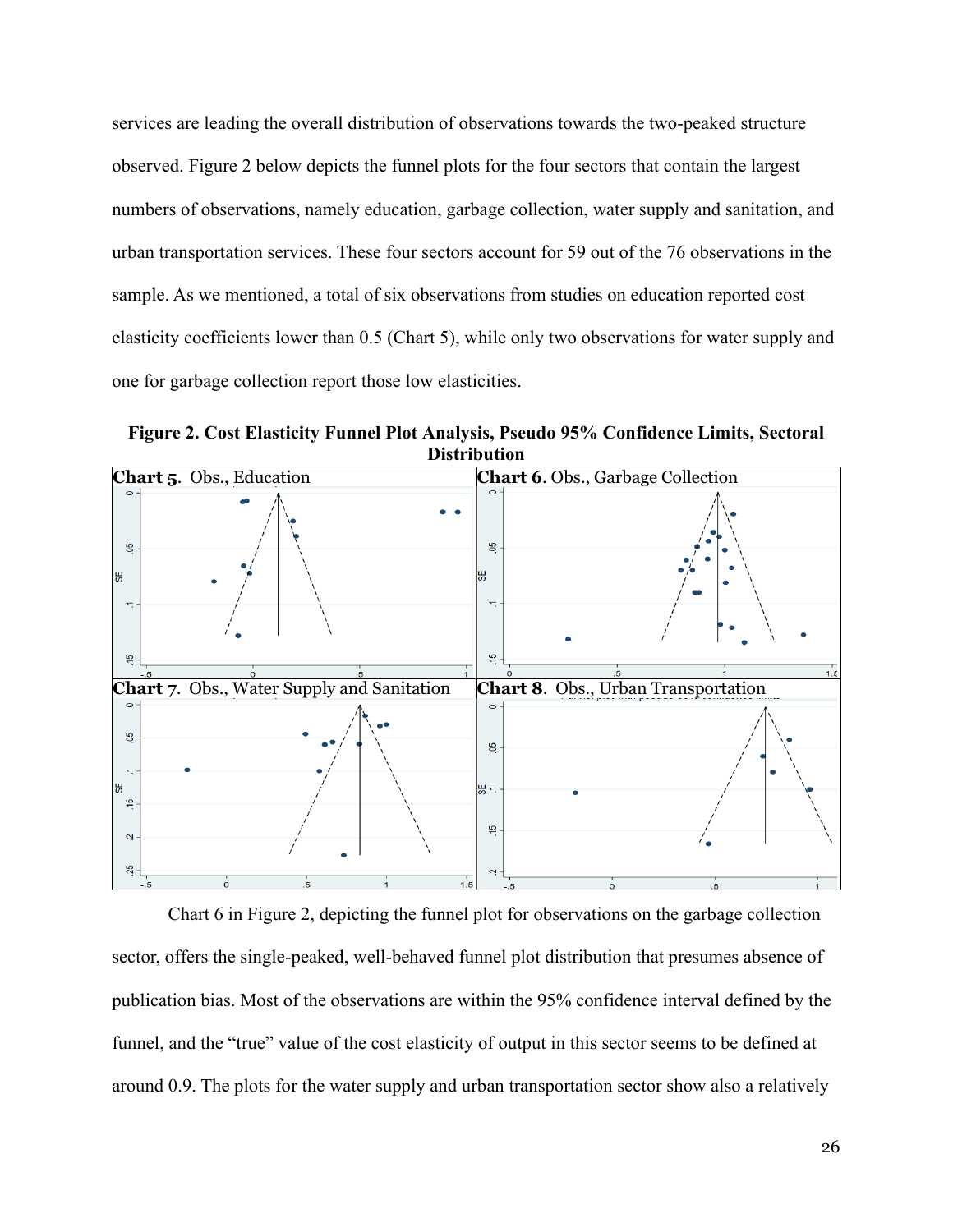standard distribution (meaning single peaked, with most of the observations contained within the 95% confidence interval of the inverted funnel) of observations.

Thus, we can conclude that the double peaked plot obtained in Chart 1 is driven by the observations from studies in the education sector which yield values of the cost elasticity of output that are close to 0, signaling sizable economies of scale. For those observations, a loglinear form for the estimation of the cost function was primarily used. We anticipate this may have important implications for our meta-regression analysis, to which we turn next.

#### **5. Meta-regression Analysis**

#### *5.1 Testing for publication bias*

We test first for publication bias under the assumption of homogeneity among studies in specification (1). Thus, we do not include any of the moderator variables identified during the coding process in our meta-regression. If the only differences between studies are due to sampling error ("within-study" heterogeneity), then the fixed effects estimation would be the adequate estimation methodology. If, however, large "between-study" heterogeneity is expected, then we should consider the use of random effects estimation to account for both sources of heterogeneity. Main results are reported in Tables 3 and 4.

|                | <b>Output Cost Elast.</b> | $\alpha$ | $\alpha_{\rm p}$ | $\alpha_{\rm n}$     | $\mathbf{R2}$ | N | Q-test                                                       |  |
|----------------|---------------------------|----------|------------------|----------------------|---------------|---|--------------------------------------------------------------|--|
| No PB          | $0.295**$ (0.141)         |          |                  |                      |               |   | $\left  0.293 \right  55 \left  14699.26*** \right  99.60\%$ |  |
| Linear PB.     |                           | 31.843*  |                  |                      |               |   |                                                              |  |
| Unidirectional | $0.270*$<br>(0.146)       | (18.11)  |                  |                      | $0.316$ 55    |   |                                                              |  |
| Linear PB.     |                           |          | $64.068**$       |                      |               |   |                                                              |  |
| Bidirectional  | (0.143)<br>$0.263*$       |          | (24.400)         | $-599.918[0.369]$ 55 |               |   |                                                              |  |
| Non-linear PB. |                           | 34.203   |                  |                      |               |   |                                                              |  |
| Unidirectional | $0.293**$ (0.143)         | (44.030) |                  |                      | $0.294$ 55    |   |                                                              |  |
| Non-linear PB. |                           |          |                  | 244.196 - 130.756**  |               |   |                                                              |  |
| Bidirectional  | $0.294**$ (0.144)         |          | (164.459)        | $(30.362)[0.295]$ 55 |               |   |                                                              |  |

**Table 3: Publication Bias Analysis, Fixed Effects**

Notes: Where  $I^2$  is variation due to "between-study" heterogeneity and the Q-test is of Heterogeneity with degrees of freedom of 54. Standard errors in parenthesis. \*\*\*, \*\*, \*= statistical significance at 1%, 5% and 10%.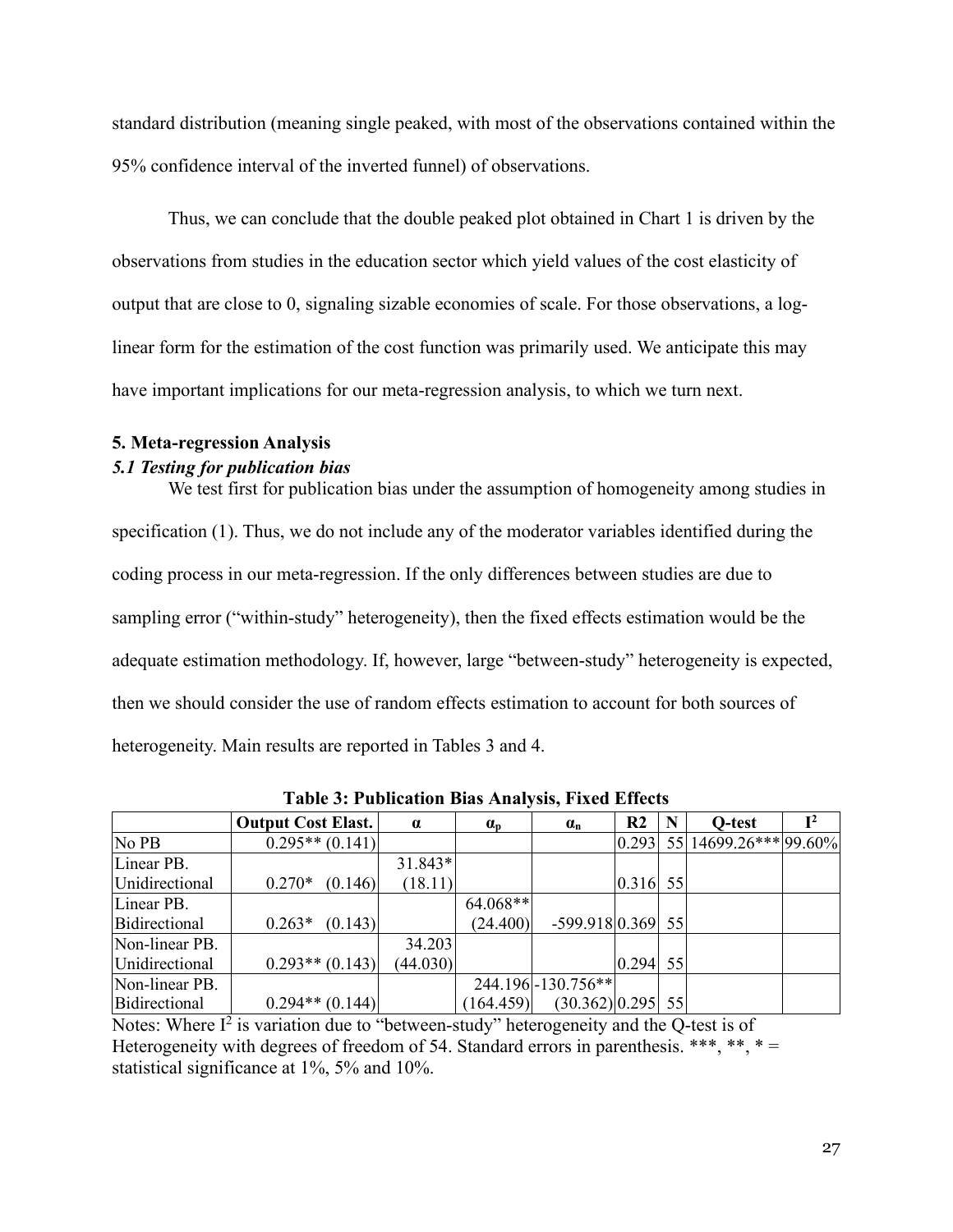Table 3 shows the fixed effects estimates. Our estimate of cost elasticity of output under this assumption is somewhat smaller than the simple average for all estimates. The literature may have favored the publication of studies that reported negative cost elasticity of output, signaling large economies of scale in public good provision. As we have seen, most of these studies belong to the area of education. The fixed effects estimates are however compromised by the large amount of between-study heterogeneity as indicated by the Q-test.<sup>[8](#page-32-0)</sup> In addition, the  $I^2$  test shows that 99.6% of the heterogeneity found in the sample is due to "between-study" differences.

|                | <b>Output Cost Elast.</b>        | $\alpha$     | $\alpha_{\rm p}$ | $\alpha_{\rm n}$   | N  | $I2$ Residual |
|----------------|----------------------------------|--------------|------------------|--------------------|----|---------------|
| No PB          | $0.581***(0.064)$                |              |                  |                    | 55 | 99.49%        |
| Linear PB.     |                                  |              |                  |                    |    |               |
| Unidirectional | $0.681***(0.105)$ -1.391 (1.149) |              |                  |                    | 55 | 99.56%        |
| Linear PB.     |                                  |              | $1.946**$        | $-6.724***$        |    |               |
| Bidirectional  | $0.591***(0.075)$                |              | (0.948)          | (1.131)            | 55 | 99.25%        |
| Non-linear PB. |                                  |              |                  |                    |    |               |
| Unidirectional | $0.640***(0.071)$                | $-28.238691$ |                  |                    | 55 | 99.63%        |
| Non-linear PB. |                                  |              |                  | $8.542$ -49.473*** |    |               |
| Bidirectional  | $0.600***(0.064)$                |              | (20.218)         | (15.855)           | 55 | 99.64%        |

**Table 4. Publication Bias Analysis, Random Effects**

Notes: Standard errors in parenthesis. \*\*\*, \*\*, \* = statistical significance at  $1\%$ , 5% and  $10\%$ .

Due to the large heterogeneity among studies (in sectors, modeling frameworks, etc.), random effects estimation is recommended. These results are shown in Table 4. These estimates confirm the nature and the direction of the publication bias, with studies reporting negative values of cost elasticity of output driving the "true" average value in our sample.

However, the estimations presented in Tables 3 and 4 explain a small amount of the between study variation, an average of 30 percent. We therefore turn to analyzing the case where observed heterogeneity between studies with the insertion of moderator variables in the metaregression is allowed. In line with Harbord and Higgings (2008; p. 497) and our earlier results,

<span id="page-32-0"></span><sup>&</sup>lt;sup>8</sup> The Q-test is a common measure of heterogeneity used in the literature. It is the sum of the squared deviations of each study's effect estimate from the overall effect estimate (Huedo-Medina et al., 2006).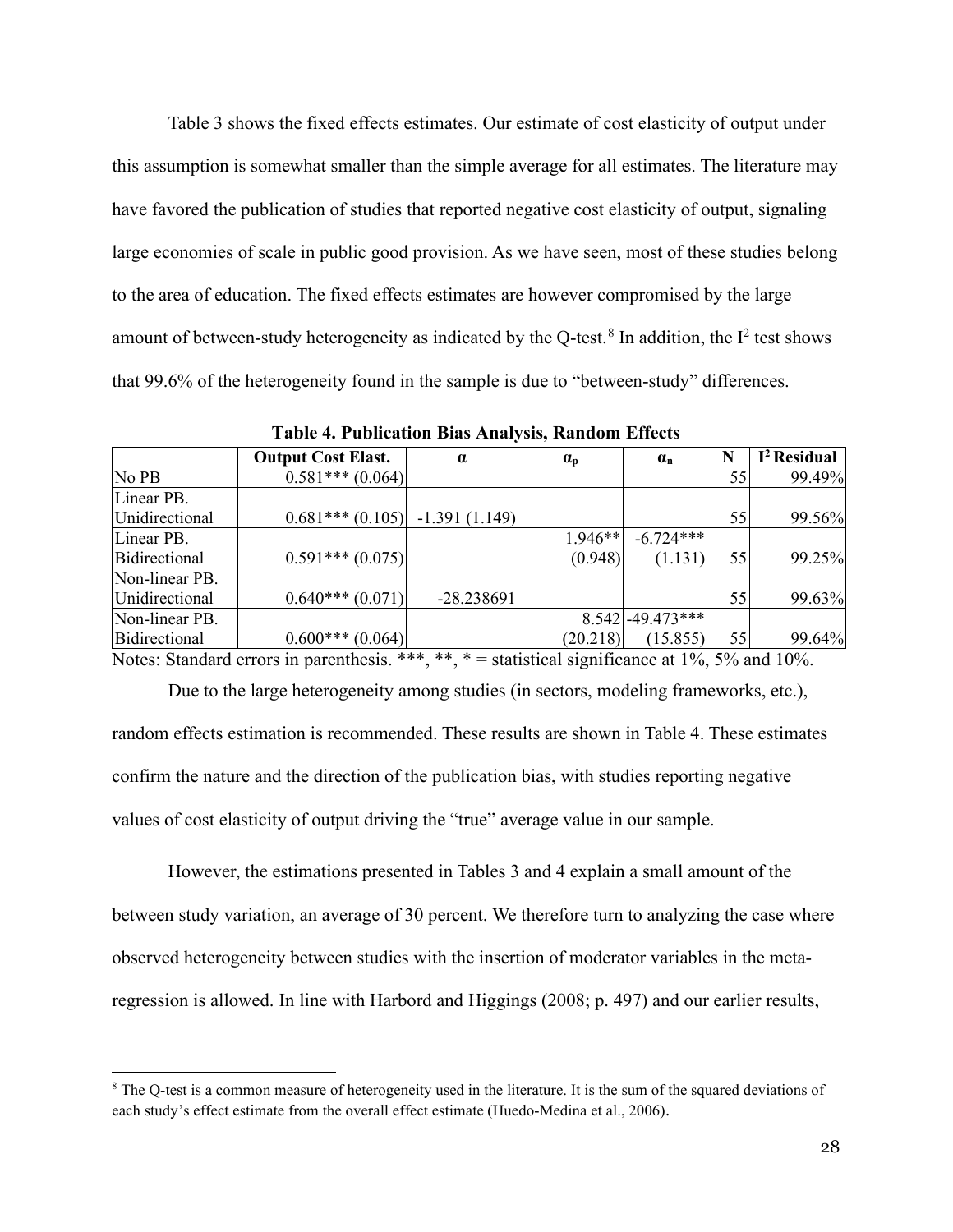we do not estimate the fixed effects meta-regression, as such estimation assumes that "all heterogeneity can be explained by the covariates," leading to excessive type I errors in cases (as ours) of unobserved heterogeneity. In the random effects model, the weights used in the weighted least squares estimation include not only the standard errors of each individual observation, but the between study variance.

Table 5 presents the random effects estimation of the model with observed heterogeneity. The first column reports results without testing for publication bias, while the second and third columns of Table 5 include the publication bias test in its linear and non-linear form, respectively. This first set of results offer interesting insights as to the determinants of the estimations found in the empirical literature of the cost elasticity of output. The first relevant result is the value of the conditional mean of the cost elasticity of output. In principle, due to the larger amount of "between-study heterogeneity" explained under the linear publication bias test, it would seem that such estimation presents the better fit for the model. The estimated coefficient for the constant term, the conditional mean of the sample, is 0.529. This signals the presence of some economies of scale for works published in the 2010s, in sectors other than education and garbage collection that used predominantly the Cobb-Douglas form approach to the cost production function, and also used cost as opposed to expenditure data and population as a proxy for output. The non-linear publication bias test yields a conditional mean of the cost elasticity of output of 0.297, signaling economies of scale. The results, using studies published in the last decade as the reference group, also show large variations in the value of the conditional mean depending on the inclusion of the publication bias test. Once we control for bidirectional publication bias, the estimates of the cost elasticity of output increase substantially, lowering the extent of economies of scale.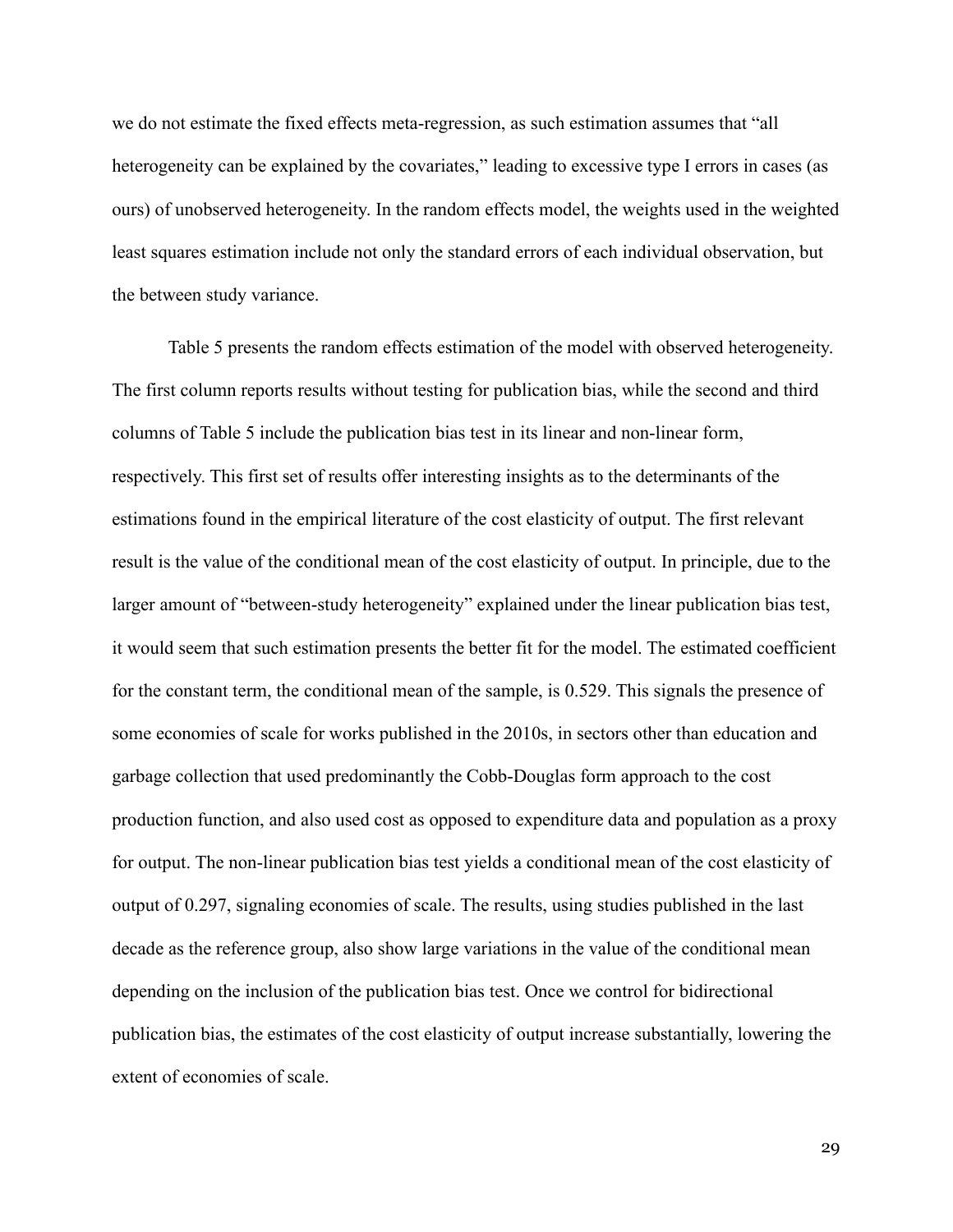Our time dummies show that, having the 2010s as reference group, estimates of economies of scale seem to have been larger in the 1980s; this is a period in which the sophistication of the analyses increases considerably with the generalization of log linear function estimation specifications and the first contributions using translog cost functions. However, this effect falls considerably later, with the estimates of the cost elasticity of output being similar in size between the 1990s and the 2010s. Despite the consistency in the sign of this relationship, the results are not statistically significant. We thus find no strong support for the hypothesis that modern production methods, incorporating "leaner" technologies and lower requirements in terms of capital investment, offer lower potential for economies of scale.

|                                   |                       | <b>PB</b> Linear          | <b>PB</b> Non-Linear      |
|-----------------------------------|-----------------------|---------------------------|---------------------------|
|                                   | <b>No PB Test</b>     | <b>Bidirectional Test</b> | <b>Bidirectional Test</b> |
| Constant                          | 0.224<br>(0.248)      | $0.529**$<br>(0.228)      | 0.297<br>(0.244)          |
| 1970s                             | $0.662***(0.158)$     | $0.573***(0.137)$         | $0.637***(0.153)$         |
| 1980s                             | 0.149<br>(0.220)      | 0.205<br>(0.188)          | 0.120<br>(0.215)          |
| 1990s                             | $0.329*$<br>(0.175)   | $0.335**$<br>(0.150)      | $0.293*$<br>(0.170)       |
| 2000s                             | $0.375**$<br>(0.151)  | $0.370***$<br>(0.131)     | $0.373**$<br>(0.147)      |
| Education                         | $-0.453**$<br>(0.180) | $-0.508***$<br>(0.155)    | $-0.504***$<br>(0.176)    |
| Garbage Collection                | $0.732***$<br>(0.156) | $0.528***$<br>(0.146)     | $0.708***$<br>(0.152)     |
| <b>Translog Cost Function</b>     | $0.539***$<br>(0.132) | $0.318**$<br>(0.127)      | $0.507***$<br>(0.128)     |
| Expenditure Data                  | $0.235*$<br>(0.132)   | $0.202*$<br>(0.113)       | $0.272**$<br>(0.129)      |
| Physical Output                   | (0.135)<br>$-0.276*$  | $-0.289**$<br>(0.117)     | $-0.279$<br>(0.131)       |
| Baumol                            | (0.130)<br>$-0.170$   | $-0.195$<br>(0.151)       | $-0.185$<br>(0.170)       |
| Multiple Observations             | (0.130)<br>0.172      | (0.111)<br>0.152          | 0.146<br>(0.126)          |
| <b>Population Density</b>         | $-0.309***(0.096)$    | $-0.280***$ (0.082)       | $-0.303***$ (0.093)       |
| $\alpha_{p}$                      |                       | $-0.681$<br>(0.835)       | $-7.821$<br>(14.961)      |
| $\alpha_{n}$                      |                       | $-4.465***(0.991)$        | $-31.968**$ (12.276)      |
| Observations                      | 76                    | 55                        | 55                        |
| Residual Variation due to         | 96.23%                | 97.00%                    | 97.56%                    |
| Heterogeneity                     |                       |                           |                           |
| Proportion of Between-Study       | 70.02%                | 79.01%                    | 72.09%                    |
| Variance Explained                |                       |                           |                           |
| $\tau^2$ (Between-study Variance) | 0.065                 | 0.045                     | 0.060                     |
| Prob > F                          | 0.0000                | 0.0000                    | 0.0000                    |

**Table 5. Meta-Regression Results, Random Effects Estimation**

Notes: Standard errors in parenthesis. \*\*\*, \*\*, \* = statistical significance at 1%, 5% and 10%.

Our initial hypotheses regarding the sectoral distribution of economies of scale and

capital input intensity are now confronted with opposing empirical evidence. Among the critical sectors analyzed, education consistently displayed a negative and highly significant coefficient in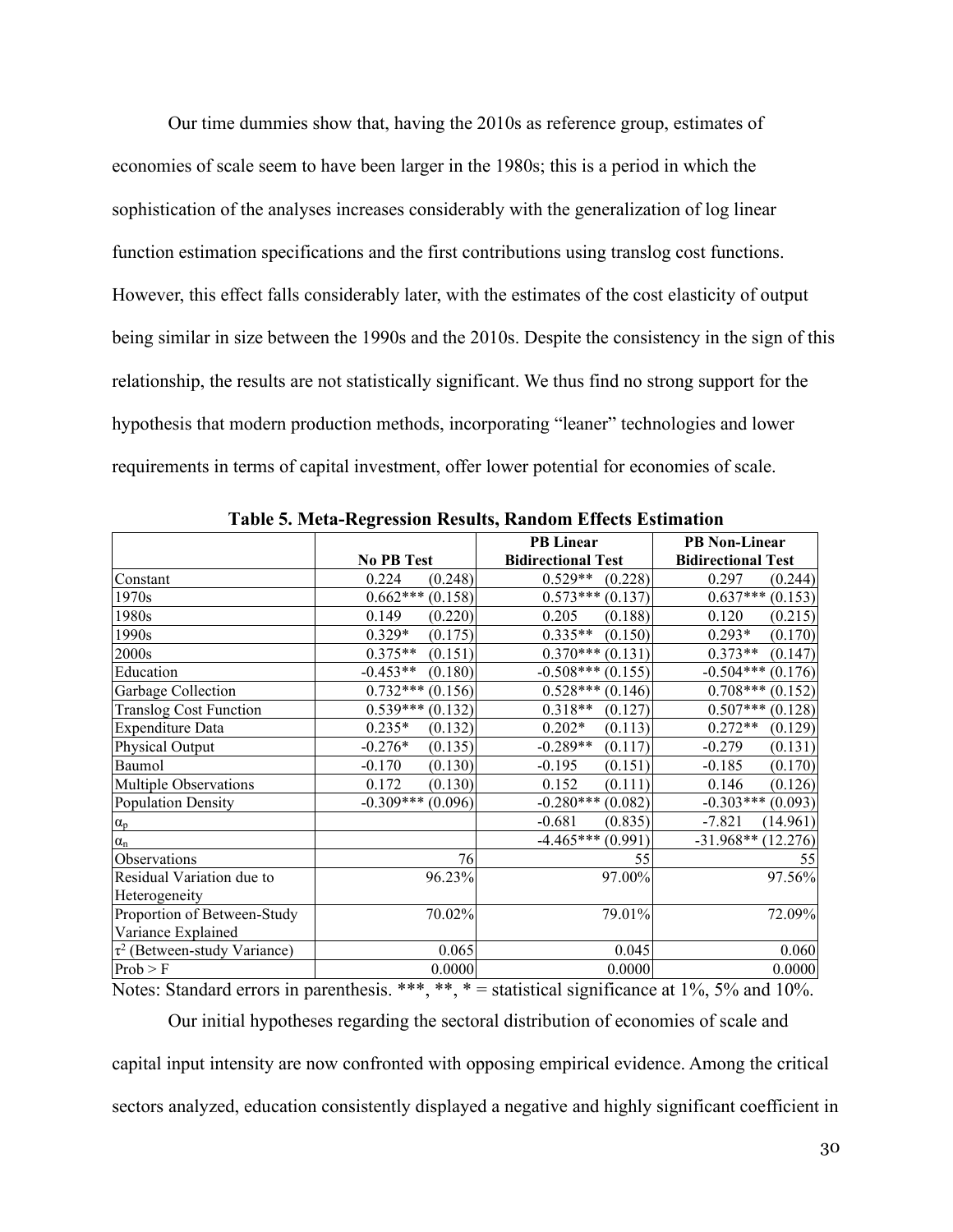different model specifications. Economies of scale seem to be potentially greater in the education sector despite the presumption that this service displays a more labor-intensive production method and even after other moderator variables are included in the analysis. Studies analyzing economies of scale in the garbage collection sector, an assumed capital-intensive sector, displayed higher cost elasticities of output, meaning lower economies of scale—although the results were not statistically significant. The results for the water and sanitation sector were not found statistically significant either in the alternative model specifications.

From the results in Table 5, we can also see that greater sophistication in the modeling of production costs leads to smaller estimates of economies of scale. The use of the translog function has, all other things equal, led to higher estimates of cost elasticity of output in the literature. Acknowledging that the translog functions offers substantial advantages in the study of economies of scale, we can conclude that the use of log linear (Cobb-Douglas based) functional forms for the estimation of economies of scale may have led to the overestimation of economies of scale across the board. Lastly, the empirical results show the relevance of controlling for population density in the evaluation of economies of scale, as Tran et al. (2018) have observed. Studies using population density as a moderator generally report lower estimates of cost elasticity of output, increasing the extent of economies of scale.

The bias introduced in the analysis of economies of scale using inadequate measures of output is also made obvious from the results in Table 5. The use of expenditure data, as opposed to cost data, substantially increases the estimates of cost elasticity of output, thus reducing the perceived potential of economies of scale. Also, as previously discussed, the use of expenditure data as a proxy for production costs introduces distortions in the analysis, as expenditure data includes administrative items not necessarily related to the production of services. In addition,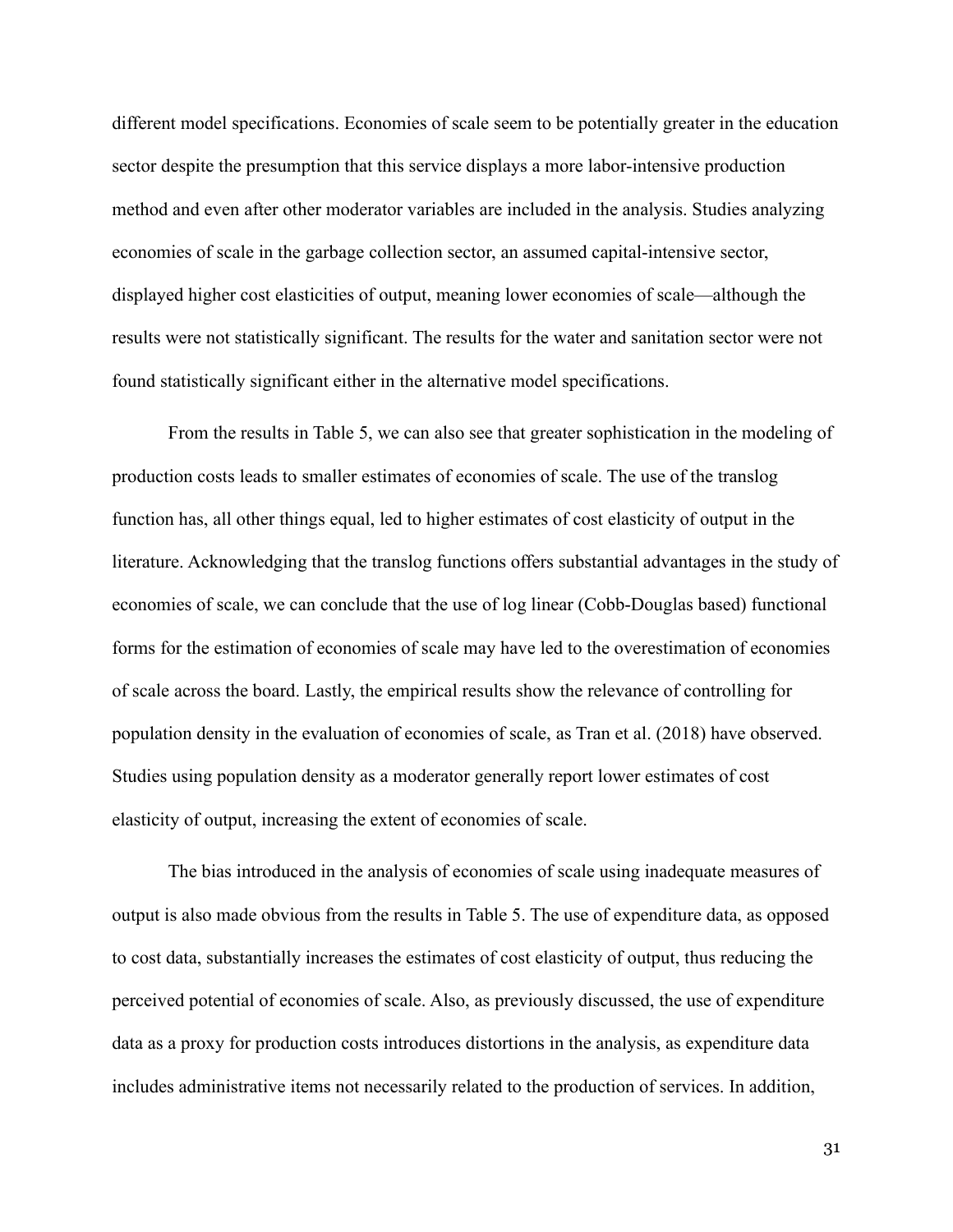the use of physical output instead of population as a proxy for production proves to be critically important for the results obtained. As expected, more accurate (physical) measures of output led to larger estimates of economies of scale in the literature.

Lastly, the meta-regression results in Table 5 show no impact from the use of different definitions of economies of scale (i.e., Baumol or Caves). We interpret this as a positive sign for the consistency of our sample; more specifically, the negative result offers some relief regarding the possible distortion introduced by the heterogeneity in the measurement of our dependent variable. The results in Table 5 also show that studies with multiple observations may tend to report greater estimates of cost elasticity of output, that is, smaller economies of scale, although the significance of the coefficients was not robust to different model specifications.

Several other control variables were included in earlier model specifications but were found not significant. Country dummies were consistently found to be not significant. Their introduction as moderators in some cases was even pernicious as they could display high correlation with other moderators (for instance, 10 of the 16 observations from Spain come from studies in the garbage collection sector, creating multicollinearity between the country and the sectoral dummy). Individual significance tests also recommended their elimination from the sample with no loss of explanatory value. The variables identifying the structure of the dataset used in the study (e.g., cross-sections, panel, etc.), and the estimation method (e.g., OLS, SUR, etc.) proved to be equally non-significant. As expected, high correlation was found between the variables measuring the dataset structure, the estimation methodologies, and the form of the cost function, so most had to be discarded from the final specification. We also note that the results in Table 5 were robust to the inclusion or not of these other control variables.

As we conjectured above, our general results are greatly driven by the studies in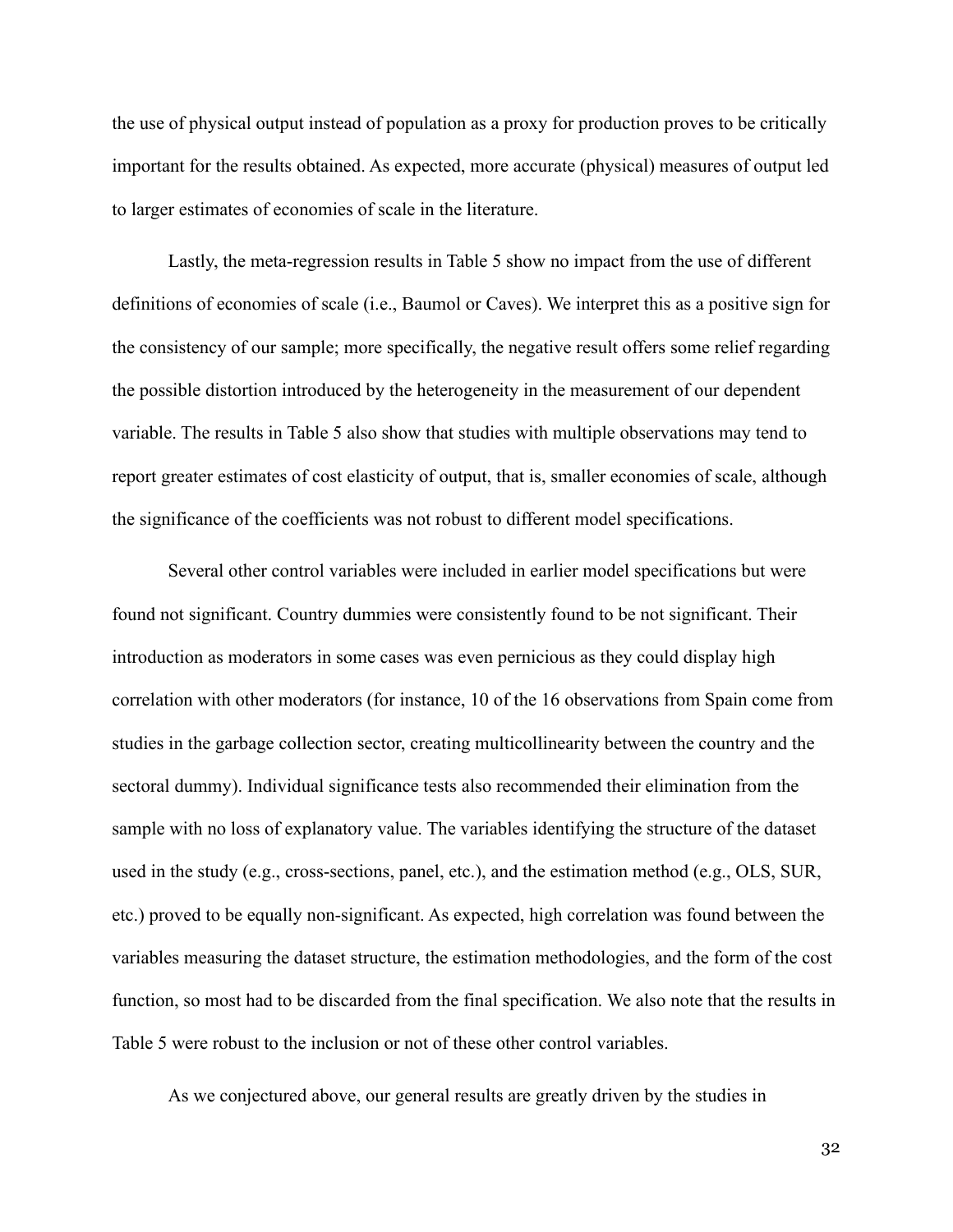education. We saw in Table 1 that the mean cost elasticity of output in the sector of education is the lowest among the three main sectoral groups of observations. Also, in Chart 5 in Figure 2, we observed that most of the observations reporting negative or low output cost elasticity are obtained from studies in the education sector. Thus, in order to test the robustness of our results to sectoral composition, we estimate additional model specifications which alternatively exclude each of the three sectors for which the largest number of observations is obtained (i.e., education, garbage collection, and water and sanitation). The results are shown in Table 6. For brevity, only selected variables are reported.

|                                   |                    |         | (1) Without Education (2) Without Water and Sanitation (3) Without Garbage |         |            |         |
|-----------------------------------|--------------------|---------|----------------------------------------------------------------------------|---------|------------|---------|
| Constant                          | 0.267              | (0.256) | $-0.380$                                                                   | (0.394) | $-0.312$   | (0.349) |
| Garbage Collection<br>(1)         |                    |         |                                                                            |         |            |         |
| Education<br>(2)                  |                    |         |                                                                            |         |            |         |
| Water and Sanit.<br>(3)           | $0.793***(0.158)$  |         | $-0.859***(0.190)$                                                         |         | 0.075      | (0.173) |
| 1970s                             | $0.489**$          | (0.201) | $0.989***(0.179)$                                                          |         | $0.549***$ | (0.180) |
| 1980s                             | 0.349              | (0.201) | $0.709***(0.209)$                                                          |         | $-0.212$   | (0.309) |
| 1990s                             | 0.272              | (0.197) | $0.827***(0.190)$                                                          |         | 0.154      | (0.224) |
| 2000s                             | $0.363**$          | (0.172) | $0.857***(0.180)$                                                          |         | $-0.083$   | (0.267) |
| <b>Translog Cost Function</b>     | $0.507***(0.138)$  |         | $0.431**$                                                                  | (0.180) | $0.748***$ | (0.161) |
| Expenditure Data                  | 0.092              | (0.141) | 0.163                                                                      | (0.162) | 0.324      | (0.196) |
| Physical Output                   | $-0.199$           | (0.149) | $-0.430***$ (0.152)                                                        |         | 0.216      | (0.172) |
| Baumol                            | $-0.128$           | (0.172) | 0.033                                                                      | (0.286) | $-0.041$   | (0.206) |
| Multiple Observations             | $-0.0004$          | (0.144) | $0.567***$                                                                 | (0.156) | 0.177      | (0.184) |
| Population Density                | $-0.306***(0.108)$ |         | $-0.218*$                                                                  | (0.115) | $-0.199$   | (0.180) |
| Number of Observations            |                    | 61      |                                                                            | 58      |            | 56      |
| Residual Variation due to         |                    |         |                                                                            |         |            |         |
| Heterogeneity                     |                    | 94.16%  |                                                                            | 94.80%  |            | 95.73%  |
| Proportion of Between Study       |                    |         |                                                                            |         |            |         |
| Variance Explained                |                    | 67.72%  |                                                                            | 62.84%  |            | 61.85%  |
| $\tau^2$ (Between-study Variance) |                    | 0.059   |                                                                            | 0.089   |            | 0.083   |

Table 6. Sectoral Disaggregation. Random Effects Estimation

Notes: Standard errors in parenthesis. \*\*\*, \*\*, \* = statistical significance at 1%, 5% and 10%.

The significance and robustness of the results obtained in Table 5 do not seem to be affected by any particular sector. The alternate exclusion of education, water and sanitation, and garbage collection from the estimations changes the constant and sectoral coefficients substantially but the results for the other determinants remain significant. The use of the translog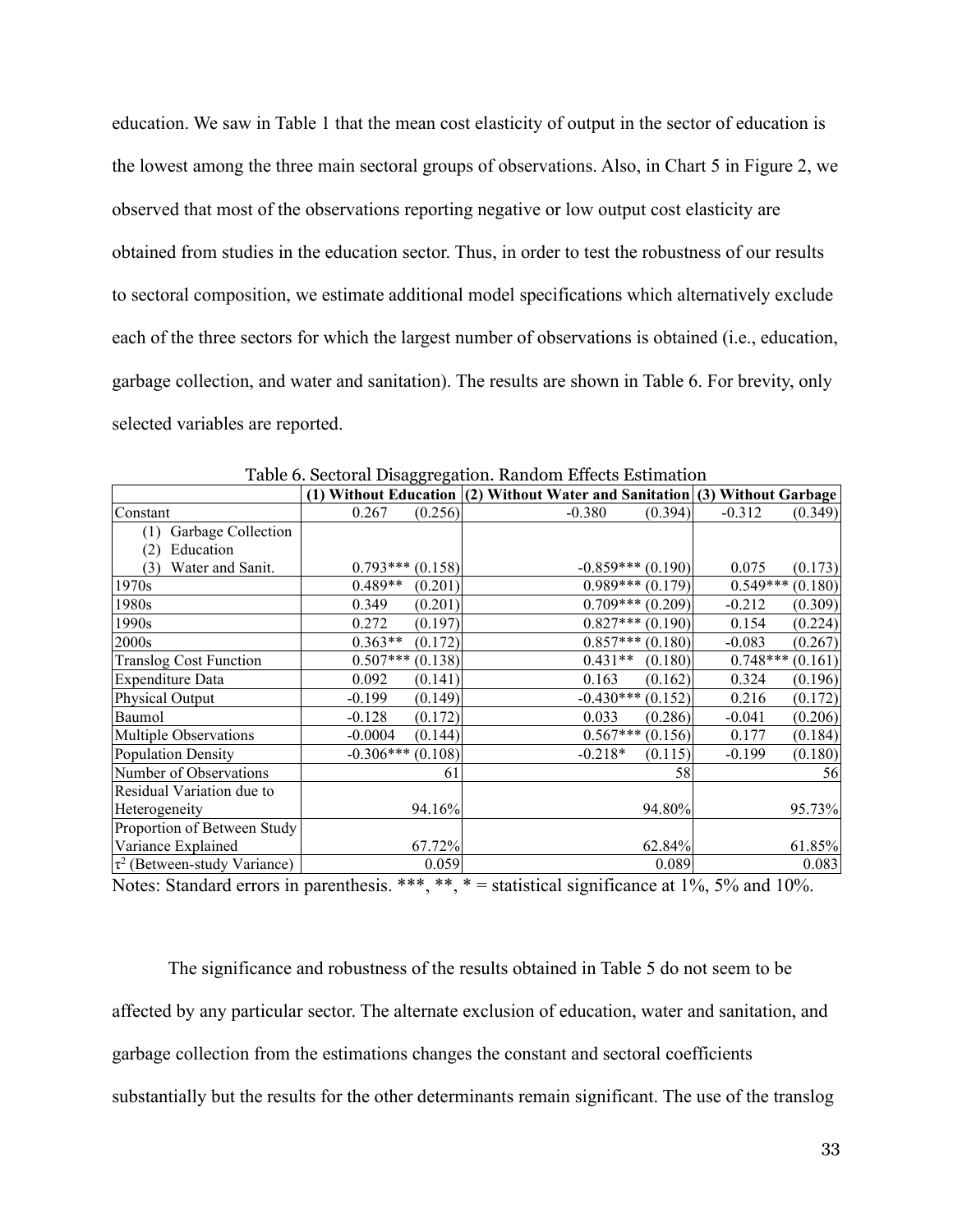function continues to determine results and leads to lower estimates of economies of scale, as is the case with the use of expenditure over cost data. As expected, the variation is wider for the estimates of physical output, as this variable is substantially more correlated with the sectoral studies (e.g., education studies use population as their measure of output).<sup>[9](#page-38-0)</sup>

#### **6. Conclusions**

Our review of the empirical literature shows that the evidence on the existence of economies of scale in the delivery of local public services is not very strong, with multiple studies reporting constant or decreasing returns to scale in a variety of services. In this paper, we use meta-analysis to systematize the wide range of empirical approaches and modeling frameworks found in the literature and help identify the determinants behind the results found.

At best, the inclusion of studies from several sectors in our analysis seems to confirm the presence of moderately increasing to constant returns to scale in the provision of local services. The potential for economies of scale seems to differ greatly, at least across three traditional services: education, water and sanitation, and garbage collection, being highest for education and lowest for garbage collection. Our analysis also offers guidelines for future empirical research in this area. Physical output and production cost data should be used, together with translog specifications for the modeling of cost functions.

The estimates of economies of scale selected for our meta-regression are those at the mean of the sample distribution of each study. As such, our analysis does not offer insights regarding the extent and length of those economies of scale. However, it is unlikely, in the context of U-shaped long average cost functions, that such economies of scale will be pervasive

<span id="page-38-0"></span><sup>9</sup> Our analysis also included the estimation of sector-specific meta-regressions for those sectors with sufficient observations (garbage and water supply and sanitation). However, as expected little variation was found among the most critical moderators within a particular sector and for space reasons those results are not shown here.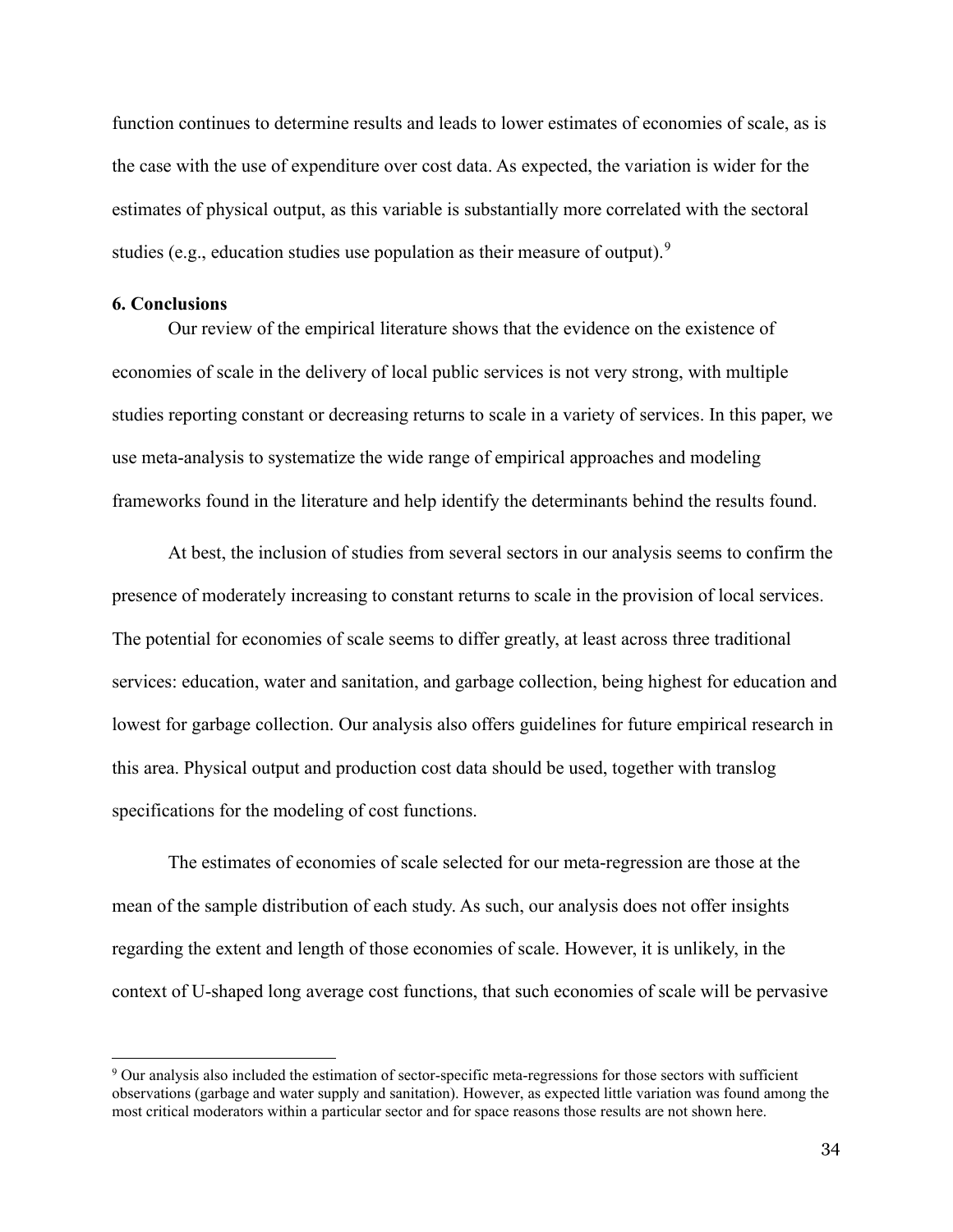well beyond the average production point.

This general conclusion may be somewhat surprising to policymakers in the many countries where there has been a significant push for reforming the vertical structure of government by using forced jurisdictional consolidation programs. The evidence is so far generally weak that larger "client" bases allow reducing the average costs of production in the delivery of most local public services beyond certain a modest jurisdiction size, which many studies in this literature have estimated at 10,000 residents. Any program of jurisdictional consolidation needs to be anchored on an analysis of the potential economies of scale on the services that have been decentralized to those units.

For conducting such an analysis, this paper offers significant methodological insights: using production cost data and a translog specification function. In short, the expected savings from enlarging population size at the local government level may not be present at all and should not be automatically assumed. Conducting the proper analysis, we might find cases where jurisdictional consolidation is profitable or even appropriate for other causes, such as reducing administrative overhead or developing adequate administrative capacity and skills; however, experience suggests that forced jurisdictional consolidation may often fail to bring cost or scale advantages. When considering jurisdictional consolidation, it would be also desirable to keep in mind that the desirable economies of scale may also be obtained via alternate processes such as privatization or inter-jurisdictional cooperation. In any case, transaction costs due to the need for monitoring the quality of service provision or negotiation with partners and providers may be also relevant for all those alternatives (Baba & Asami, 2020).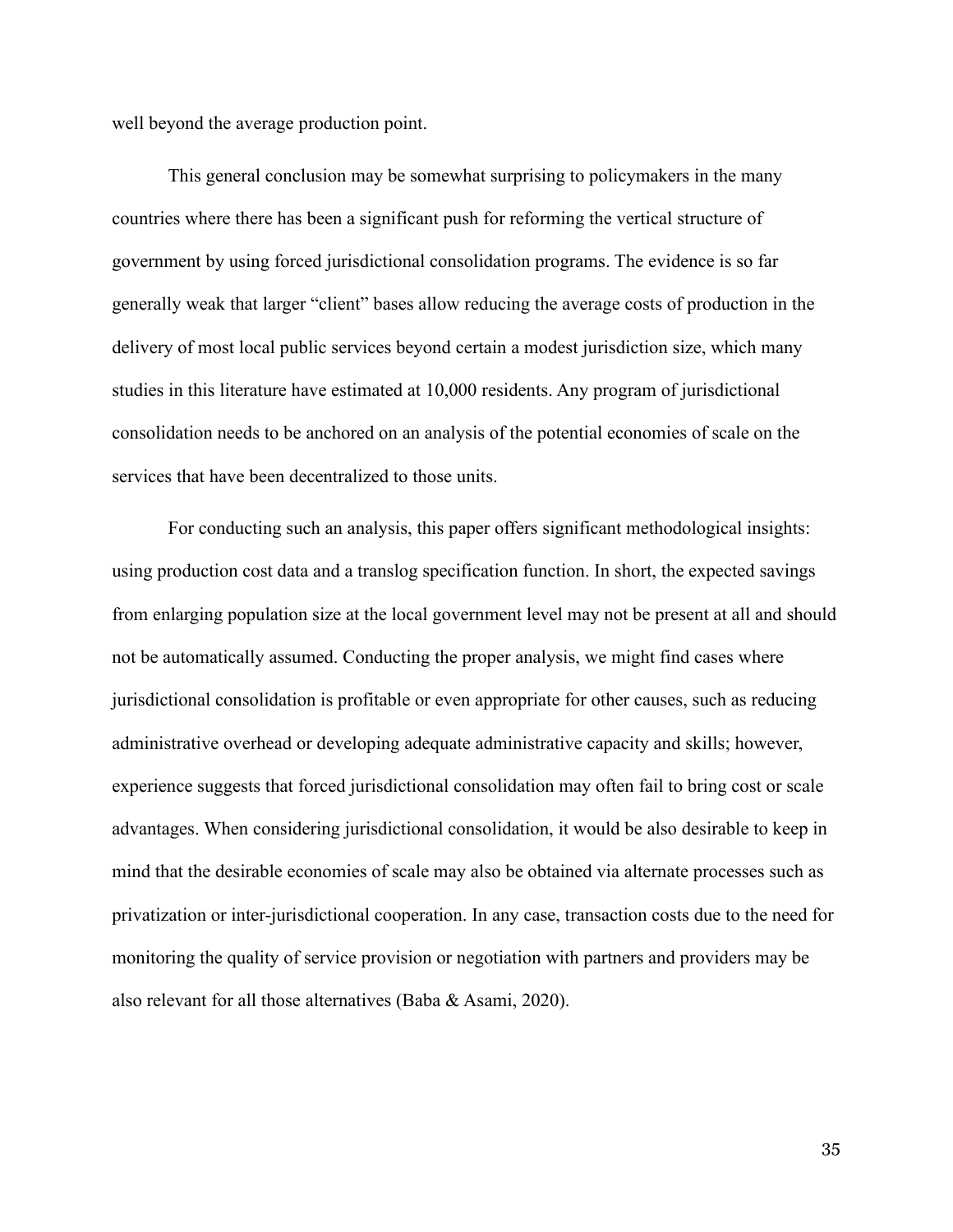#### **References**

- Aghion, P., Alesina, A., & Trebbi, F. (2002). Endogenous political institutions. Unpublished, Harvard University.
- Ahlbrandt, R. (1973). Efficiency in the provision of fire services. *Public Choice*, *16*(1), 1-15.
- Albala-Bertrand, J. M., & Mamatzakis, E. C. (2004). The impact of public infrastructure on the productivity of the Chilean economy. *Review of Development Economics*, *8*(2), 266-278.
- Alesina, A., Devleeschauwer, A., Easterly, W., Kurlat, S., & Wacziarg, R. (2003). Fractionalization. *Journal of Economic Growth*, *8*(2), 155-194.
- Alesina, A., & Spolaore, E. (2003). *The size of nations*. MIT Press.
- Alt, J. E. (1971). Some social and political correlates of county borough expenditures. *British Journal of Political Science*, *1*(1), 49-62.
- Alvarez, X., Caride, M., & Gonzalez, X. (2003). La gestion del servicio de recogida de basura en los ayuntamientos gallegos. *Revista Galega de Economia*, *12*(2), 1-37.
- Andrews, M., Duncombe, W., & Yinger, J. (2002). Revisiting economies of size in American education: Are we any closer to a consensus? *Economics of Education Review, 21*(3), 245-262.
- Andrews, R. (2013). Local government size and efficiency in labor-intensive services: Evidence from local educational authorities in England. In S. Lago-Peñas & J. Martínez-Vázquez (Eds.), *The challenge of local government size*. Edward Elgar, Cheltenham (UK), 148-170.
- Aubert, C., & Reynaud, A. (2005). The Impact of regulation on cost efficiency: An empirical analysis of Wisconsin Water Utilities. *Journal of Productivity Analysis*, *23*(3), 383-409.
- Avenali, A., Boitani, A., Catalano, G., D´Alfonso, T., & Matteucci, G. (2016). Assessing standard costs in local public bus transport: Evidence from Italy. *Transport Policy*, *52*(2016), 164-174.
- Baba, H. & Asami, J. (2020). Estimating the minimal efficient scale and the effect of intermunicipal cooperation on service provision areas for waste treatment in Japan. *Asia-Pacific Journal of Regional Science*, *4*: 139-158.
- Baleiras, R. (2001). To fragment or to consolidate jurisdictions: The optimal architecture of government. *World Bank Working Paper 2010*. http://fesrvsd.fe.unl.pt/WPFEUNL/WP2001/wp401.pdf. (March 2010)
- Basab Dasgpta A.N., Narayan, A. & Skoufias, E. (2009). Measuring the quality of education and health services: The use of perception data from Indonesia. *World Bank Working Paper 2010* http://econpapers.repec.org/paper/wbkwbrwps/5033.htm. (January 2010)
- Baum, C. F. (2006). *An introduction to modern econometrics using Stata* (1st ed.). Stata Press.
- Baumol, W. J., Panzar, J. C., & Willig, R. D. (1988). *Contestable markets and the theory of industry structure.* Harcourt College.
- Bazargan, M., & Vasigh, B. (2003). Size versus efficiency: A case study of US commercial airports. *Journal of Air Transport Management, 9*(3), 187-193.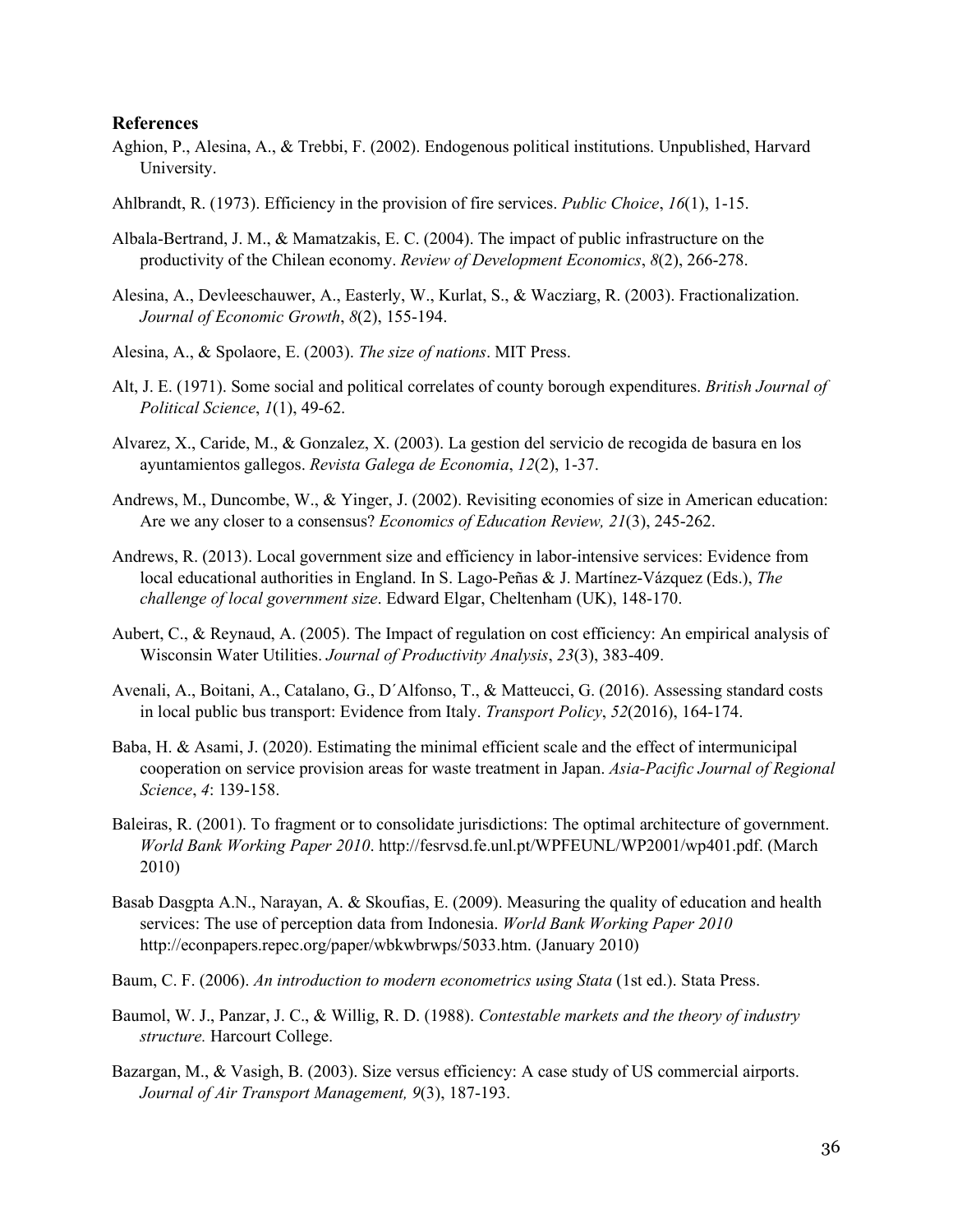- Beaton, W. P. (1974). The determinants of police protection expenditures. *National Tax Journal, 27*(2), 335-349.
- Bel, G. (2005). Un analisis de los gastos municipales por el servicio de residuos solidos urbanos. *Revista de Economia Aplicada*, *13*(38), 1-28.
- Bel, G. (2009). Servicios locales, infraestructura y transporte: Dimension, escala, redes e instituciones de gobernanza. Seminario "Descentralización y Desarrollo Local". CAF. Lima, Peru.
- Bel, G., & Fagueda, X. (2009). Empirical analysis of solid management waste costs: Some evidence from Galicia, Spain. Research Institute of Applied Economics. *Working Papers 2009/07.*
- Bel, G. & Mur, M. (2009). Intermunicipal cooperation, privatization and waste management costs: Evidence from rural municipalities. *Waste Management, 29*, 2772-2778.
- Bel, G. (2013). Local government size and efficiency in capital-intensive services: What evidence is there of economies of scale, density and scope? In S. Lago-Peñas & J. Martínez-Vázquez (Eds.), *The challenge of local government size*. Edward Elgar, Cheltenham (UK), 148-170.
- Berechman, J. (1983). Costs, economies of scale and factor demand in bus transport: An analysis. *Journal of Transport Economics and Policy*, 17(1), 7-24.
- Berechman, J., & Giuliano, G. (1984). Analysis of the cost structure of an urban bus transit property. *Transportation Research Part B: Methodological*, *18*(4-5), 273-287.
- Bernardelli, L.V., Kortt, M.A. & Dollery, B. (2020). Economies of scale and Brazilian local government expenditure: Evidence from the state of Paraná. *Local Government Studies*, *46*(3), 436-458.
- Berry, F. S., & Berry, W. D. (1990). State lottery adoptions as policy innovations: An event history analysis. *The American Political Science Review*, *84*(2), 395-415.
- Besley, T., & Coate, S. (2003). Centralized versus decentralized provision of local public goods: a political economy approach. *Journal of Public Economics*, *87*(12), 2611-2637.
- Bikker, J., & van der Linde, D. (2016). Scale economies in local public administration, *Local Government Studies*, *42*(3), 441-463.
- Bish, R. L. (2001). Local government amalgamations. *The Urban Papers*, C.D. Howe Institute, (N. 150).
- Blackwell, C. (2007). A meta-analysis of tax compliance experiments*. ICePP Working Paper Series*, 07- 24. http://aysps.gsu.edu/isp/files/ispwp0724.pdf. (May 2009)
- Blais, A., & Young, R. (1999). Why do people vote? An experiment in rationality. *Public Choice*, *99*(1), 39-55.
- Blesse S. & T. Baskaran. (2016). Do municipal mergers reduce costs? Evidence from a German Federal State. *Regional Science and Urban Economics*, *59*, 54-74.
- Blom-Hansen, J., Houlberg, K., Serritzlew, S., & Treisman, D. (2016). jurisdiction size and local government policy expenditure: Assessing the effect of municipal amalgamation. *American Political Science Review*, *110*(4),
- Boaden, N. (1971). *Urban policy making*. Cambridge: Cambridge University Press.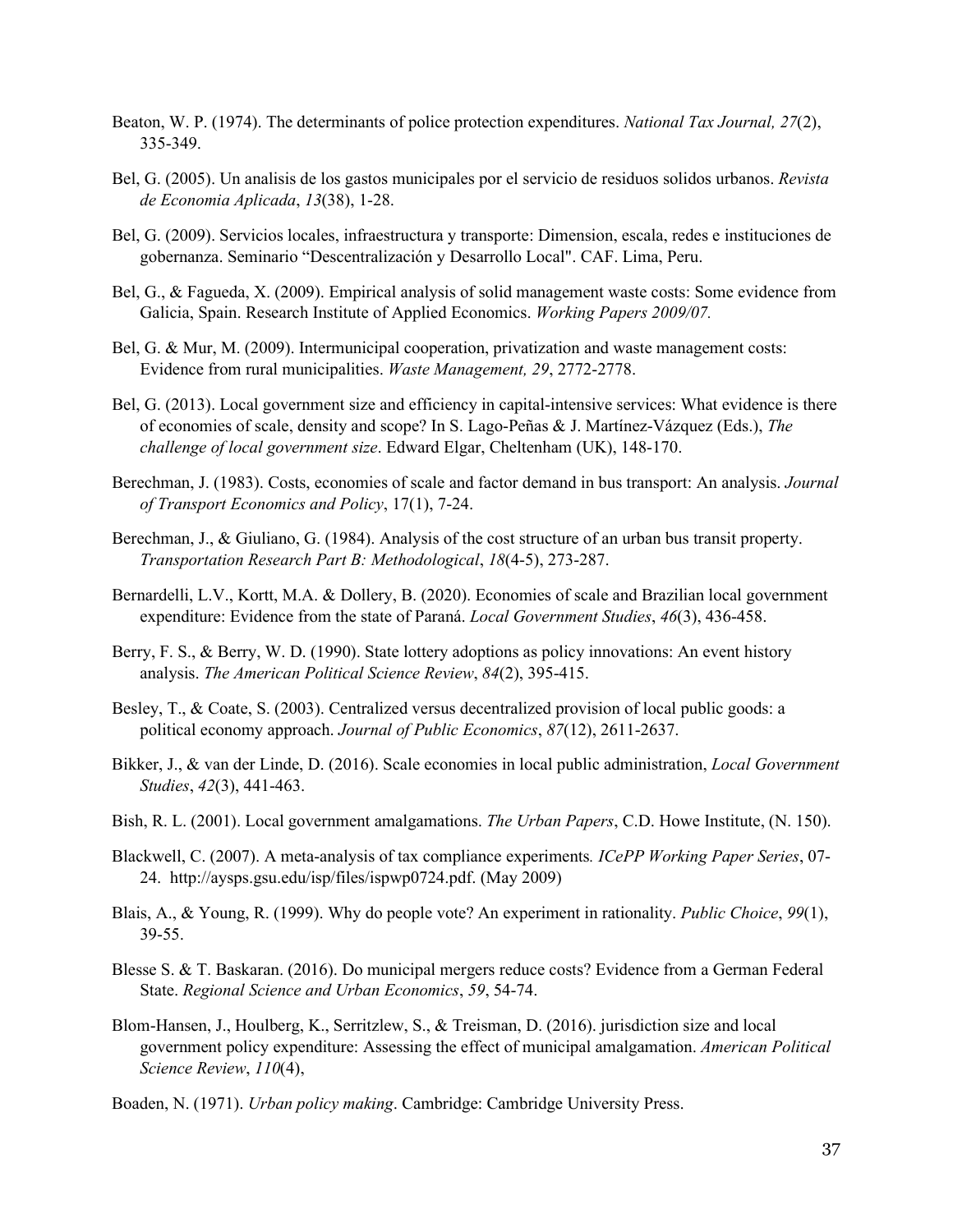- Bodkin, R. G., & Conklin, D. W. (1971). Scale and other determinants of municipal government expenditures in Ontario: A quantitative analysis. *International Economic Review, 12*(3), 465-481.
- Bom, P. R. D., & Ligthart, J. E. (2009). How productive is public capital? A meta-regression analysis. *ICePP Working Paper Series*, 09-12. http://aysps.gsu.edu/isp/files/ispwp0912.pdf. (June 2009)
- Bosch, N., & Suarez-Pandiello, J. (2008). Structural reform in Spain. In B. Dollery & L. Robotti (Eds.), *The theory and practice of local government reform*. Studies in Fiscal Federalism and State-local Finance. Cheltenham, U.K.: Edward Elgar Publishing Limited.
- Bowler, S., & Donovan, T. (2004). Evolution in state governance structures: Unintended consequences of state tax and expenditure limitations. *Political Research Quarterly*, 57(2), 189-196.
- Boyne, G. A. (1992). Local government structure and performance: Lessons from America? *Public Administration*, *70*(3), 333-357.
- Boyne, G. A. (1995). Population size and economies of scale in local government. *Policy and Politics*, *23*(3), 213-222.
- Brennan, G., & Buchanan, J. M. (2006). *The power to tax: analytic foundations of a fiscal constitution* (1st ed.). Cambridge University Press.
- Breton, A. (1965). Scale effects in local and metropolitan government expenditures. *Land Economics*, *41*(4), 370-372.
- Buchanan, J. M. (1965). An economic theory of clubs. *Economica, New Series, 32*(125), 1-14.
- Burns, N. (1994). *The formation of American local governments: Private values in public institutions.* Oxford University Press, USA.
- Butler, R. J., & Monk, D. H. (1985). The cost of public schooling in New York state: The role of scale and efficiency in 1978-79. *Journal of Human Resources, 20*(3), 361-382.
- Byrnes J., & Dollery B. (2002). Do economies of scale exist in Australian local government? A review of the research evidence. *Urban Policy and Research, 20*, 391-414.
- Callan, S. J., & Santerre, R. E. (1990). The production characteristics of local public education: A multiple product and input analysis. *Southern Economic Journal, 57*(2), 468-480.
- Callan, S. J., & Thomas, J. M. (2001). Economies of scale and scope: A cost analysis of municipal solid waste services. *Land Economics*, *77*(4), 548-560.
- Card, D., & Krueger, A. B. (1995). Time-series minimum-wage studies: A meta-analysis. *American Economic Review*, *85*(2), 238-243.
- Caves, D. W., Christensen, L. R., & Tretheway, M. W. (1984). Economies of density versus economies of scale: Why trunk and local service airline costs differ. RAND. *Journal of Economics*, *15*(4), 471-489.
- Chambers, J. G. (1978). Educational cost differentials and the allocation of state aid for elementary/secondary education. *Journal of Human Resources*, *13*(4), 459-481.
- Christoffersen, H., Paldam, M., & Wurtz, A. H. (2007). Public versus private production and economies of scale. *Public Choice*, *130*(3-4), 311-328.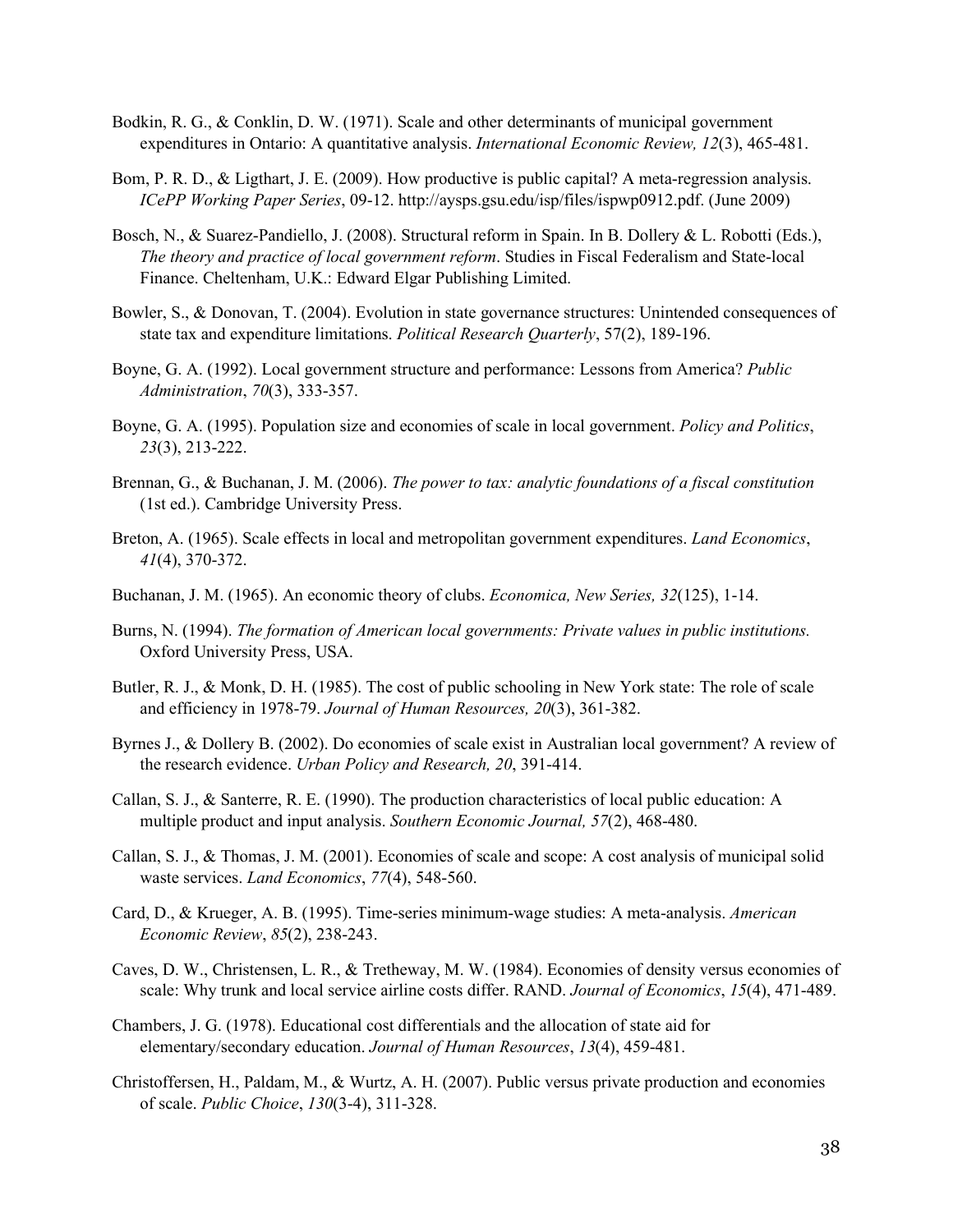- Cunha Marques, R., & De Witte, K. (2011). Is big better? On scale and scope economies in the Portuguese water sector. *Economic Modelling*, *28*(2011), 1009–1016.
- Danzinger, J. (1978). *Making budgets*. London: Sage.
- Davies, B., Barton, A., Williamson, V., & McMillan, I. (1971). *Variations in services for the aged.* London: Bell and Sons.
- Davies, B., & McMillan, I. (1972). *Variations in children's services among British Urban Authorities.* London: Bell and Sons.
- Deller, S. C. (1998). Local government structure, devolution, and privatization. *Review of Agricultural Economics, 20*(1), 135-154.
- Deller, S. C., & Rudnicki, E. (1992). Managerial efficiency in local government: Implications on jurisdictional consolidation. *Public Choice*, *74*(2), 221-231.
- Dilorenzo, T. J. (1981). The expenditure effects of restricting competition in local public services: The case of special districts. *Public Choice*, *37*(3), 569-578.
- Dollery, B., & Crase, L. (2004). Is bigger local government better? An evaluation of the case for Australian municipal amalgamation programs. *Urban Policy and Research, 22*(3), 265-275.
- Dollery, B., & Fleming, E. (2006). A conceptual note on scale economies, size economies and scope economies in Australian local government. *Urban Policy and Research*, *24*(2), 271-282.
- Dollery, B., & Robotti, L. (2009). *The theory and practice of local government reform*. Edward Elgar Publishing.
- Dowding, K., & Mergoupis, T. (2003). Fragmentation, fiscal mobility, and efficiency. *The Journal of Politics*, *65*(04), 1190-1207.
- Downs, A. (1957). An economic theory of political action in a democracy. *The Journal of Political Economy*, *65*(2), 135-150.
- Drake, L., & Simper, R. (2002). X-efficiency and scale economies in policing: A comparative study using the distribution free approach and DEA - PB - Routledge. *Applied Economics*, *34*(15), 1859.
- Duncombe, W., Miner, J., & Ruggiero, J. (1995). Potential cost savings from school district consolidation: a case study of New York. *Economics of Education Review*, *14*(3), 265-284.
- Duncombe, W., & Yinger, J. (2007). Does school district consolidation cut costs? *Education Finance and Policy*, *2*(4), 341-375.
- Easterly, W., & Levine, R. (1997). Africa's growth tragedy: policies and ethnic divisions\*. *Quarterly Journal of Economics*, *112*(4), 1203-1250.
- Edelman, M. A., & Knudsen, J. J. (1990). A classic economies of size analysis on average school costs: An Iowa case study. *North Central Journal of Agricultural Economics*, *12*(1), 99-108.
- Ellickson, B. (1971). Jurisdictional fragmentation and residential choice. *American Economic Review*, *61*(2), 334-339.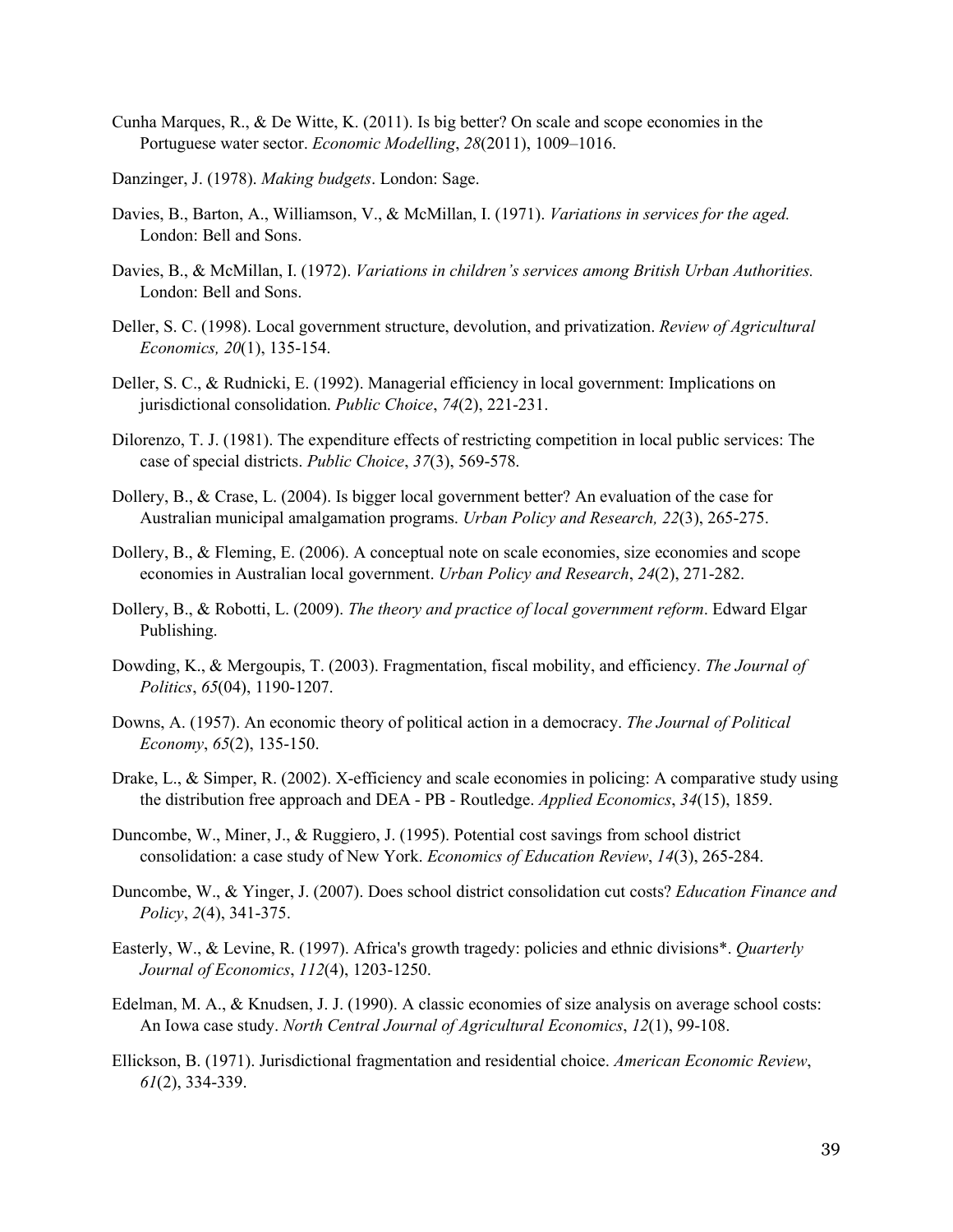- Fabbri, P., & Fraquelli, G. (2000). Costs and structure of technology in the Italian water industry. *Empirica*, *27*(1), 65-82.
- Farsi, M., Fetz, A., & Filippini, M. (2007). Economies of scale and scope in local public transportation. *Journal of Transport Economics and Policy*, *41*(3), 345-361.
- Feld, L. P., & Heckemeyer, J. H. (2009). *FDI and taxation: A meta-study.*  http://www.cesifo.de/DocCIDL/cesifo1\_wp2540.pdf.
- Feld, L. P., Kirchgässner, G., & Schaltegger, C. A. (2003). Decentralized taxation and the size of government: Evidence from Swiss state and local governments. http://papers.ssrn.com/sol3/papers.cfm?abstract\_id=478261. (November 2008)
- Filippini, M., & Prioni, P. (2003). The influence of ownership on the cost of bus service provision in Switzerland--An empirical illustration. *Applied Economics*, *35*(6), 683-690.
- Gendzwill, A., Kurniewicz, A. & Swianiewicz, P. (2020). The impact of municipal territorial reforms on the economic performance of local governments. A systematic review of quasi-experimental studies. *Space and Polity*, *25*. 10.1080/13562576.2020.1747420
- Gomez, J. L., & Willoughby, K. (2008). Performance informed budgeting in U.S. state governments. *Presupuesto y Gasto Público*, *51*, 287-303.
- Grayson, T. (2005). *What would Kentucky be like without its large number of counties*. Kentucky Land Office. http://www.sos.ky.gov/land/journal/articles/bryant/counties.htm. (February 2010)
- Grosskopf, S., Margaritis, D., & Valdmanis, V. (1995). Estimating output substitutability of hospital services: A distance function approach. *European Journal of Operational Research*, *80*(3), 575-587.
- Gyimah-Brempong, K. (1987). Economies of scale in municipal police departments: The case of Florida. *Review of Economics and Statistics*, *69*(2), 352-356.
- Gyimah-Brempong, K., & Gyapong, A. O. (1991). Production of education: Are socioeconomic characteristics important factors? *Eastern Economic Journal*, *17*(4), 507-521.
- Handry, M., & Martinez-Vazquez, J. (2008). Understanding sub-national government fragmentation in Indonesia and options for reform: Background for a "Grand Strategy" for Pemekeran. Unpublished.
- Harbord, R. M., & Higgings, J. P. (2008). Meta-regression in Stata. *The Stata Journal*, 8*(*4), 493-519.
- Hirsch, W. Z. (1959). Expenditure implications of metropolitan growth and consolidation. *The Review of Economics and Statistics*, *41*(3), 232-241.
- Hirsch, W. Z. (1965). Cost functions of an urban government service: refuse collection. *The Review of Economics and Statistics*, *47*(1), 87-92.
- Hortas-Rico, M., & Solé-Ollé, A. (2010). Does urban sprawl increase the costs of providing local public services? Evidence from Spanish municipalities. *Urban Studies*, *47*(7), 1513-1540.
- Hortas-Rico, M., & Salinas, P. (2014). Determinación de la escala mínima eficiente en la provisión de bienes públicos locales. *Revista de Economía Aplicada*, *66*(XXII), 35-65.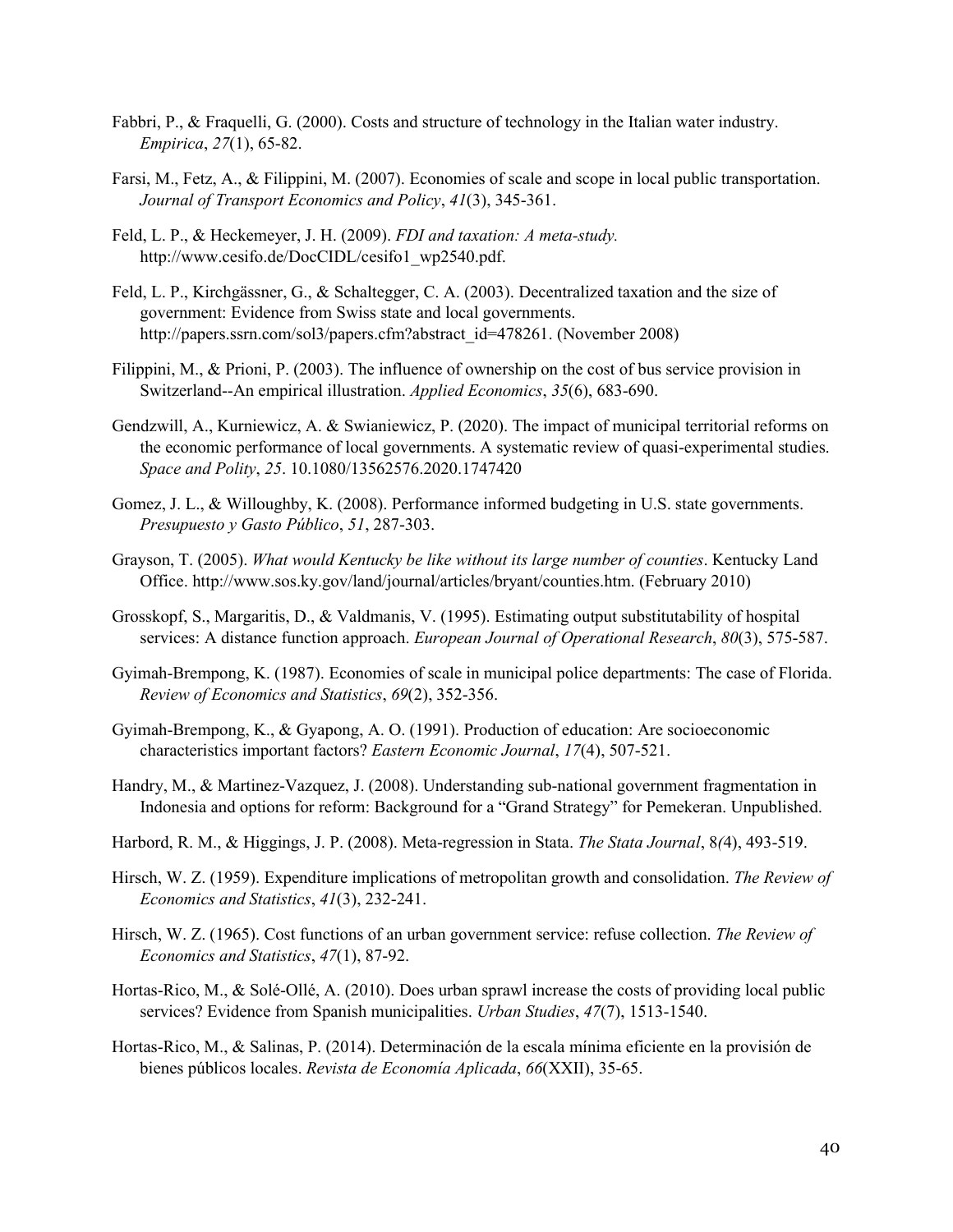- Hortas-Rico, M., & Ríos, V. (2019). Is there an optimal size for local governments? A spatial panel data model approach. *Regional Studies, 54*(7), 958-973. 10.1080/00343404.2019.1648786
- Huedo-Medina, T., Marin-Martinez, F., Sanchez-Meca, J., & Botella, J. (2006). Assessing heterogeneity in meta-analysis: Q statistic or I2 index? *CHIP Documents*, Center for Health, Intervention, and Prevention (CHIP). University of Connecticut.
- Jarrell, S. B., & Stanley, T. D. (1990). A meta-analysis of the union-nonunion wage gap. *Industrial and Labor Relations Review*, *44*(1), 54-67.
- Jimenez, E. (1986). The structure of educational costs: Multiproduct cost functions for primary and secondary schools in Latin America. *Economics of Education Review, 5*(1), 25-39.
- Jordan, M. M., & Hackbart, M. M. (1999). Performance Budgeting and Performance Funding in the States: A States Assessment. *Public Budgeting & Finance*, *19*(1), 68-88.
- Kaufmann, D., Kraay, A., & Mastruzzi, M. (2008). Governance matters VII: Aggregate and individual governance indicators 1996-2007. http://econpapers.repec.org/paper/wbkwbrwps/4654.htm. (December 2009)
- Kenny, L. W., & Schmidt, A. B. (1994). The decline in the number of school districts in the U.S.: 1950- 1980. *Public Choice*, *79*(1/2), 1-18.
- Knapp, M. (1982). Economies of scale in local public services: The case of British crematoria. *Applied Economics*, *14*(5), 447-453.
- Kumar, R. C. (1983). Economies of scale in school operation: Evidence from Canada. *Applied Economics*, *15*(3), 323-340.
- Lago-Peñas, S., & Martínez-Vázquez, J. (2013). *The challenge of local government size: Theoretical perspectives, international experience and policy reform.* Edward Elgar, Cheltenham (UK).
- Lewis, P. G. (1998). *Deep roots: Local government structure in California*. San Francisco: Public Policy Institute of California.
- Lowery, D., & Lyons, W. E. (1989). The impact of jurisdictional boundaries: An individual-level test of the Tiebout model. *The Journal of Politics*, *51*(1), 73-97.
- Mariano Tommasi, & Federico Weinschelbaum. (1999). A principal-agent building block for the study of decentralization and integration. *Universidad de San Andres, Departamento de Economia.* http://ideas.repec.org/p/sad/wpaper/20.html. (October 2008)
- Martinez-Vazquez, J. (1981). Selfishness versus public 'regardingness' in voting behavior. *Journal of Public Economics*, *15*(3), 349-361.
- Martinez-Vazquez, J., & McNab, R. M. (2003). Fiscal decentralization and economic growth. *World Development*, *31*(9), 1597-1616.
- Martinez-Vazquez, J., Rider, M., & Walker, M. B. (1997). Race and the structure of school districts in the United States. *Journal of Urban Economics*, *41*(2), 281-300.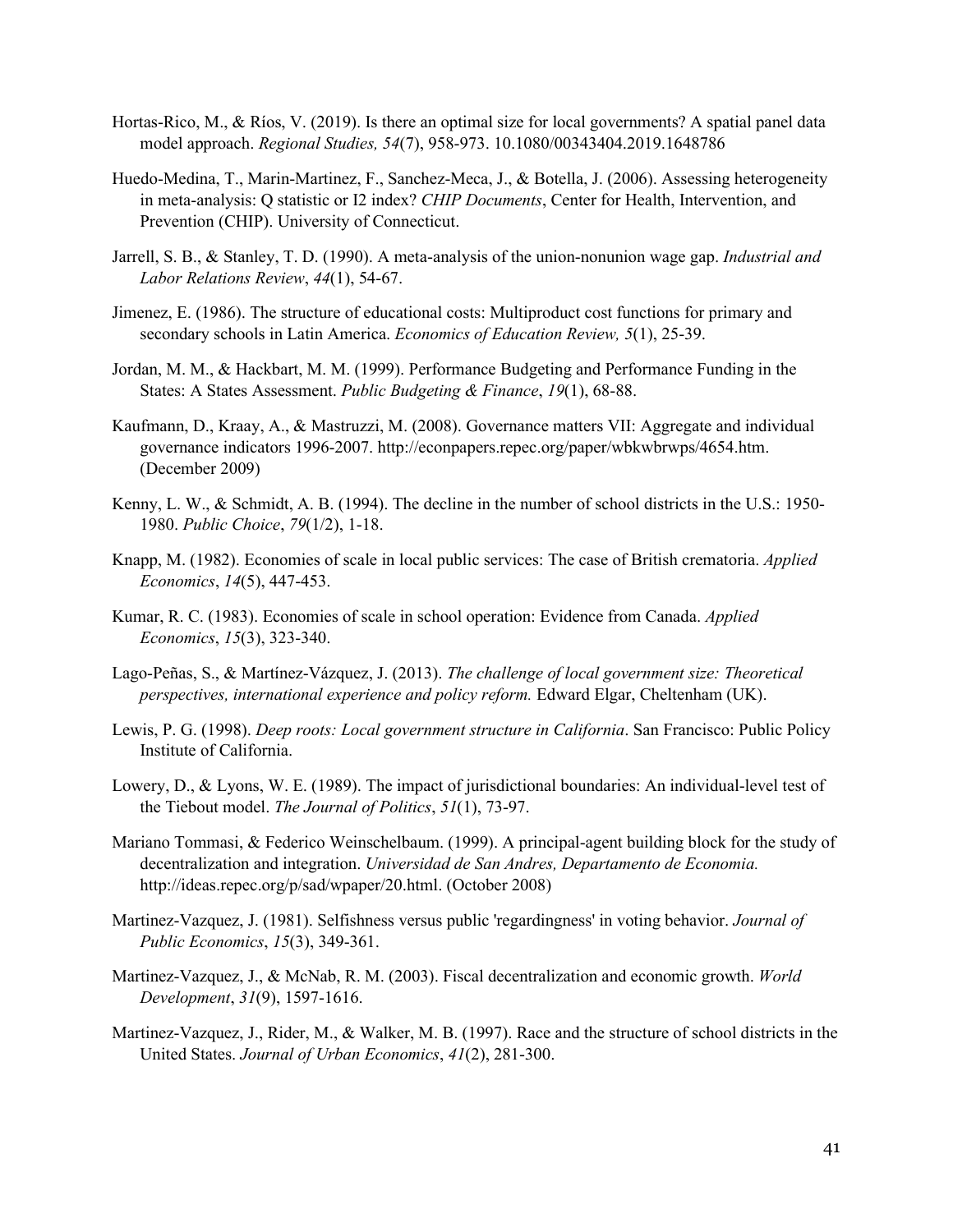- Martinez-Vazquez, J., & Timofeev, A. (2008). Fiscal perspective of state rescaling. *International Center for Public Policy*, 08-06*.* http://aysps.gsu.edu/isp/files/ispwp0806.pdf.(March 2009)
- Martinez-Vazquez, J., & Yao, M. (2009). Fiscal decentralization and public sector employment: A crosscountry analysis. *Public Finance Review*, *37*(5), 539-571.
- Matas, A., & Raymond, J. (1998). Technical characteristics and efficiency of urban bus companies: The case of Spain. *Transportation*, *25*(3), 243-263.
- McDavid, J. C. (2000). Alternative service delivery in Canadian local governments: The costs of producing solid waste management services. *Canadian Journal of Regional Science*, *23*(1), 157-174.
- Mehay, S. L. (1981). The expenditure effects of municipal annexation. *Public Choice*, *36*(1), 53-62.
- Melkers, J., & Willoughby, K. (2005). Models of performance-measurement use in local governments: Understanding budgeting, communication, and lasting effects. *Public Administration Review*, *65*, 180-190.
- Melkers, J., & Willoughby, K. (2001). Budgeters' views of state performance-budgeting systems: Distinctions across branches. *Public Administration Review*, *61*(1), 54-64.
- Miyazaki, T. (2018). Examining the relationship between municipal consolidation and cost reduction: An instrumental variable approach. *Applied Economics*, *50*(10), 1108-1121. DOI: 10.1080/00036846.2017.1352077
- Mizutani, F., & Urakami, T. (2001). Identifying network density and scale economies for Japanese water supply organizations. *Papers in Regional Science*, *80*(2), 211-230.
- Morgan, D. R., & Mareschal, P. (1999). Central-city/suburban inequality and metropolitan political fragmentation. *Urban Affairs Review*, *34*(4), 578-595.
- Musso, J. A. (2001). The political economy of city formation in California: Limits to Tiebout sorting. *Social Science Quarterly*, *82*(1), 139-153.
- Nelson, A., & Foster, K. (1999). Metropolitan governance structure and income growth. *Journal of Urban Affairs*, *21*, 309-324.
- Nelson, M. A. (1990). Decentralization of the subnational public sector: An empirical analysis of the determinants of local government structure in metropolitan areas in the U.S. *Southern Economic Journal*, *57*(2), 443-457.
- Nelson, M. A. (1992). Municipal amalgamation and the growth of the local public sector in Sweden. *Journal of Regional Science*, *32*(1), 39-53.
- Niaounakis, T., & Blank, J. (2017). Inter-municipal cooperation, economies of scale and cost efficiency: An application of stochastic frontier analysis to Dutch municipal tax departments. *Local Government Studies*, *43*(4), 533-554. DOI: 10.1080/03003930.2017.1322958
- Niskanen, W. A. (1975). Bureaucrats and politicians. *Journal of Law and Economics*, *18*(3), 617-643.
- Oates, W. E. (1972). *Fiscal federalism*. NY: Harcourt Brace Jovanovich.
- Oates, W. E. (1991). Searching for Leviathan: An empirical study. *Studies in fiscal federalism*, 415-424.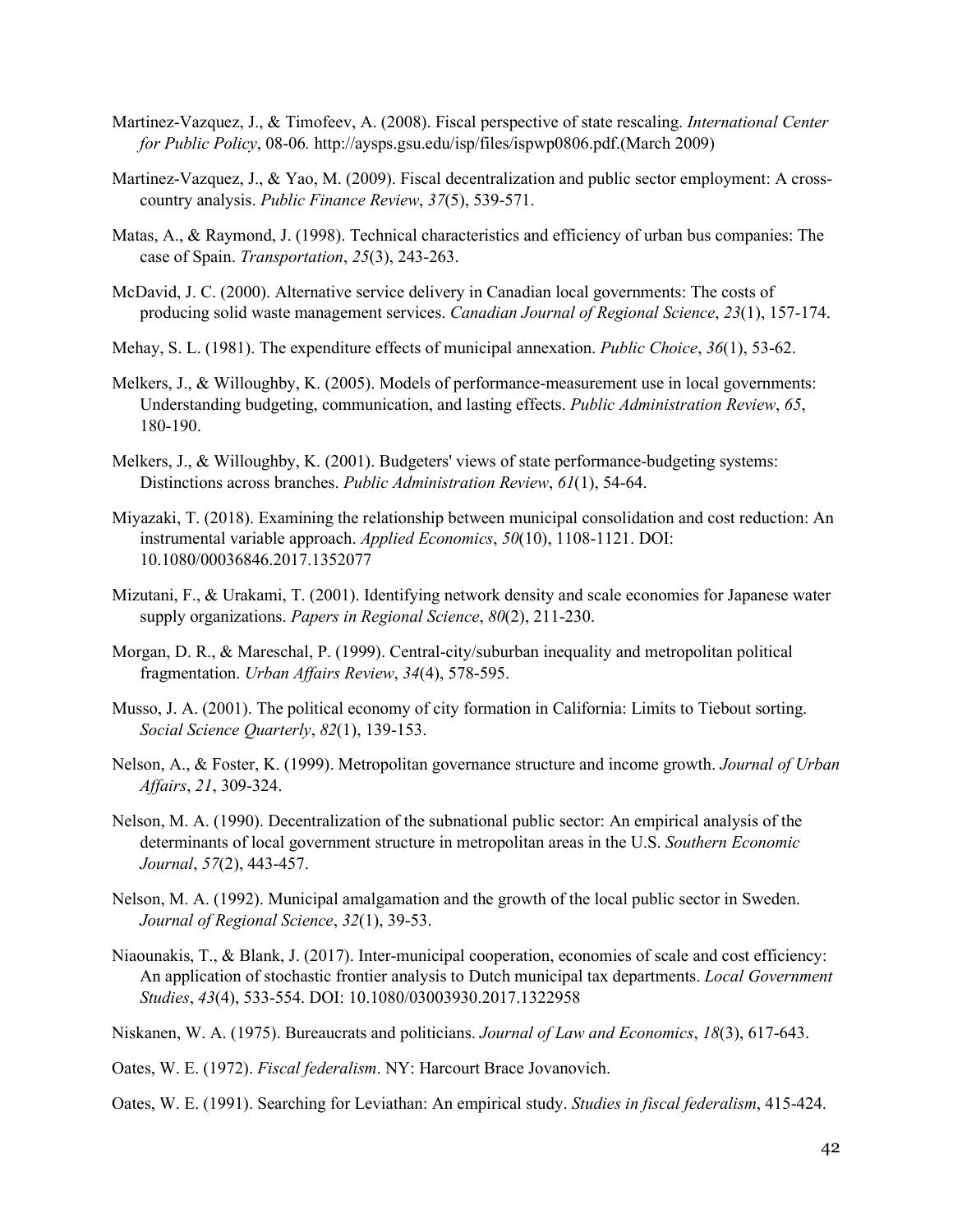- Olson, M. (1965). *The logic of collective action: Public goods and the theory of groups.* Cambridge, Mass. & London: Harvard University Press.
- Olson, M. (1969). The principle of 'fiscal equivalence': The division of responsibilities among different levels of government. *American Economic Review*, *59*(2), 479-487.
- Ostrom, E., & Parks, R. (1973). Suburban police departments: Too many and too small? In L.H. Masotti & J.K. Hadden (Eds.), *The urbanization of the suburbs*. Beverly Hills, CA: Sage Publications. 367- 402.
- Ostrom, E., Schroeder, L., & and Wynne, S. (1993). *Institutional incentives and sustainable development, infrastructure policies in perspective.* Westview Press.
- Ostrom, V., Tiebout, C. M., & Warren, R. (1999). The organization of government in metropolitan areas: A theoretical inquiry. In M. McGinnis (Ed)., *Polycentricity and local public economies: Readings from the Workshop in Political Theory and Policy Analysis*. University of Michigan Press.
- Panzar, J. C., & Willig, R. D. (1977). Economies of scale in multi-output production. *The Quarterly Journal of Economics*, *91*(3), 481-493.
- Pels, E., Nijkamp, P., & Rietveld, P. (2003). Inefficiencies and scale economies of European airport operations. *Transportation Research: Part E: Logistics and Transportation Review*, *39*(5), 341-361.
- Piñero, J. M., Pérez, C., & Conthe, J. (2021). Tamaño óptimo de los municipios españoles calculado a través del coste efectivo de los servicios. *Instituto de Estudios Fiscales, Papeles de trabajo* 1/2021.
- Prieto, A.M., Zofio, J.L. & Álvarez, I. (2015). Cost economies, urban patterns and population density: The case of public infrastructure for basic utilities. *Papers in Regional Science*, *94*(4), 795-816. 10.1111/pirs.12096.
- Prud'homme, R. (1995). The dangers of decentralization. *The World Bank Research Observer*, *10*(2), 201- 220.
- Razin, E. (2000). The impact of local government organization on development and disparities--A comparative perspective. *Environment and Planning C: Government and Policy*, *18*(1), 17-31.
- Razin, E., & Rosentraub, M. (2000). Are fragmentation and sprawl interlinked? North American evidence. *Urban Affairs Review*, *35*(6), 821-836.
- Reschovsky, A., & Imazeki, J. (1997). *The development of school finance formulas to guarantee the provision of adequate education to low-income students.* National Center for Education Statistics. Developments in School Finance.
- Reschovsky, A., & Imazeki, J. (1999). Does the school finance system in Texas provide students with an adequate education? Paper prepared for presentation at the Annual Meeting of the American Education Finance Association, Seattle, Washington, March 18-20, 1999.
- Riker, W. H., & Ordeshook, P. C. (1968). A theory of the calculus of voting. *The American Political Science Review*, *62*(1), 25-42.
- Riverbank, W., & Kelly, J. (2006). Performance budgeting in the municipal government. *Public Performance and Management Review*, *30*(1), 35-46.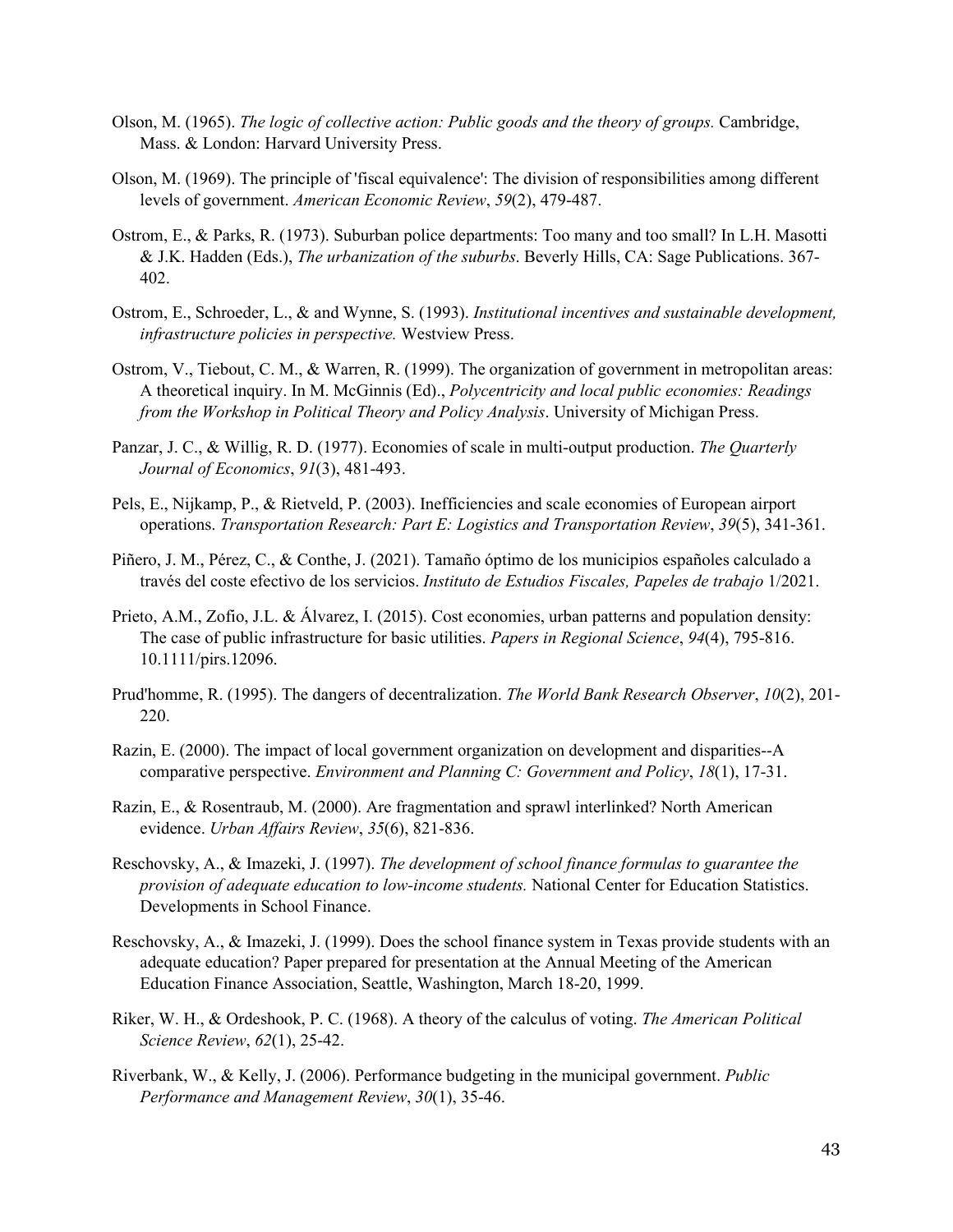Sancton, A. (2008). Structural reform in Canada. In B. Dollery & L. Robotti (Eds.), *The theory and practice of local government reform.* Studies in Fiscal Federalism and State-local Finance. Cheltenham, U.K.: Edward Elgar Publishing Limited.

Schneider, M. (1986). Fragmentation and the growth of local government. *Public Choice*, *48*(3), 255-263.

- Schwab, K. (2010). *The global competitiveness report 2009–2010.* World Economic Forum.
- Seabright, P. (1996). Accountability and decentralisation in government: An incomplete contracts model. *European Economic Review*, *40*(1), 61-89.
- Shelton, C. A. (2007). The size and composition of government expenditure. *Journal of Public Economics*, *91*(11-12), 2230-2260.
- Sjoquist, D. L. (1982). The effect of the number of local governments on central city expenditures. *National Tax Journal*, *35*(1), 79-87.
- Sole-Olle, A., & Bosch, N. (2005). On the Relationship between authority size and the costs of providing local services: Lessons for the Design of intergovernmental transfers in Spain. *Public Finance Review*, *33*(3), 343-384.
- Stanley, T. D. (2001). Wheat from chaff: Meta-Analysis as quantitative literature review. *The Journal of Economic Perspectives*, *15*(3), 131-150.
- Stanley, T., & Doucouliagos, H. (2007). Identifying and correcting publication selection bias in the efficiency-wage literature: Heckman meta-regression. *Working Paper - Economic Series 2007*, 2007/11.
- Stansel, D. (2005). Local decentralization and local economic growth: A cross-sectional examination of US metropolitan areas. *Journal of Urban Economics*, *57*(1), 55-72.
- Sterne, J. A., & Harbord, R. M. (2004). Funnel plots in meta-analysis. *The Stata Journal*, *4*(2), 127-141.
- Stevens, B. J. (1978). Scale, market structure, and the cost of refuse collection. *Review of Economics and Statistics*, 6*(*3), 438-448.
- Sutton, A., Abrams, K., Jones, T., Sheldon, D., & Song, F. (2000). *Methods for meta-analysis in medical research.* Chichester: John Wiley.
- Tiebout, C. M. (1956). A Pure Theory of Local Expenditures. *The Journal of Political Economy*, 64(5), 416-424.
- Tiebout, C. M. (1960). Economies of scale and metropolitan governments. *The Review of Economics and Statistics*, *42*(4), 442-444.
- Tran, C., Kortt, M., & Dollery, B. (2018). Population size or population density? An empirical examination of scale economies in South Australian local government, 2015/16. *Local Government Studies, 45*(5)*.* 10.1080/03003930.2018.1501364
- Turley, G., McDonagh, J., McNena, S., & Grzedzinski, A. (2018). Optimum territorial reforms in local government: An empirical analysis of scale economies in Ireland. *The Economic and Social Review*, *49*(4), 463-488.